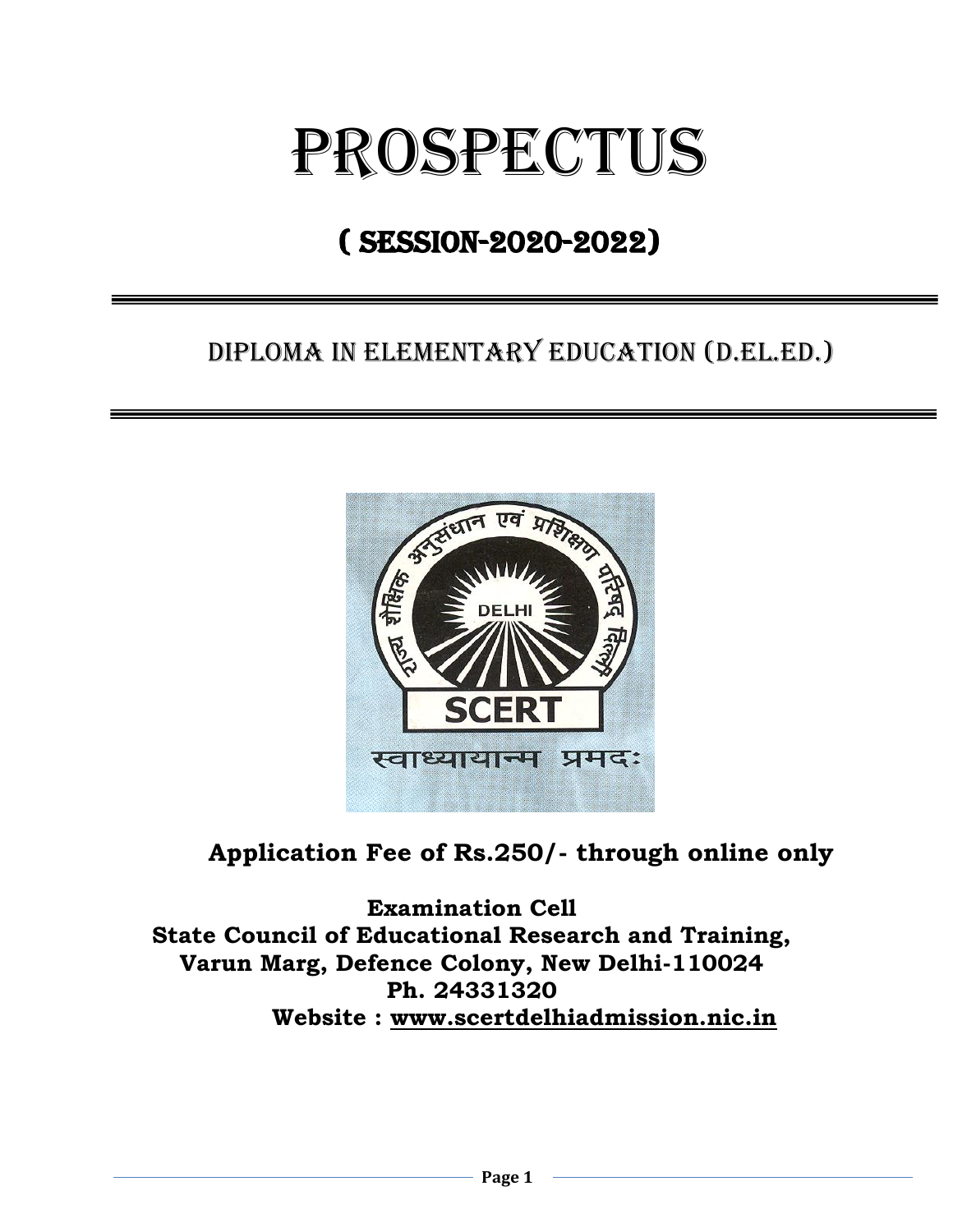| S.No         | <b>CONTENT</b>                                                                                                                       |  |  |  |  |
|--------------|--------------------------------------------------------------------------------------------------------------------------------------|--|--|--|--|
| $\mathbf I$  | CHAPTER-I                                                                                                                            |  |  |  |  |
|              | • ABOUT SCERT, DELHI - INTRODUCTION                                                                                                  |  |  |  |  |
|              | • LIST OF GOVERNMENT DIETS                                                                                                           |  |  |  |  |
|              | • LIST OF SELF FINANCING RECOGNIZED INSTITUTES (PRIVATE) AFFILIATED TO                                                               |  |  |  |  |
|              | SCERT, DELHI                                                                                                                         |  |  |  |  |
| $\mathbf{I}$ | <b>CHAPTER-II:</b> SCHEDULE OF ADMISSION PROCESS                                                                                     |  |  |  |  |
| III          | <b>CHAPTER-III:</b> COURSE OF STUDY IN D.EL.ED. COURSE & CODE OF CONDUCT                                                             |  |  |  |  |
| IV           | <b>CHAPTER -IV : ADMISSION PROCEDURE</b>                                                                                             |  |  |  |  |
|              | 1.<br><b>ELIGIBILITY CONDITIONS</b>                                                                                                  |  |  |  |  |
|              | 2.<br>PHYSICAL FITNESS                                                                                                               |  |  |  |  |
|              | 3.<br><b>AGE LIMIT</b>                                                                                                               |  |  |  |  |
|              | 4. RESERVATION PROVISIONS (CATEGORY-WISE)                                                                                            |  |  |  |  |
|              | 5.<br>TABLE REPRESENTING CATEGORY-WISE DISTRIBUTION OF SEATS AS PER                                                                  |  |  |  |  |
|              | <b>RESERVATION PROVISIONS</b>                                                                                                        |  |  |  |  |
|              | PROPOSE ENHANCEMENT OF SEATS UNDER EWS CATEGORY *<br>6.                                                                              |  |  |  |  |
|              | 7.<br>ESSENTIAL REQUIREMENTS FOR AVAILING RESERVATION                                                                                |  |  |  |  |
|              | 8.<br>SUBMISSION OF ONLINE ADMISSION FORM                                                                                            |  |  |  |  |
|              | 9.<br>HOW TO FILL ONLINE APPLICATION FORM                                                                                            |  |  |  |  |
|              | 10. ONLINE FORM EDITING                                                                                                              |  |  |  |  |
| V            | <b>CHAPTER V : SELECTION PROCEDURE FOR RANK LIST</b>                                                                                 |  |  |  |  |
| VI           | <b>CHAPTER -VI :</b> ALLOCATION ROUNDS, REPORTING FOR VERIFICATION &                                                                 |  |  |  |  |
|              | PROVISIONAL ADMISSION                                                                                                                |  |  |  |  |
| <b>VII</b>   | <b>CHAPTER -VII: PROCEDURE FOR DECLARATION OF ADMISSION LISTS</b>                                                                    |  |  |  |  |
|              | A. ALLOCATION OF SEAT TO CANDIDATE                                                                                                   |  |  |  |  |
|              | B. FREEZING OF SEAT BY CANDIDATE                                                                                                     |  |  |  |  |
|              | C. FEE REFUND POLICY                                                                                                                 |  |  |  |  |
|              | D. LAST ROUND OF ALLOTMENT OF SEATS THROUGH ONLINE ONLY<br>E. SLIDING BASED ON CHOICES FILLED BY CANDIDATES (UP TO THIRD ROUND ONLY) |  |  |  |  |
|              | F. SLIDING OF ALLOTTED SEATS AFTER 3RD ROUND-ON ONLINE REQUEST ONLY                                                                  |  |  |  |  |
|              | G. PHYSICAL REPORTING OF CANDIDATES TO THE ALLOTTED DIET/INSTITUTE                                                                   |  |  |  |  |
| <b>VIII</b>  | <b>CHAPTER -VIII :</b> ONLINE COUNSELING/ DECLARATION OF LIST AFTER COUNSELING                                                       |  |  |  |  |
|              | ADMISSION LIST/LISTS                                                                                                                 |  |  |  |  |
|              | CLOSURE OF ADMISSION PROCESS-2020                                                                                                    |  |  |  |  |
| IX           | <b>CHAPTER -IX: NO MIGRATION CLAUSE</b>                                                                                              |  |  |  |  |
| X            | <b>COURSE FEE:</b>                                                                                                                   |  |  |  |  |
| XI           | <b>CHAPTER -XI : WITHDRAWAL OF SEAT</b>                                                                                              |  |  |  |  |
| XII          | <b>CHAPTER -XII : OTHER IMPORTANT INSTRUCTION</b>                                                                                    |  |  |  |  |
|              | $\bullet$ FAQS                                                                                                                       |  |  |  |  |
|              | • ADVISORY TO THE CANDIDATES                                                                                                         |  |  |  |  |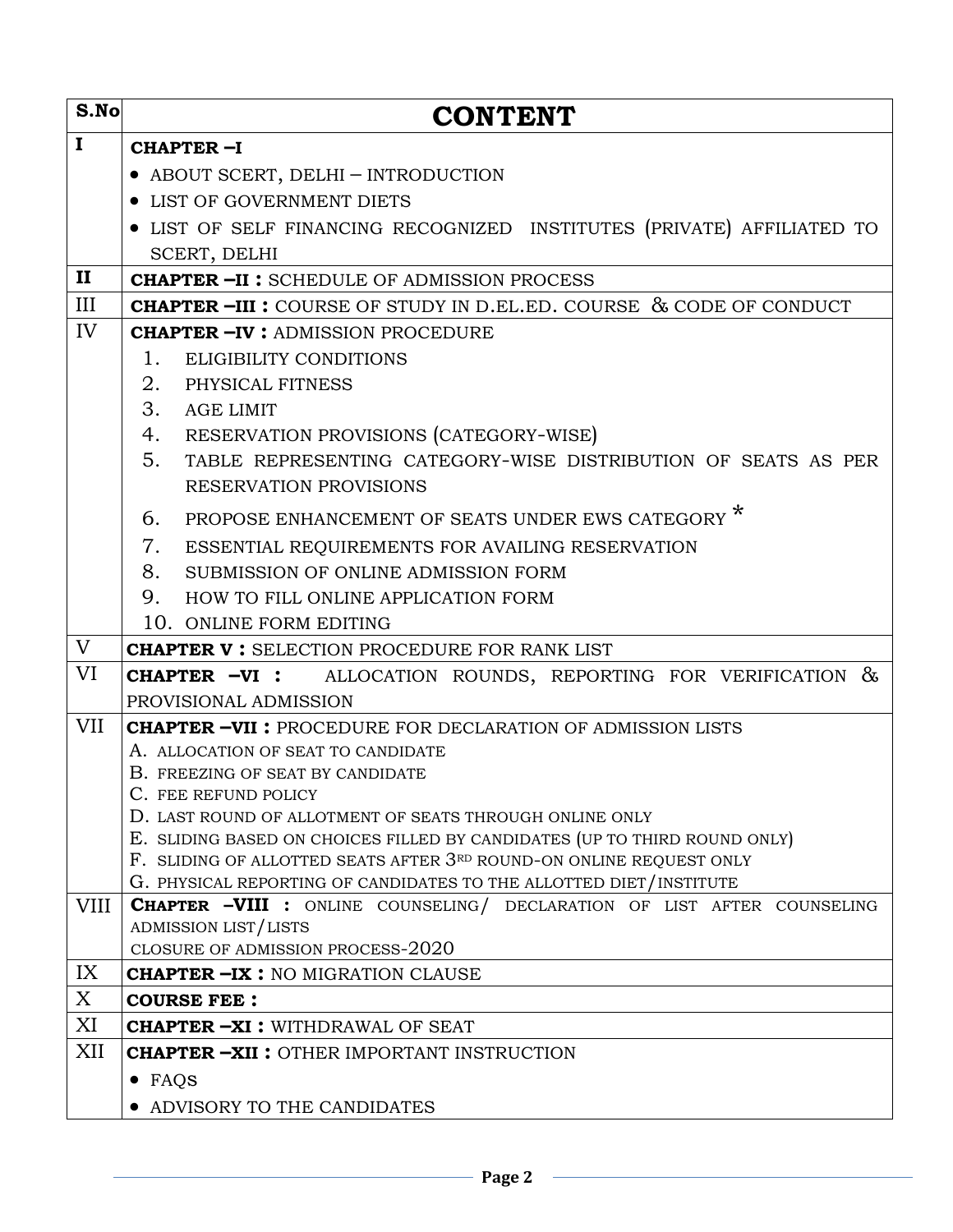#### **CHAPTER –I**

#### **ABOUT SCERT, DELHI**

## **INTRODUCTION**

State Council of Educational Research and Training (SCERT), Delhi is an autonomous body of the Government of NCT of Delhi established in 1988. It is a nodal agency recognized by the National Council of Teacher Education (NCTE) for admission, curriculum construction, course conduct, guidance, examination and certification of pre-service training programme in the area pre-primary and elementary education viz Two year Diploma for – Diploma in Elementary Education (D.El.Ed.) and Diploma in Pre-School Education (DPSE). The curriculum is renewed periodically by a Curriculum Committee comprising experts with long experience in the area of education. The quality of teacher education being offered has received appreciation from Department of Education. The Course consists of theory and practical work in the DIETs/Institutes schools and the community. A variety of activities undertaken in the DIETs/Institutes such as morning assembly, sports and cultural programmes, debates, work experience, art and craft work etc. offer an opportunity to the students to experience a reflection of life in schools. Students are also given the exposure & experience in the area of action research, and experimentation for improving classroom pedagogy, teachinglearning, development of curricula and community involvement in school education, publications. While all DIETs/Institutes offer curricular content of equivalent quality and engage in similar functions, each DIET/Institute has a unique history of development that has generated unique resources. Engaging in the activities of the DIETs/Institutes is a rich experience that can be fully appreciated in later years of professional advancement. D.El.Ed./DPSE are professional programmes. Candidates selected for admission are required to take the programme years of rigorous educational experience with a commitment to become teacher.

Diploma in Elementary Education (D.El.Ed.) and Diploma in Pre-School Education (DPSE) in Delhi is an area full of exciting opportunities for learning and professional growth. Those who are offered for admission must appreciate the unique opportunity being offered to them over thousands of other aspirants and hence live upto expectations to become some of the finest teachers in Delhi. We are committed to impart high quality education and to contribute in the process of nation building.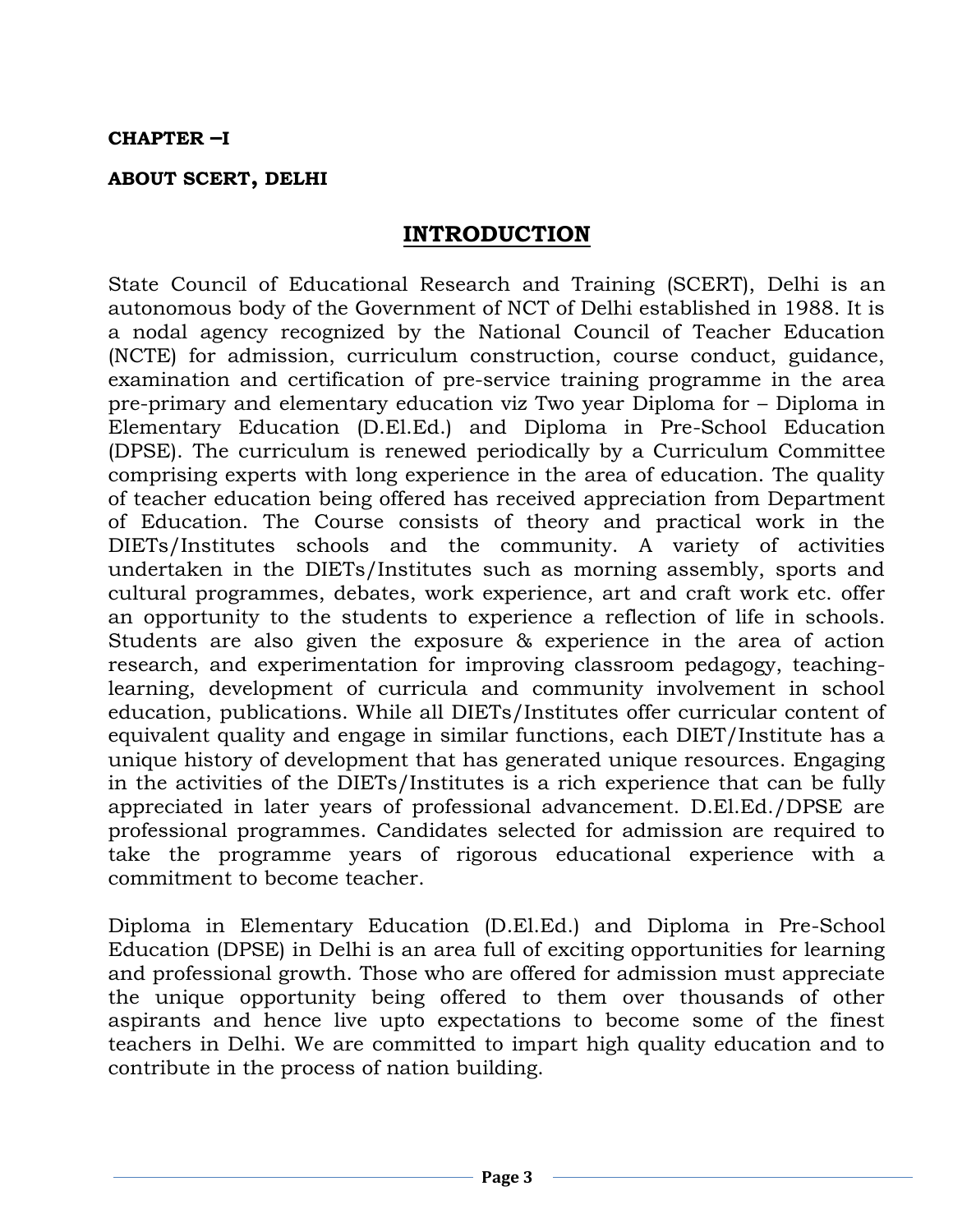# List of District Institutes of Education and Training (DIETs) in GNCT of Delhi

| S.             | Name and address of the DIETs (Co.Ed.)                                                                                  | Telephone      | No of                         | <b>DIET</b>          |                   |
|----------------|-------------------------------------------------------------------------------------------------------------------------|----------------|-------------------------------|----------------------|-------------------|
| No             |                                                                                                                         | <b>Numbers</b> | <b>Seats</b>                  | Abbr<br>eviat<br>ion | Code<br><b>No</b> |
| $\mathbf{1}$   | District Institute of Education and Training,<br>(North) B-2, Keshav Puram, Delhi-110035.                               | 27151183       | 150                           | KP                   | $\mathbf{1}$      |
| $\overline{2}$ | District Institute of Education and Training,<br>(North-West) FU Block, Pitam Pura, Delhi-<br>110034                    | 27344178       | 100                           | PP                   | $\overline{2}$    |
| 3              | District Institute of Education and Training,<br>(West) Baba Phoola Singh Marg, Old Rajinder<br>Nagar, New Delhi-110060 | 25751361       | 150                           | RN                   | 3                 |
| $\overline{4}$ | District Institute of Education and Training,<br>(Central) Ansari Road, Darya Ganj, New Delhi-<br>110002.               | 23275569       | 100<br>$+$<br>$20*$<br>(Urdu) | DG                   | $\overline{4}$    |
| $5^{\circ}$    | District Institute of Education and Training<br>(New Delhi) RK Puram, Sector VII, New Delhi-<br>110022.                 | 26178743       | 50                            | <b>RKP</b>           | 5                 |
| 6              | District Institute of Education and Training,<br>(North-East) J & K Block, Dilshad Garden,<br>Delhi-110095.             | 22597790       | 50                            | D.Gdn                | 6                 |
| $\overline{7}$ | District Institute of Education and Training,<br>(East) Karkardooma Institutional Area, Delhi-<br>110092.               | 22377730       | 100<br>$+20**$<br>Punjabi)    | <b>KKD</b>           | $\overline{7}$    |
| 8              | District Institute of Education and Training 26876440<br>(South), Moti Bagh, New Delhi-110021.                          |                | 150                           | MВ                   | 8                 |
| 9              | District Institute of Education and Training,<br>(South-West), Ghumman Hera, New Delhi-<br>110073.                      | 9868825849     | 150                           | GH                   | 9                 |
|                |                                                                                                                         | Total          | $1040***$                     |                      |                   |

\* For Urdu Teaching

**\*\*** For Punjabi Teaching

**\*\*\* May be increased for EWS reservation, subject to approval by Competent Authority**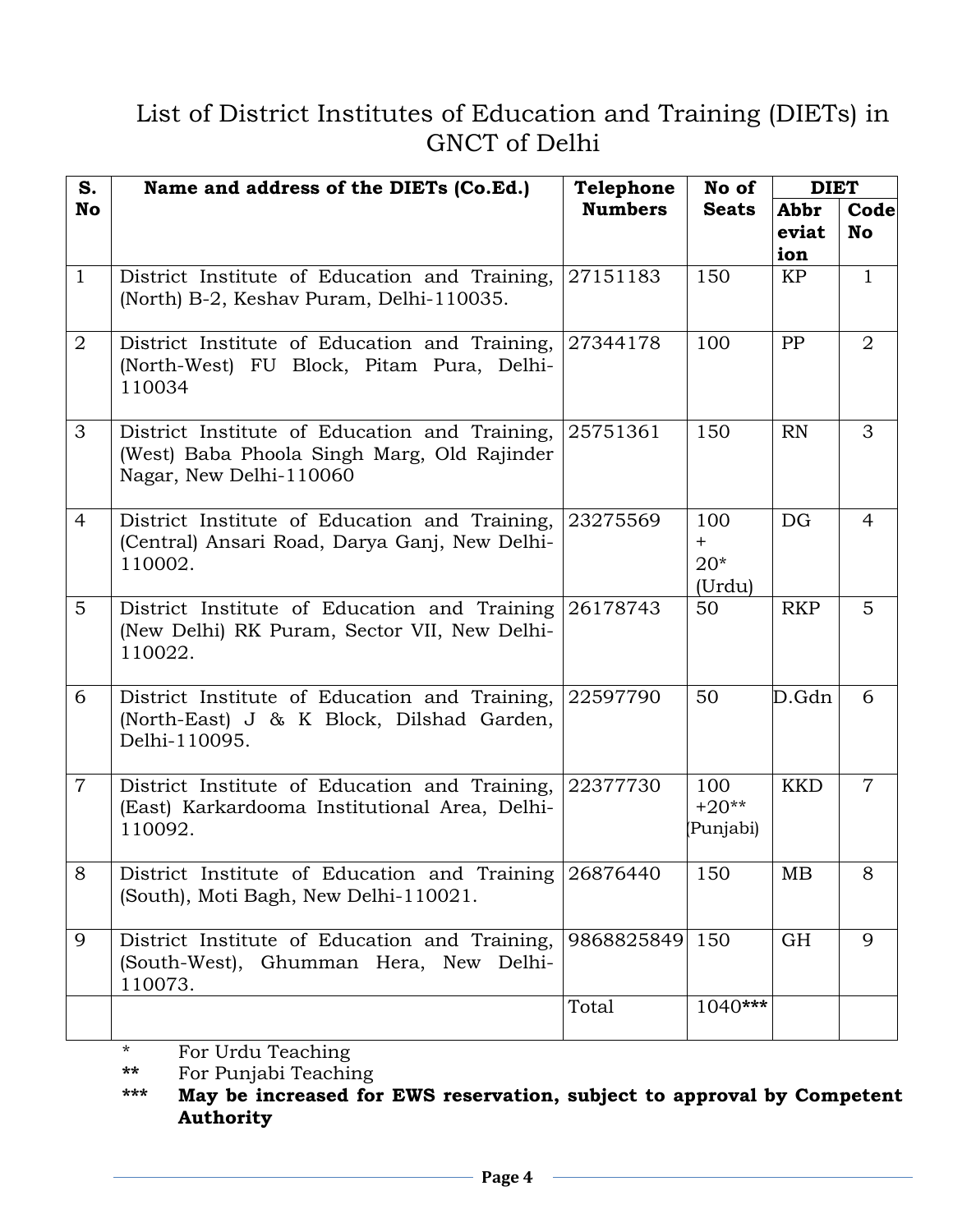|                     | LIST OF SELF FINANCING RECOGNIZED PRIVATE INSTITUTES AFFILIATED TO SCERT, DELHI                                                    |                        |      |  |  |
|---------------------|------------------------------------------------------------------------------------------------------------------------------------|------------------------|------|--|--|
| Sr.                 | Name and address of the Self Financing Recognized Private                                                                          | Telephone              | Code |  |  |
| No.                 | Institutes Affiliated to SCERT, Delhi                                                                                              | <b>Numbers</b>         | No.  |  |  |
| $\mathbf{1}$        | Aaryan College of Education, Survey No.803 & 813, Village- Nawada, Shiv Shankar Road                                               | 25372062               | 10   |  |  |
|                     | Om Vihar-1, Uttam Nagar, New Delhi-110059 (for female only)                                                                        |                        |      |  |  |
| 2                   | B.R.M.T. College of Education 92, Min North, 93 Min North, 94 Min South, 95 Min South                                              | 8851893977             | 11   |  |  |
|                     | Village 154 Nanda Enclave Dhansa Road, Najafgarg, Delhi-110043 (for female only)                                                   |                        |      |  |  |
| 3<br>$\overline{4}$ | Bhawan's Leelavati Munshi College of Education, K.G. Marg, New Delhi-110001(Co.Ed.)                                                | 23384982               | 12   |  |  |
|                     | Delhi College of Vocational Studies and Research, Baprola (Nangloi-Najafgarh Road), Delhi-<br>43 (Co.Ed.)                          | 9891421053             | 13   |  |  |
| 5                   | Drishhti Institute, Uday Vihar, Part-III, Nilothi, P.O-Nangloi, New Delhi-110041(for female<br>only)                               | 28362096               | 14   |  |  |
| 6                   | Gitarattan Institute of Advanced Studies and Training, Sector -VII, Rohini, Delhi-85 (for<br>female only)                          | 27057722<br>27057733   | 15   |  |  |
| $\overline{7}$      | Great Mission Teacher's Training Institute, Sector-5, Dwarka, New Delhi-110075 (for female                                         | 25084112               | 16   |  |  |
|                     | only)                                                                                                                              | 8459527490             |      |  |  |
| 8                   | Institute of Vocational Studies, FC-31, Sheikh Sarai, Phase-II, DDA Institutional Area, Press                                      | 29257793               | 17   |  |  |
|                     | Enclave Road, New Delhi-17 (Co.Ed.)                                                                                                | 29257794               |      |  |  |
| 9                   | Jain Bharti Institute of Higher Education, E-Block, Sector-16 Rohini, Delhi-110089 (for<br>female only)                            | 27853000<br>27883790   | 18   |  |  |
| 10                  | L.C.College of Education (Murti Devi Memorial Public School Managing Society) Indra Jheel,                                         | 64649006               | 19   |  |  |
|                     | G-Block, Sultan Puri, Nangloi, Delhi-110086(Co. Ed.)                                                                               | 9990237009             |      |  |  |
| 11                  | Lovely Teachers' Training Institute, Priyadarshni Vihar. Delhi-92 (for female only)                                                | 22547753               | 20   |  |  |
|                     |                                                                                                                                    | 28822375               |      |  |  |
| 12                  | M.A. Education Institute, Pocket-H, Sector-18, Rohini Delhi-85 (Co.Ed.)                                                            | 27872787               | 21   |  |  |
|                     |                                                                                                                                    | 9312628221             |      |  |  |
| 13                  | M.D.Indraprastha Institute for Higher Education, Plot No.41,42 Khasra No-2/24, Rajeev                                              | 7840080027             | 22   |  |  |
| 14                  | Nagar Begumpur Ext.Delhi-110086 (Co.Ed.)<br>M.R.Bharti College of Education, Plot No 53/6, Village and PO Mundka Nangloi, Delhi-   | 7840080072<br>28342900 | 23   |  |  |
|                     | 110041 (for female only)                                                                                                           |                        |      |  |  |
| 15                  | Ojas College of Education, Plot No.213, 212, outer road, Mungeshpur, Delhi-110039 (for<br>female only)                             | 65155679               | 24   |  |  |
| 16                  | Pradeep Memorial Comprehensive College of Education, Pratap Vihar, Kirari Ext., Nangloi,<br>Delhi-110086 (for female only)         | 25470655<br>65498301   | 25   |  |  |
| 17                  | Rama Krishna Teacher Training Institute, M-Block, Vikas Puri, New Delhi-110018 (for                                                | 25550497               | 26   |  |  |
|                     | female only)                                                                                                                       | 25529748               |      |  |  |
| 18                  | Rishab Institute, Pocket-IV, Main Road, Mayur Vihar, Phase-I, Delhi-110091 (for female                                             | 22752055               | 27   |  |  |
|                     | only)                                                                                                                              | 22758240               |      |  |  |
| 19                  | Sai Institute for Girls', Sai Bhawan, Geeta Colony, Raja Ram Kohli Marg, Delhi-110 031 (for                                        | 22505060,              | 28   |  |  |
|                     | female only)                                                                                                                       | 22016866               |      |  |  |
| 20                  | Sainath College of Education, Plot no.215, 214/1, 212 Outer Road, Mungeshpur Delhi-<br>110039 (for female only)                    | 65155289               | 29   |  |  |
| 21                  | Sant Hari Dass College of Higher Education, Opp.Air Force Station, Bani Camp, Najafgarh,                                           | 25323332               | 30   |  |  |
|                     | New Delhi-43 (Co.Ed.)                                                                                                              | 25353671               |      |  |  |
| 22                  | Sirifort College of Computer Technology and Management, Plot No-8, Rohini, Sector-25, New                                          | 27061404               | 31   |  |  |
|                     | Delhi-110085 (Co.Ed.)<br>Sri Ram Institute of Teacher Education, Village-Bamnoli, Sector-28, Dwarka, New Delhi-77                  | 27061405<br>25314215   |      |  |  |
| 23                  | (Co.Ed.)                                                                                                                           | 25314330               | 32   |  |  |
| 24                  | Tecnia Institute of Teacher Education, F-19, Sector-8 Rohini, Delhi-85 (Co.Ed.)                                                    | 27942400<br>27948900   | 33   |  |  |
| 25                  | V.D. Institute of Technology, Krishan Vihar, Delhi-110086 (Co.Ed.)                                                                 | 25473958               | 34   |  |  |
|                     |                                                                                                                                    | 64106858               |      |  |  |
| 26                  | Vidya Training Institute, Vidya Bhawan, Bangla Sahib Road, Opp. Kali Mandir, Connaught<br>Place New Delhi-110001 (for female only) | 23346890<br>23740596   | 35   |  |  |
|                     | (Co.Ed. institutes only at Sr.No. 2.5, 9, 11.13.14, 22, 23.24.25 & 26)                                                             |                        |      |  |  |

**(Co.Ed. institutes only at Sr.No. 2,5, 9, 11,13,14, 22, 23,24,25 & 26 ) (Institute for girls only at Sr.No. 1,3, 4, 6, 7, 8,10, 12,15, 16, 17, 18,19,20,21 & 27)**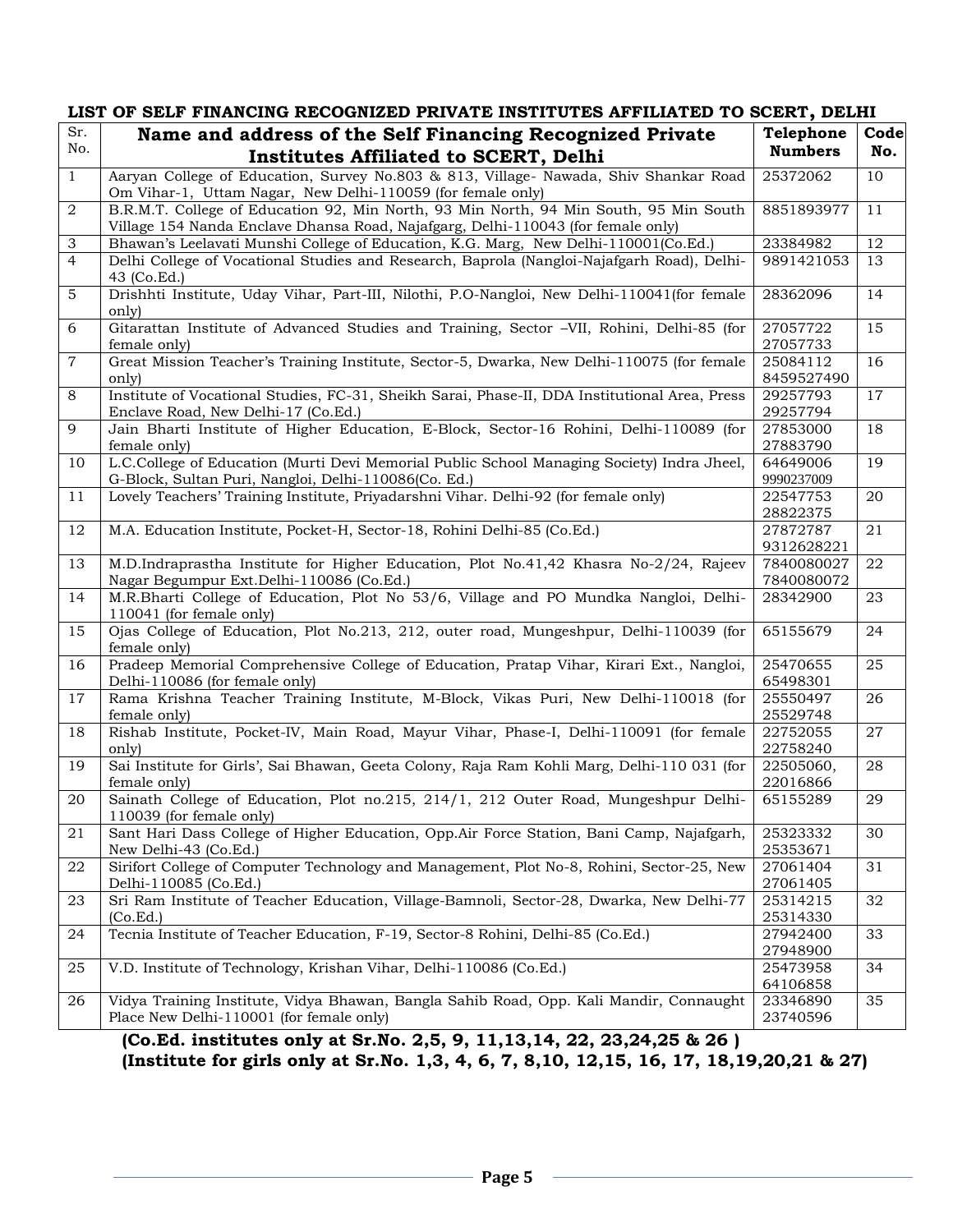# **CHAPTER –II SCHEDULE OF ADMISSION IN D.EL.ED. & DPSE (SESSION 2020-2022)\*\***

| Date & Time     | <b>Activities</b>                                                                                                                                                                                                      | <b>Mode of Display</b>                |
|-----------------|------------------------------------------------------------------------------------------------------------------------------------------------------------------------------------------------------------------------|---------------------------------------|
| 20.07.2020      | Display of Prospectus-2020 on admission website                                                                                                                                                                        | www.scertdelhiadmission.nic.ir        |
| 22.07.2020 to   | Submission of online filled-up application forms with choices of Only through website                                                                                                                                  |                                       |
| 03.08.2020      | DIET/Institutes alongwith prescribed application fee through on-line mode www.scertdelhiadmission.nic.in                                                                                                               |                                       |
|                 | only (Credit card/Debit card/Internet Banking).                                                                                                                                                                        |                                       |
| 04.08.2020 to   | <b>EDITING</b> option in data/choices/preferences by candidate to correct the Only through website                                                                                                                     |                                       |
| 05.08.2020      | data if any (except Name & Date of Birth of candidate, e-mail ID & mobile www.scertdelhiadmission.nic.in                                                                                                               |                                       |
|                 | no. which cannot be changed/edited ). Editing of online form not allowed                                                                                                                                               |                                       |
|                 | after 05.08.2020                                                                                                                                                                                                       |                                       |
| 07.08.2020      | Display of rank. of candidate (as per provision prescribe in the Prospectus)                                                                                                                                           | www.scertdelhiadmission.nic.in        |
| 10.08.2020      | Declaration of 1 <sup>st</sup> merit list for admission                                                                                                                                                                | <u>www.scertdelhiadmission.nic.in</u> |
| 12.08.2020 to   | Reporting of candidates of $1^{st}$ merit list for admission at allotted Only through website                                                                                                                          |                                       |
| 17.08.2020      | DIETs/Institutes alongwith all original documents as well as www.scertdelhiadmission.nic.in                                                                                                                            |                                       |
|                 | submission of 2 sets of all documents alongwith slip of part admission fee                                                                                                                                             |                                       |
|                 | for verification and provisional admission reporting.                                                                                                                                                                  |                                       |
| 19.08.2020 to   | Declaration and Reporting of candidates of $2^{nd}$ merit list for admission at Only through website                                                                                                                   |                                       |
| 20.08.2020      | allotted DIETs/Institutes alongwith all original documents as well as www.scertdelhiadmission.nic.in                                                                                                                   |                                       |
|                 | submission of 2 sets of all documents alongwith slip of part admission fee                                                                                                                                             |                                       |
|                 | for verification and provisional admission reporting.                                                                                                                                                                  |                                       |
| $22.08.2020$ to | Declaration and Reporting of candidates of $3^{rd}$ merit list for admission at Only through website                                                                                                                   |                                       |
| 25.08.2020      | allotted DIETs/Institutes alongwith all original documents as well as www.scertdelhiadmission.nic.in                                                                                                                   |                                       |
|                 | submission of 2 sets of all documents alongwith slip of part admission fee                                                                                                                                             |                                       |
| 26.08.2020 to   | for verification and provisional admission reporting.<br>Physically reporting of candidate at his/her finally allotted Only through website                                                                            |                                       |
| 28.08.2020      | DIETs/Institute and deposit original verified document and fee as www.scertdelhiadmission.nic.in                                                                                                                       |                                       |
|                 | prescribed in the prospectus.                                                                                                                                                                                          |                                       |
| 26.08.2020 to   | Withdrawal of Admission through online mode only from the candidates Only through website                                                                                                                              |                                       |
| 06.09.2020      | login ID                                                                                                                                                                                                               | www.scertdelhiadmission.nic.in        |
| 26.08.2020      | Notification regarding admission under Management Quota seats (only Only through website                                                                                                                               |                                       |
|                 | for SFS Private Affiliated institutes)                                                                                                                                                                                 | www.scertdelhiadmission.nic.in        |
| 26.08.2020      | <b>Commencement of session</b>                                                                                                                                                                                         | www.scertdelhiadmission.nic.ir        |
|                 |                                                                                                                                                                                                                        |                                       |
|                 | SCHEDULE FOR ONLINE COUNSELING (ONLINE ONLY)<br>AS PER AVAILABILITY OF VACANT SEATS                                                                                                                                    |                                       |
|                 | 26.08.2020 to Submission of online request for Online Counseling by candidates after Only through website                                                                                                              |                                       |
| 06.09.2020      | depositing Rs.1000/-(non refundable) through online mode only in www.scertdelhiadmission.nic.in                                                                                                                        |                                       |
|                 | his/her login ID without online request candidate will not be considered                                                                                                                                               |                                       |
|                 | for counseling. Option of DIETs/Institutes (since the vacancy are virtual                                                                                                                                              |                                       |
|                 | only therefore no guarantee of allotment of opted DIET/Institute so                                                                                                                                                    |                                       |
|                 | candidate must note and apply judiciously                                                                                                                                                                              |                                       |
| 08.09.2020      | Display of list of participating candidates for online counseling                                                                                                                                                      | www.scertdelhiadmission.nic.ir        |
| 10.09.2020 to   | 1 <sup>st</sup> list Declaration and Reporting of candidates those who have participated Only through website<br>in online counseling at allotted DIETs/Institutes for verification and www.scertdelhiadmission.nic.in |                                       |
| 11.09.2020      | submission of 2 sets of all documents alongwith slip of part admission fee                                                                                                                                             |                                       |
|                 | and freezing.                                                                                                                                                                                                          |                                       |
| 15.09.2020 to   | 2 <sup>nd</sup> list Declaration and Reporting of candidates those who have participate Only through website                                                                                                           |                                       |
| 16.09.2020      | in online counseling at allotted DIETs/Institutes for verification and www.scertdelhiadmission.nic.in                                                                                                                  |                                       |
|                 | submission of 2 sets of all documents alongwith slip of part admission fee                                                                                                                                             |                                       |
|                 | and freezing.                                                                                                                                                                                                          |                                       |
| 18.09.2020      | Any further list (III) subject to availability if any                                                                                                                                                                  | www.scertdelhiadmission.nic.in        |
|                 |                                                                                                                                                                                                                        |                                       |
| 21.09.2020      | Declaration/notification of list/lists regarding admission of online Only through website                                                                                                                              |                                       |
|                 | counseling if any seats remain vacant                                                                                                                                                                                  | www.scertdelhiadmission.nic.in        |
| 21.09.2020      | Closure of all admissions (Tentative)                                                                                                                                                                                  | www.scertdelhiadmission.nic.in        |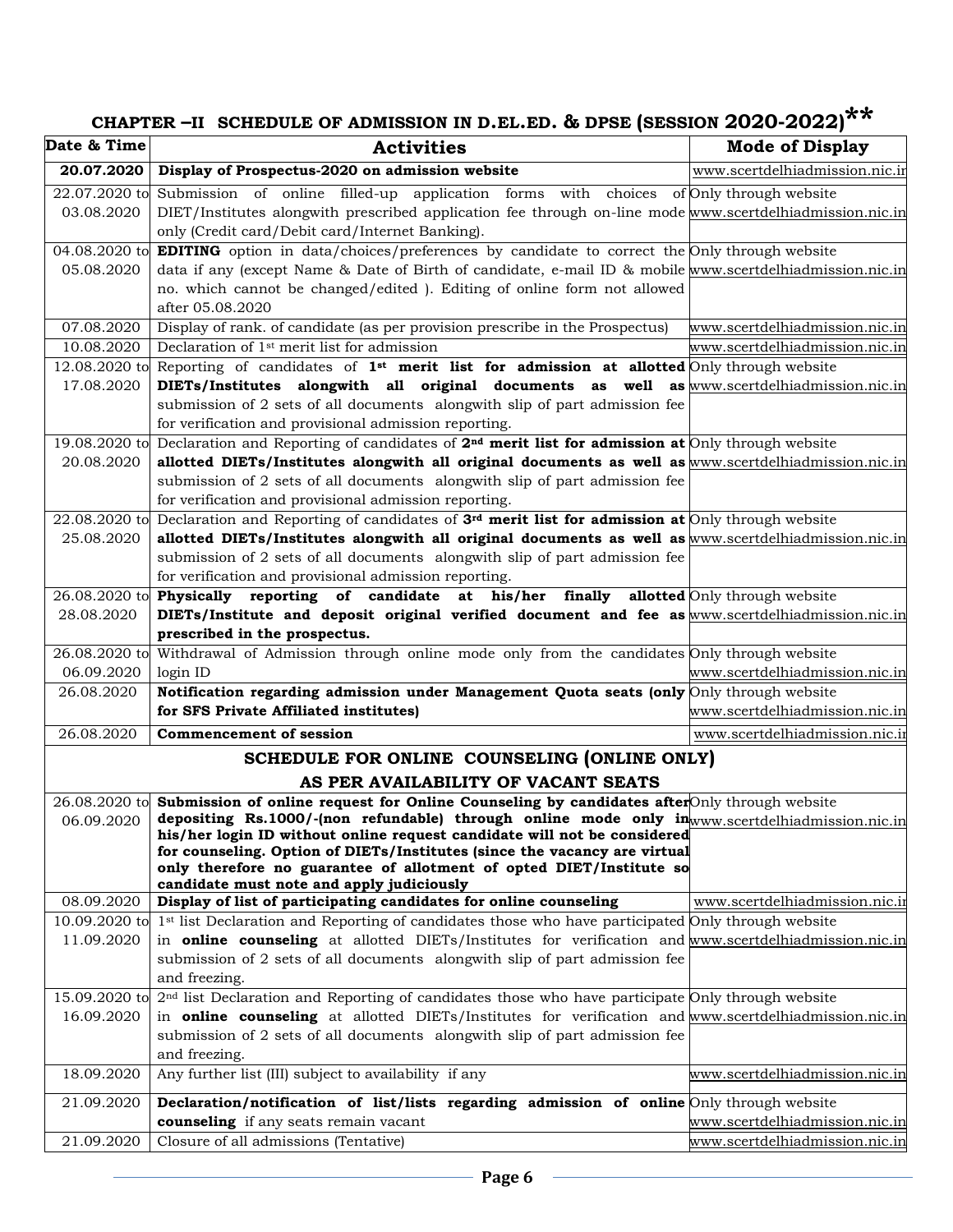\*The attendance of the teacher trainee will be calculated from the date of commencement of the session.

\*\* Any change in schedule will be notified on the admission website only. No other individual communication will be made with applicants. Note:-

**\*\* Seeing the Covid-19 pandemic for safely of applicants prior physical verification of document will not be carried out. All the applicants is advised fill the application form carefully and take printout of finally corrected application form. No editing is allowed after mentioned schedule.**

**Seats will be provisionally allocated based on rank of applicants in respective category and sub-category. If any discrepancy in documents/papers is noticed during verification/ reporting his/her candidature will be rejected for that seat. However, applicant will be allowed to participate after correction/editing during counseling after payment of prescribed fees non refundable through online mode.** 

**In case any working day is declared as holiday by the Government, the process of admission/counseling scheduled on that day will be held on next working day, however any change will be notified on admission website [www.scertdelhiadmission.nic.in](http://www.scertdelhiadmission.nic.in/)**

• The lists of addresses of the 9 Govt. DIETs and 26 Self financing Institutes Affiliated to SCERT, Delhi have been provided under heading of 'List of DIETs/Institutes offering D.El.Ed. course'.

**Note :** In case of availability of vacant seats after 3rd list of admission in DIETs/Self Financing (Pvt.) Institutes, next wait list in rank-wise, category-wise, for admission, will be declared and uploaded on the website on the notified dates to be announced as per schedule. For updated details please see admission website regularly i.e. **[www.scertdelhiadmission.nic.in](http://www.scertdelhiadmission.nic.in/)** regarding final closure of admission, date will be notified on the website **[www.scertdelhiadmission.nic.in](http://www.scertdelhiadmission.nic.in/)** as per the status/situation of vacancy. **After notified date of closure of admission, all admissions shall be summarily closed even if any seats are vacant, keeping in view the compulsory number of working days (200 days) prescribed in NCTE Act/Regulation.**

Candidates are advised to continuously check website **[www.scertdelhiadmission.nic.in](http://www.scertdelhiadmission.nic.in/)** getting updated information till completion of admission process.

# **CHAPTER-III : COURSE OF STUDIES FOR DIPLOMA IN ELEMENTARY EDUCATION D.El.Ed.)**

Diploma in Elementary Education (D.El.Ed.) is a full-time diploma course of two year duration. There is total intake of 1040 candidates in 9 Government DIETs. Out of 1040 Seats, 20 seats for 'Teaching of Urdu and 20 seats for Teaching of Punjabi are sanctioned at DIET Darya Ganj and DIET Karkardooma respectively. In Self Financing Institutes Affiliated to SCERT, there are 1950 seats as detail in institutes-wise list. The medium of instruction and examinations shall be English/Hindi. The syllabus of the course consists of foundation papers, pedagogical papers and School Experience Programme. Assignments, seminars, workshops and field exposure are an integral part of the curriculum. The distribution of course outline alongwith scheme of evaluation is as follows: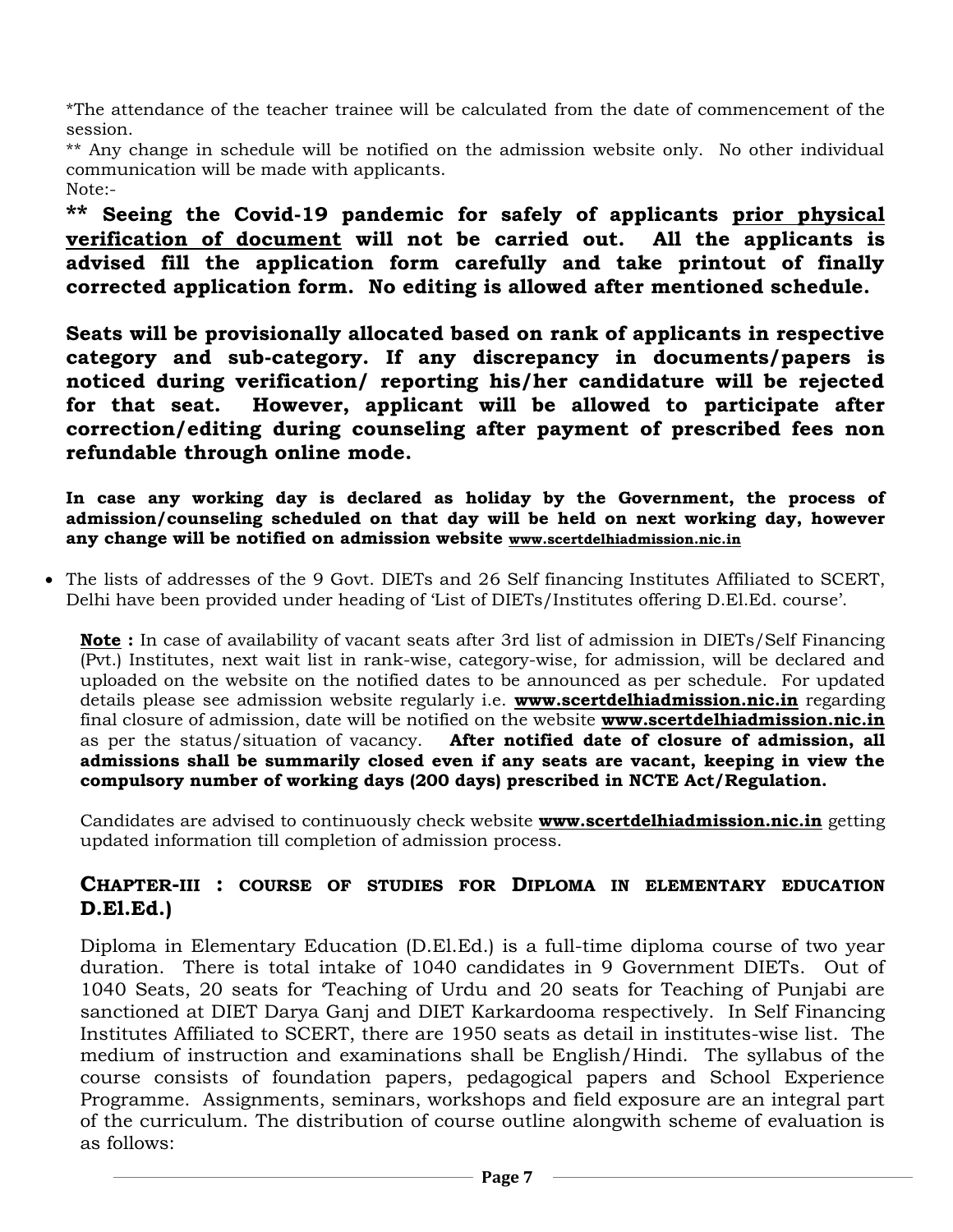# **Academic Calendar and Scheme of Evaluation Academic Session: (2020-2022)**

As per NCTE Regulation 2014,

- (a) There shall be at least **two hundred working days** each year exclusive of the period of examination and admission.
- (b) The institution shall work for a **minimum of thirty six hours in a week** (five or six days) during which physical presence in the institution of all the teachers and students teachers is necessary to ensure their availability for teaching-learning, advice, guidance, dialogue and consultation as and when needed.

# **Scheme of Evaluation**

The student-teachers shall be required to study 10 courses each in the first and second year. Each course shall have components of internal and external assessment. The external assessment shall be based on the students' achievement in the term end examination in the theoretical components and internal assessment shall be based on the student-teachers' performance in the practicum component. The projects/assignments in the practicum component shall be assessed internally by the faculty under the guidance and supervision of the principal of the institution. The weightage in terms of marks for different courses is given below:

|                | (EVALUATION SCHEME)<br><b>FIRST YEAR</b> |                      |     |                          |             |
|----------------|------------------------------------------|----------------------|-----|--------------------------|-------------|
|                | S.No Courses                             | Course Code Internal |     | External                 | Total Marks |
|                | <b>Foundation Courses</b>                |                      |     |                          |             |
| $\mathbf 1$    | Child Development                        | 101                  | 25  | 75                       | 100         |
| $\overline{2}$ | <b>Education and Society</b>             | 102                  | 25  | 75                       | 100         |
| 3              | Educational Technology                   | 103                  | 50  | 50                       | 100         |
|                | <b>Pedagogical Courses</b>               |                      |     |                          |             |
| $\overline{4}$ | Language                                 | 104, 105 $\&$        | 25  | 75                       | 100         |
|                | Education(Hindi/Punjabi/Urdu)            | 106                  |     |                          |             |
| $5^{\circ}$    | Language Education (English)             | 107                  | 25  | 75                       | 100         |
| 6              | <b>Mathematics Education</b>             | 108                  | 25  | 75                       | 100         |
| $\overline{7}$ | <b>Environmental Studies Education</b>   | 109                  | 25  | 75                       | 100         |
|                | <b>Practical Courses</b>                 |                      |     |                          |             |
| 8              | Health and Physical Education            | 110                  | 50  | 50                       | 100         |
| 9              | <b>Work Education</b>                    | 111                  | 50  | 50                       | 100         |
| 10             | <b>Art Education</b>                     | 112                  | 50  | 50                       | 100         |
| 11             | School Experience Programme(SEP)         | 113                  | 150 | $\overline{\phantom{m}}$ | 150         |
|                | Total                                    |                      | 500 | 650                      | 1150        |

#### **SECOND YEAR**

| S.No | Courses                       | Course |    | Internal   External | Total |
|------|-------------------------------|--------|----|---------------------|-------|
|      |                               | Code   |    |                     | Marks |
|      | <b>Foundation Courses</b>     |        |    |                     |       |
|      | Psychological Perspectives of | 201    | 25 | 75                  | 100   |
|      | Education                     |        |    |                     |       |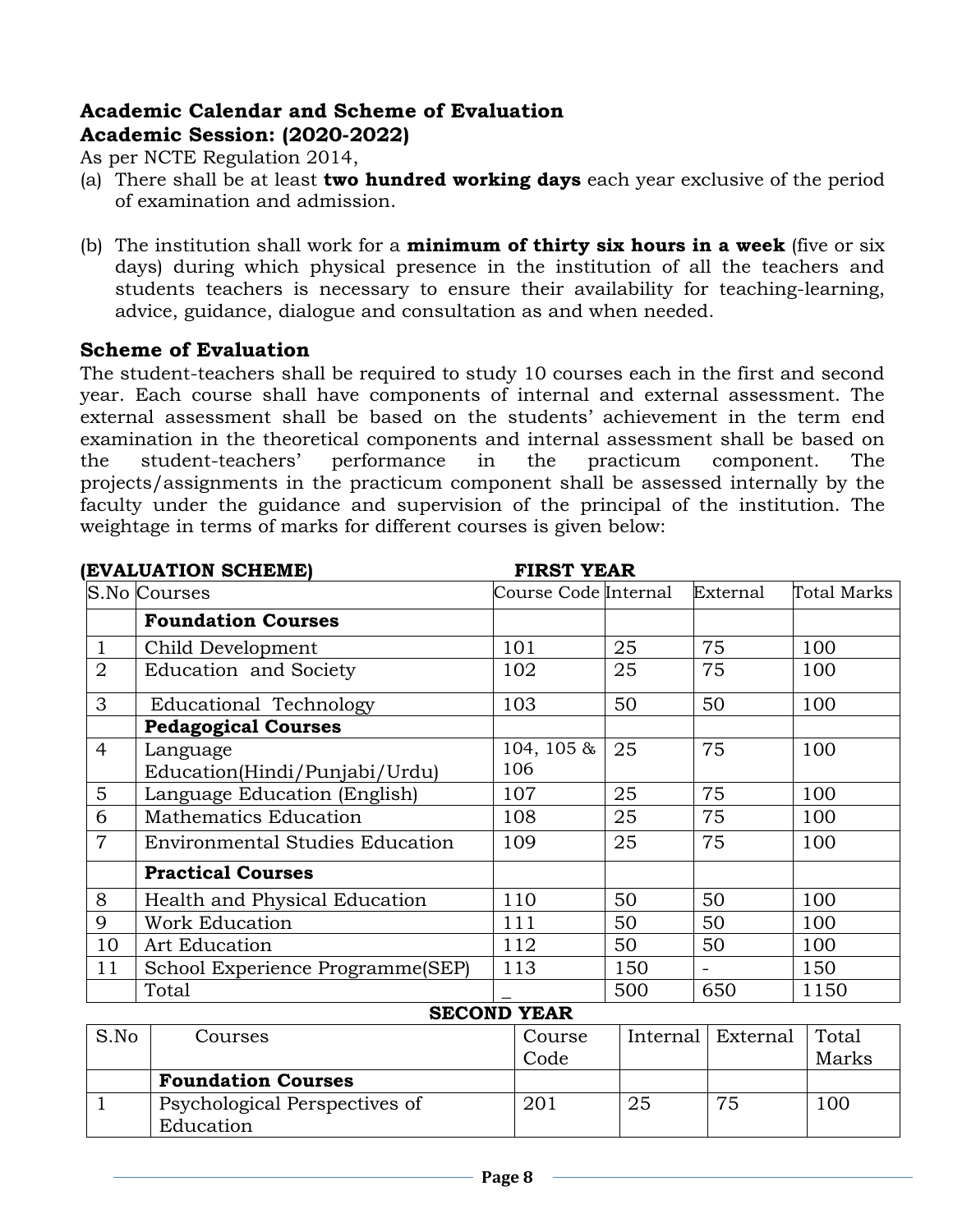| 2              | Socio-philosophical perspectives of    | 202      | 25  | 75    | 100  |
|----------------|----------------------------------------|----------|-----|-------|------|
|                | Education                              |          |     |       |      |
| 3              | Curriculum, Pedagogy and               | 203      | 25  | 75    | 100  |
|                | Evaluation                             |          |     |       |      |
| $\overline{4}$ | School Leadership and Management       | 204      | 25  | 75    | 100  |
|                | <b>Pedagogical Courses (any three:</b> |          |     |       |      |
|                | one language compulsory)               |          |     |       |      |
| 5              | Language Education                     | 205, 206 | 25  | 75    | 100  |
|                | (Hindi/Urdu/Punjabi)                   | & 207    |     |       |      |
| 6              | Language Education(English)            | 208      | 25  | 75    | 100  |
| 7              | Mathematics Education                  | 209      | 25  | 75    | 100  |
| 8              | Social Studies Education               | 210      | 25  | 75    | 100  |
| $\mathbf Q$    | Science Education                      | 211      | 25  | 75    | 100  |
|                | <b>Practical Courses</b>               |          |     |       |      |
| 10             | Health and Physical Education          | 212      | 50  | 50    | 100  |
| 11             | <b>Work Education</b>                  | 213      | 50  | 50    | 100  |
| 12             | Arts in Education                      | 214      | 50  | 50    | 100  |
| 13             | School Experience Programme (SEP)      | 215      | 150 | $- -$ | 150  |
|                | <b>Total Marks</b>                     |          | 475 | 675   | 1150 |

# **School Experience Programme (SEP)**

Every Teacher-Trainee will have to undertake School Experience Programme being conducted by DIETs for minimum 40 working days. This is compulsory every year i.e. 1<sup>st</sup> year and 2nd year as per NCTE norms.

| <b>Course Code:</b>                | 113(First year) | 215 (Second year)           |
|------------------------------------|-----------------|-----------------------------|
| Maximum Marks 300 :                | Year I : 150    | Year II :150                |
| Duration 40 working days each year |                 | (To be assessed internally) |

#### **Rationale**

The purpose of the school experience (SEP) programme is to provide the student teacher with the opportunity of undergoing a meaningful experience as a future practitioner. To achieve the aim of the programme, the student teacher needs to integrate her/his knowledge base, understanding of children and classroom processes and theoretical understanding of pedagogical approaches with her/his classroom teaching and related tasks to become a competent and reflective teacher.

In the two year teacher education programme of D.El.Ed, SEP forms an integral part which will be completed by the student teachers in three phases of five, twenty and fifteen days each year. During this period, the student teacher is acclimatized to the school climate and is helped to gain different types of classroom experiences and develop skills to teach in an inclusive set up.

Besides, during the course of SEP the prospective teacher learns to employ different pedagogical skills to address the needs of the students and also learns to deal with students and classroom situations based on her/his experiences and reflections.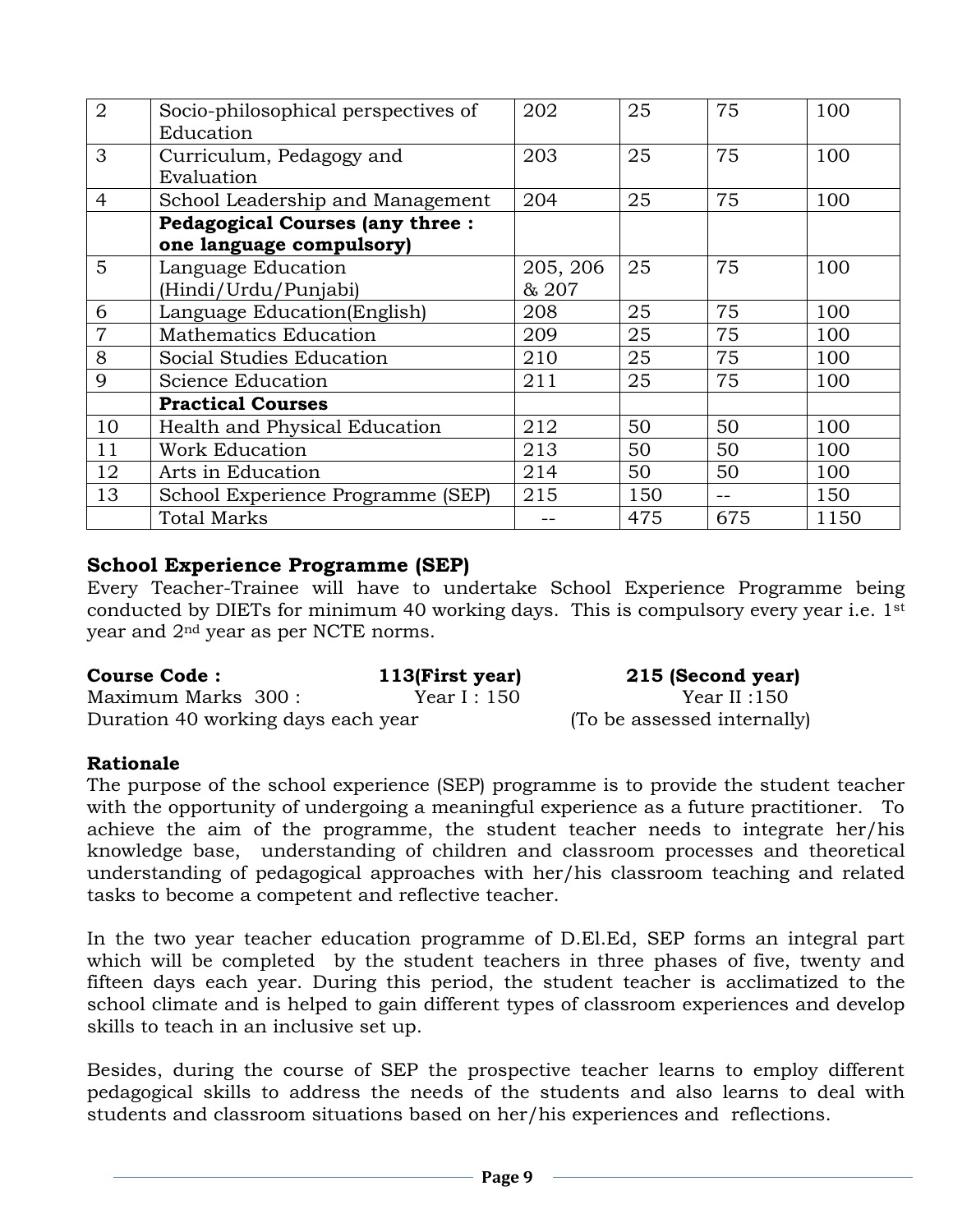## **Objectives**

# **School Experience Programme seeks to facilitate the student teachers to**

- understand the difference between the content of a subject and its pedagogy
- learn the skill to transact the subject matter in accordance with the needs and interest of the children.
- develop required skills to teach in an inclusive classroom.
- use different activity based, joyful and age specific learning methods in the classroom.
- develop subject specific teaching learning material (TLM) for elementary school children.
- incorporate the components of CCE in classroom transactions.
- learn about school activities, schemes, programmes and their impact on school children.
- utilize the community resources for meaningful partnership between school and community.

# **Organization of School Experience Programme**

## *The SEP shall be organized for forty (40) working days in each year.*

#### *The SEP will be conducted in three phases of five, twenty and fifteen days each every year:*

*The first phase of 05 days shall be conducted preferably in the month of September in the Institute after SEP orientation,*

*The second phase of 20 days shall be conducted in October –November, The third phase of 15 days shall be conducted in January-February.*

*Third phase of SEP will be a rotation phase for the teacher educator to benefit student teachers from the expertise of teacher educators other than their regular supervisor. Rotation is also required to bring in uniformity in assessment of SEP program.*

#### **SEP Orientation**

Prior to SEP, an orientation programme for 05 days shall be conducted by the institute. All the teacher educators under the overall guidance of the Principal will organize the orientation programme.The following themes should essentially be discussed in the orientation programme:

- Purpose and objectives of the SEP programme
- Lesson Planning
- Effective handling and use of teaching learning material
- Preparation administration and analysis of Achievement Test
- Observation of lessons of peers
- Conduction of neighborhood survey
- Preparation of school profile
- Writing of Reflective Diary
- Integration of Work Education, Arts Education and Health and Physical Education with teaching subjects
- Learning about school records
- Action Research-Planning and execution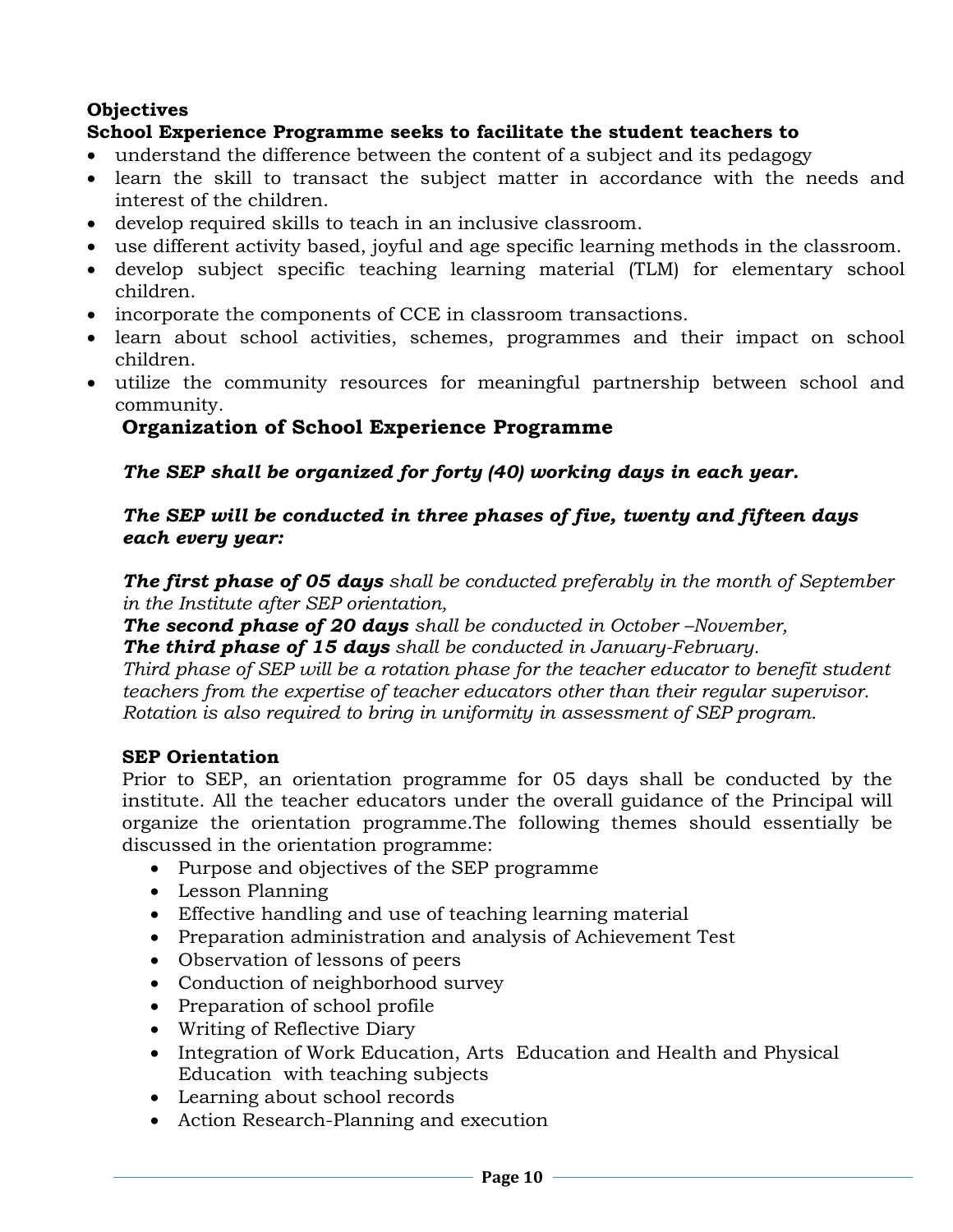- The familiarization of student teachers with school environment, head and teachers
- Expectations from student teachers in schools

*The institute may add a few more topics as per the needs and time available.* **Phase wise plan for SEP during the first and second years of the programme is described below:**

**The First Phase of SEP:5 days (To be held in the Institute)**

# **FIRST YEAR**

5 Micro-teaching cycles (one each in each teaching subject).

## **SECOND YEAR**

Presentation of model lessons for first year students / simulated teaching/ observation reports of Micro teaching lessons delivered by first year (minimum 05 model lessons/simulated teaching lessons/observation reports to be submitted by each student)

#### **Second Phase of SEP: 20 days FIRST YEAR**

**First five days** of SEP in the school: to accalamatize student teachers to the school and its environment, understanding of children, teaching learning processes and social dynamics. During this period, they will observe class room transactions but will not deliver any lesson. However, they may take up assignments on school records/projects as assigned by the Teacher Educators.

In the remaining **15 days**, they will teach two teaching subjects and one practical subject each day. But it is mandatory for each student teacher to deliver lessons for each teaching and practical subject as detailed below:

| <b>Teaching Subjects</b>                  | No. of lessons to be delivered |
|-------------------------------------------|--------------------------------|
| Teaching of Hindi/Punjabi/Urdu            | 08                             |
| <b>Teaching of Maths</b>                  | 08                             |
| Teaching of EVS                           | 07                             |
| Teaching of English                       | 07                             |
| <b>Practical Subjects:</b>                |                                |
| Teaching of Art Education                 | 05                             |
| Teaching of Work Education                | 05                             |
| Teaching of Health and Physical Education | 05                             |
| <b>CECOND VEAD</b>                        |                                |

# **SECOND YEAR**

Student teachers are required to teach three teaching subjects(as opted in theory).The knowledge of Arts in education, work education and Health and Physical education is to be integrated in the teaching subjects. The details are as under:

| <b>Teaching Subjects:</b> | No of lessons to be delivered (Any three subjects) |
|---------------------------|----------------------------------------------------|
|---------------------------|----------------------------------------------------|

| Teaching of Hindi/Punjabi/Urdu                                  | 20 |
|-----------------------------------------------------------------|----|
| <b>Teaching of Maths</b>                                        | 20 |
| <b>Teaching of Science</b>                                      | 20 |
| <b>Teaching of Social Studies</b>                               | 20 |
| Teaching of English                                             | 20 |
| $\bullet$ The student tegeber shall deliver three lessons daily |    |

• *The student teacher shall deliver three lessons daily.*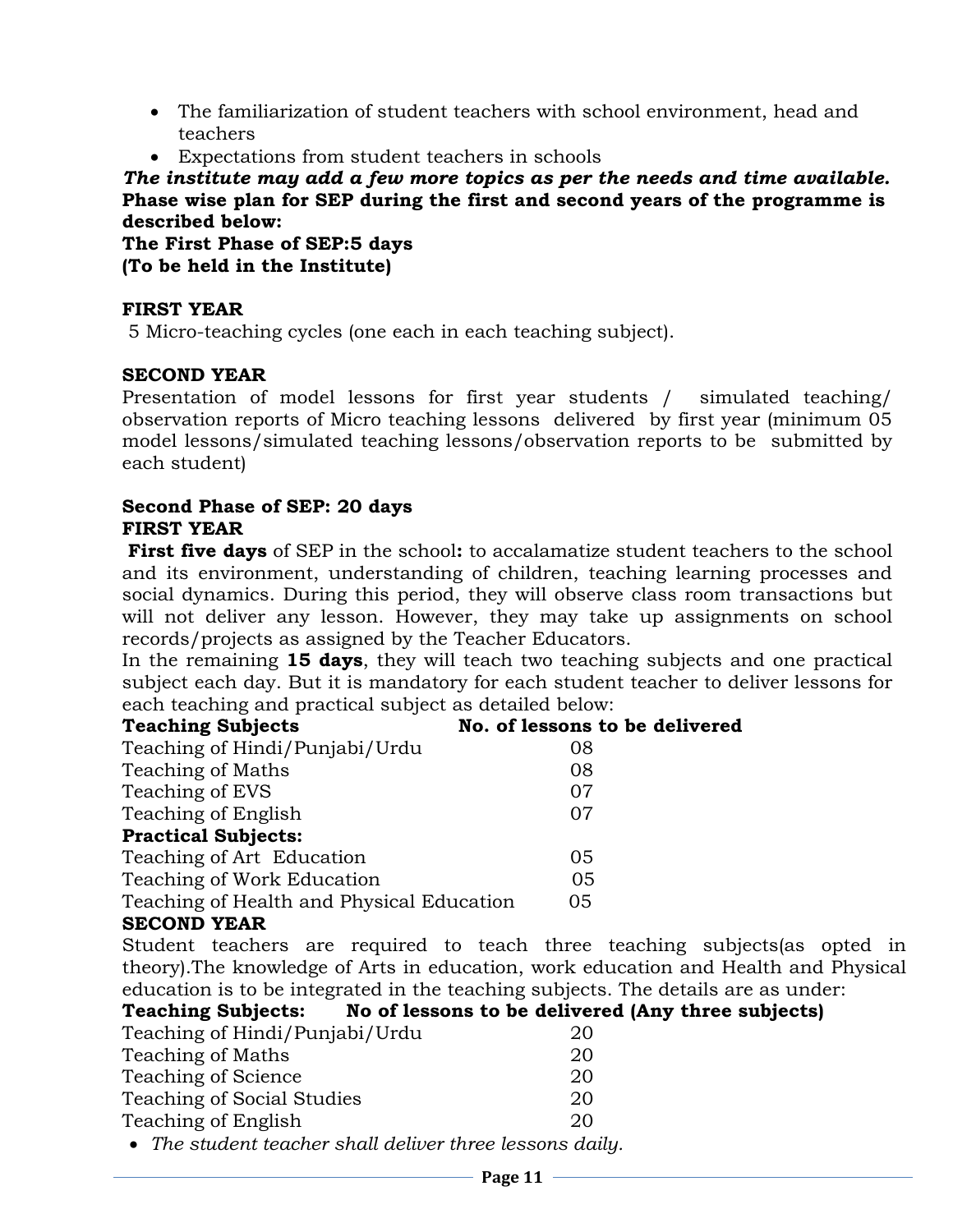- *All the projects/campaigns assigned by the Teacher Educators must be completed in this phase.*
- *All student teachers must identify a topic and make proposal for action research.( to be completed in the third phase of SEP)*

#### **Third Phase of SEP: 15 days FIRST YEAR**

In this phase of 15 days, student teachers will teach two teaching subjects and one practical subject each day. But it is mandatory for each pupil teacher to deliver lesson for all the teaching subjects as noted below:

*Art and Craft Exhibition, demonstration of physical exercises on the basis of work done to be organized at the end of SEP.* 

#### **SECOND YEAR**

Student teachers are required to teach any three teaching subjects. Arts in education, work education and Health and Physical education are to be integrated in the teaching subjects.

The details are as under:

| <b>Teaching Subjects</b>          | No of lessons to be delivered |  |  |  |  |  |
|-----------------------------------|-------------------------------|--|--|--|--|--|
| Teaching of Hindi/Punjabi/Urdu    | 15                            |  |  |  |  |  |
| <b>Teaching of Maths</b>          | 15                            |  |  |  |  |  |
| Teaching of Science               | 15                            |  |  |  |  |  |
| <b>Teaching of Social Studies</b> | 15                            |  |  |  |  |  |
| Teaching of English               | 15                            |  |  |  |  |  |

*Cultural Programme based on Performing Arts activities to be organized at the end of SEP*

| <b>Marks</b>                                                            |
|-------------------------------------------------------------------------|
| Nil                                                                     |
|                                                                         |
|                                                                         |
| 10                                                                      |
| 10                                                                      |
| 10                                                                      |
| Report on Parent Teacher Meeting (PTM) highlighting the strengths and   |
| 10                                                                      |
| 30                                                                      |
| (at least 05 lessons of each student to be supervised by the supervisor |
|                                                                         |
|                                                                         |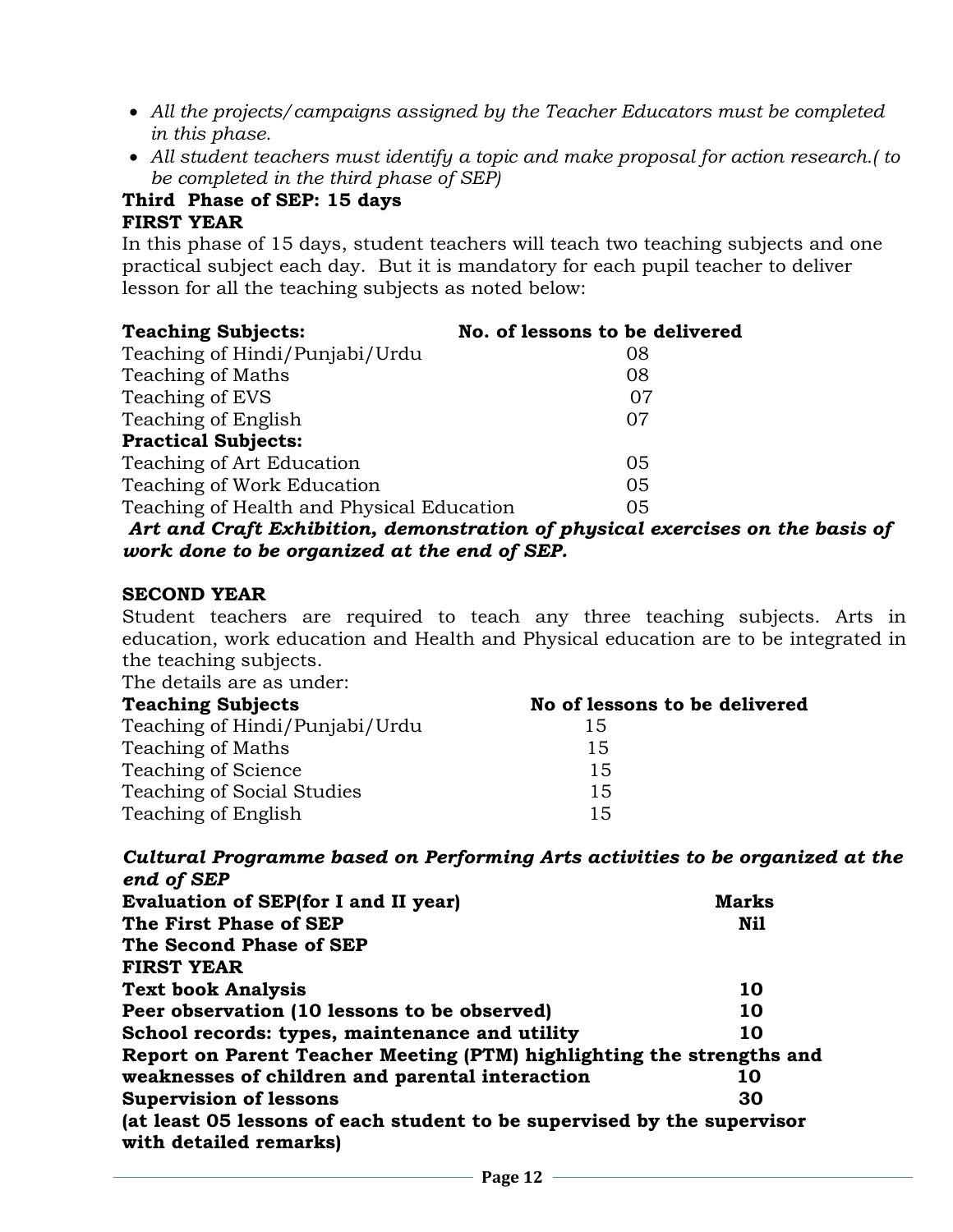| <b>Total Marks</b>                                                           | 70  |
|------------------------------------------------------------------------------|-----|
| <b>SECOND YEAR</b>                                                           |     |
| Peer observation(10 lessons to be observed)                                  | 10  |
| <b>School profile</b>                                                        | 10  |
| <b>Report on Neighborhood Survey</b>                                         | 10  |
| <b>Text book Analysis</b>                                                    | 10  |
| <b>Supervision of lessons</b>                                                | 30  |
| (at least 05 lessons of each student to be supervised by the supervisor with |     |
| detailed remarks)                                                            |     |
| <b>Total Marks</b>                                                           | 70  |
| The Third Phase of SEP                                                       |     |
| <b>FIRST YEAR</b>                                                            |     |
| Achievement test: development administration and                             |     |
| analysis(any two subjects)                                                   | 20  |
| <b>Action Research</b>                                                       | 10  |
| Reflective daily diary                                                       | 10  |
| Report on creative work, art etc. developed by school children under         |     |
| the guidance of student teachers during SEP                                  | 10  |
| Supervision of lessons by regular supervisor                                 | 20  |
| Supervision of lessons by supervisor on rotation                             | 10  |
| (rotation period-one week)                                                   |     |
| <b>Total Marks</b>                                                           | 80  |
| <b>GRAND TOTAL</b>                                                           | 150 |
| <b>SECOND YEAR</b>                                                           |     |
| Achievement test: development administration and                             |     |
| analysis(any two subjects)                                                   | 20  |
| <b>Action Research</b>                                                       | 20  |
| Reflective daily diary                                                       | 10  |
| Supervision of lessons by regular supervisor                                 | 20  |
| Supervision of lessons by supervisor on rotation                             | 10  |
| (rotation period-one week)                                                   |     |
| <b>Total Marks</b>                                                           | 80  |
| <b>GRAND TOTAL</b>                                                           | 150 |

Every teacher trainee will have to undertake school experiences progamme being conducted by DIETs/Institutes for 40 working days. This is compulsory every year i.e. first year and second year as per NCTE norms.

In first year, teacher-trainee will be required to teach all the four teaching subject viz one language (Hindi/Urdu/Punjabi), English language education, Maths education and EVS education alongwith practical subjects (Art Education, Work Education and Health & Physical Education) as mentioned in the D.El.Ed. curriculum during School Experience Progamme .

In second year, teacher-trainee are required to teach three teaching subject out of teaching of Hindi, Punjabi & Urdu, English language education(as opted in theory), Maths education, Science education & Social Study education. The knowledge of Art Education, Work Education and Health & Physical Education is to be integrated in the teaching subject.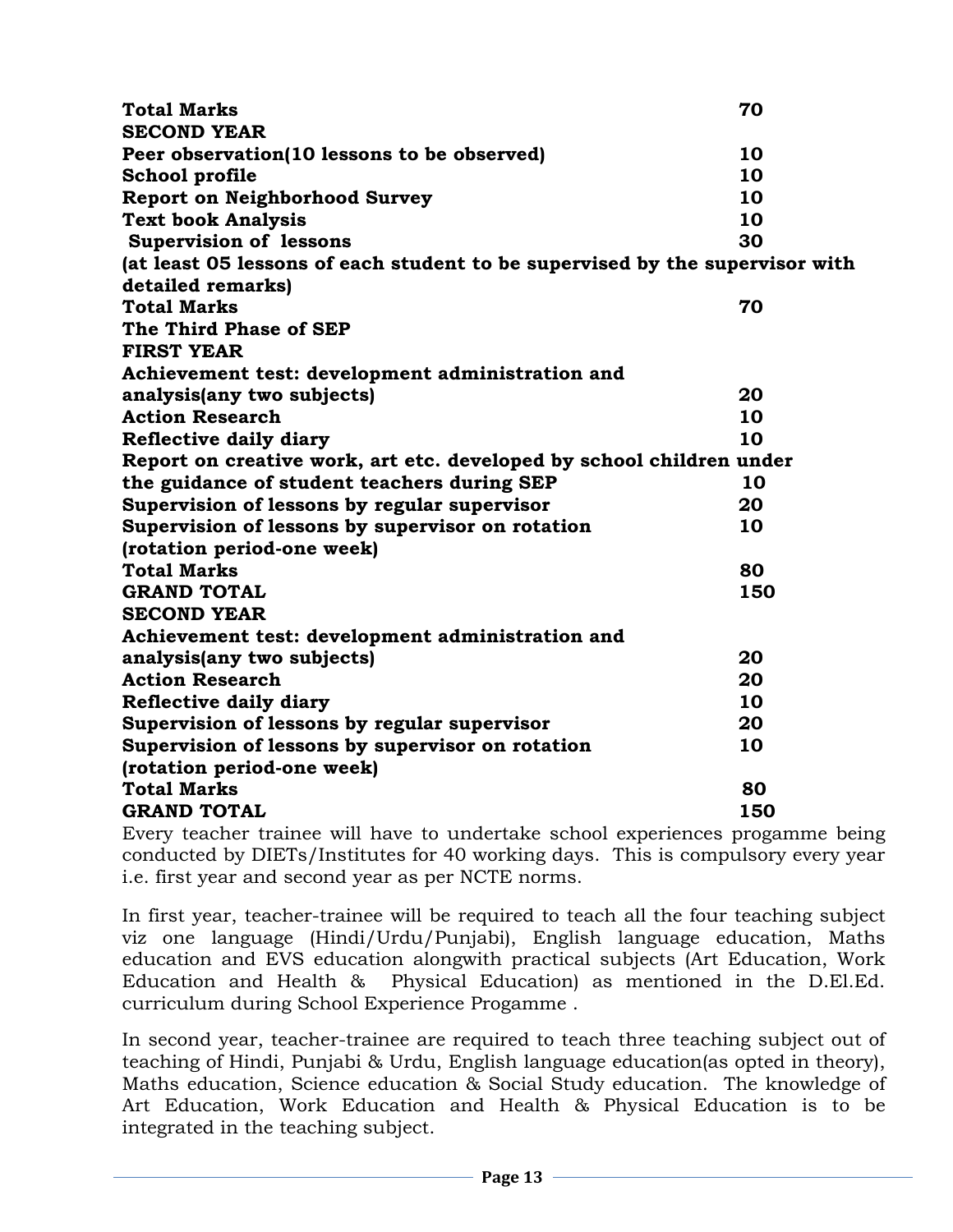School Experience Programme (SEP) will be conducted in Municipal Corporations of Delhi (MCD) Schools/New Delhi Municipal Council (NDMC) Schools/ Government and Private Recognized Schools of the Directorate of Education, GNCT of Delhi.

Teacher Trainees will be placed under the overall control of the respective heads of schools identified for SEP and shall perform all duties assigned to them in addition to the compulsory activities under SEP.

Regular/Rotational supervision will be done by the faculty of concerned DIET. Principal of the concerned DIET will also supervise and monitor the SEP.

An additional course (paper) in 9 DIETs only has been introduced from session 2018-2020 on a pilot basis. The details of the same are as under :-

- **1. Name of paper/course : Critical Thinking and Transformative Learning (CTTL).**
- 2. The course will be internally evaluated by respective DIETs and the Grade in five point scale A to E will be submitted to Controller of Exams, SCERT, which will be reflected in the marksheet of students, however the grade point assessment of this course/paper will not affect the overall academic assessment of the students.
- 3. The details course/curriculum and RPs will be provided by the In-charge Cell for Human Values & Transformative Learning.

#### **Instructions to be followed by all the DIETs regarding Internal Assessment and SEP Evaluation**

#### *No change in Internal Assessment/SEP after its submission to SCERT* **Principals will submit an undertaking that no changes in the evaluation, data/SEP etc. will be done after its submission to SCERT.**

*Furnishing of certificate from Principal of DIET to the effect that they have personally checked and verified the Internal assessment and SEP evaluation of teachers trainees of their DIET before submission to SCERT and Principal will furnish an undertaking that no change in the evaluation data (mark/roll no./name etc. of examinee)of any candidate will be sought by the institutions after its submission to SCERT as the same will not be entertained by SCERT.* 

*Original award list signed by all evaluators in respect of parameters must be retained up to next academic session, after declaration of result in a sealed cover. The marks of evaluation by different evaluators/faculty will*  be sealed with the signature of all faculty/evaluators involved in it, putting *cello tape on their signatures. These records may be asked for examination cell in case of any query.*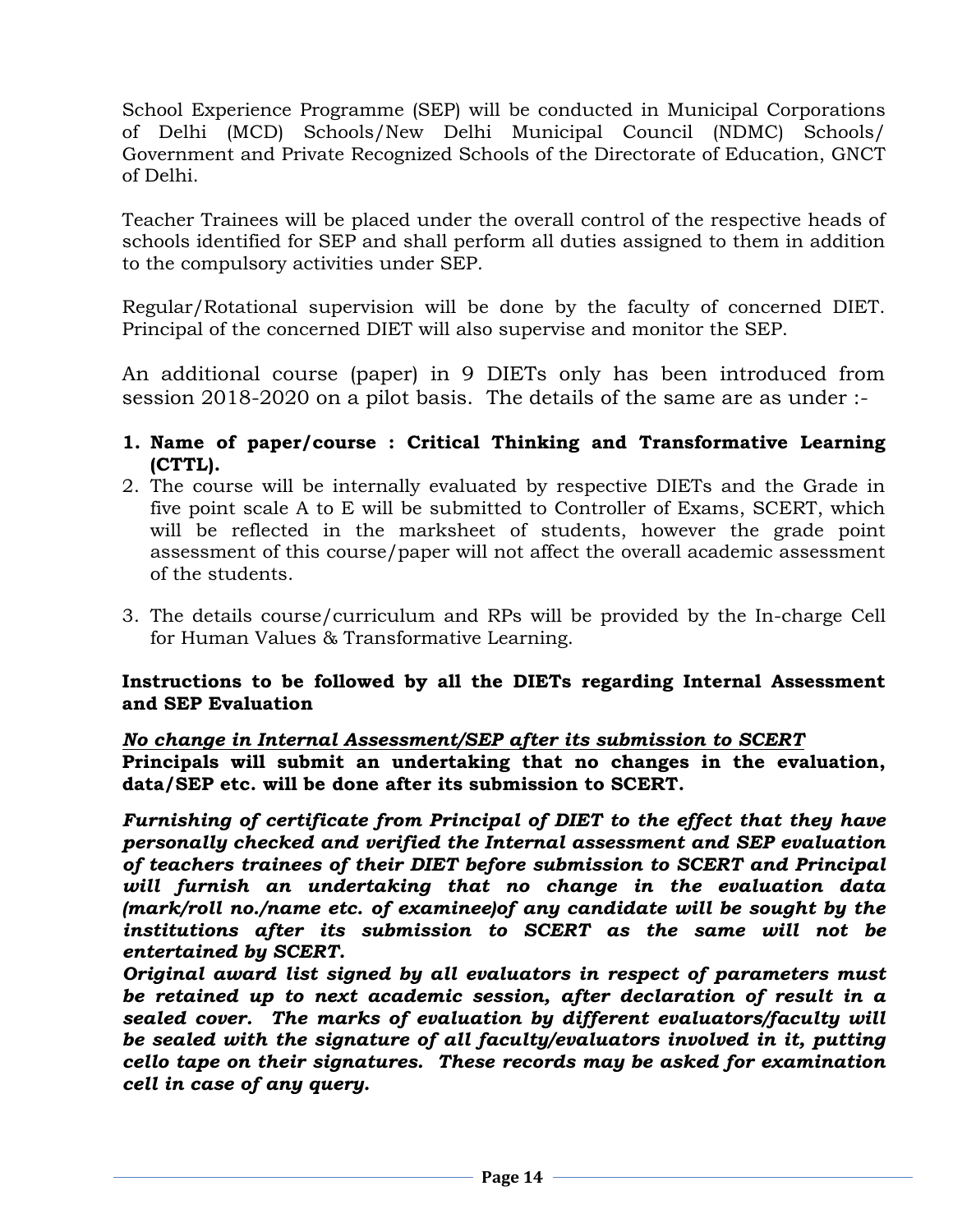#### **2. RULE APPLICABLE FOR THE TEACHERS-TRAINEES STUDYING IN D.EL.ED. COURSE**

- 1. Diploma in Elementary Education (D.El.Ed.) course is a two year full time regular teacher training course. Since D.El.Ed. diploma course is skill oriented programme based on theory and lot of practical activities, such as School Experience Programme in different schools located all over Delhi, excursions, full time workshops i.e. Theater in Education, Development of TLM etc. therefore, **STUDENTS WHILE PURSUING D.EL.ED. DIPLOMA CANNOT PURSUE ANY OTHER COURSE, BE IT REGULAR FULL TIME/REGULAR PART TIME/ CORRESPONDENCE/ ANY OTHER.** If at any stage, it is found that any student is pursuing/has pursued other course while undergoing D.El.Ed. course, his/her Candidature/Diploma shall stand cancelled.
- 2. It is mandatory for all the students to attain minimum 85% attendance in theory classes and 100% attendance i.e 40 working days in School Experience Programme (SEP) of the session. Those students who do not meet the prescribed attendance criterion shall not be allowed to appear in annual examination.
- 3. The requisite attendance criterion is to be met out separately in 1st year as well as in 2nd year of the Diploma Course.
- 4. The requirement of percentage of attendance is also to be met out afresh in case the student is retained/re-admitted in 1st year or in 2nd year on account of any reason, whatsoever.
- 5. A student, who is not allowed to take annual examination due to shortage of attendance, shall have to seek re-admission and repeat the entire course of 1st year or 2nd year, as the case may be. The re-admission in any DIET shall be over and above allotted seats.
- 6. Condonation of shortage of attendance :
	- (i) Up to five percent (5%) in theory classes may be granted by the Principal of concerned DIET on the basis of medical and other justified ground on the recommendation of Admission Committee of the DIET.
	- (ii) Further condonation of shortage of attendance up to ten percent (10%) in theory classes only may be granted by the Director, SCERT on the valid recommendations of Admission Committee and Principal of respective DIET on the basis of medical and other justified grounds.
	- (iii) It shall be full responsibility of the teacher-trainee to have a continuous check on her/his attendance as per prescribed criterion to avoid any action taken by DIETs such as non-issuance of admit card and refusal of permission to appear in the exams.
- 7. 100% attendance (i.e 40 working days) and 50% marks in SEP is must for appearing in the examination. If any Teacher-Trainee do not fulfill any of the aforesaid criteria he/she has to take re-admission to complete the course as the case may be  $(1<sup>st</sup>/2<sup>nd</sup>$  year).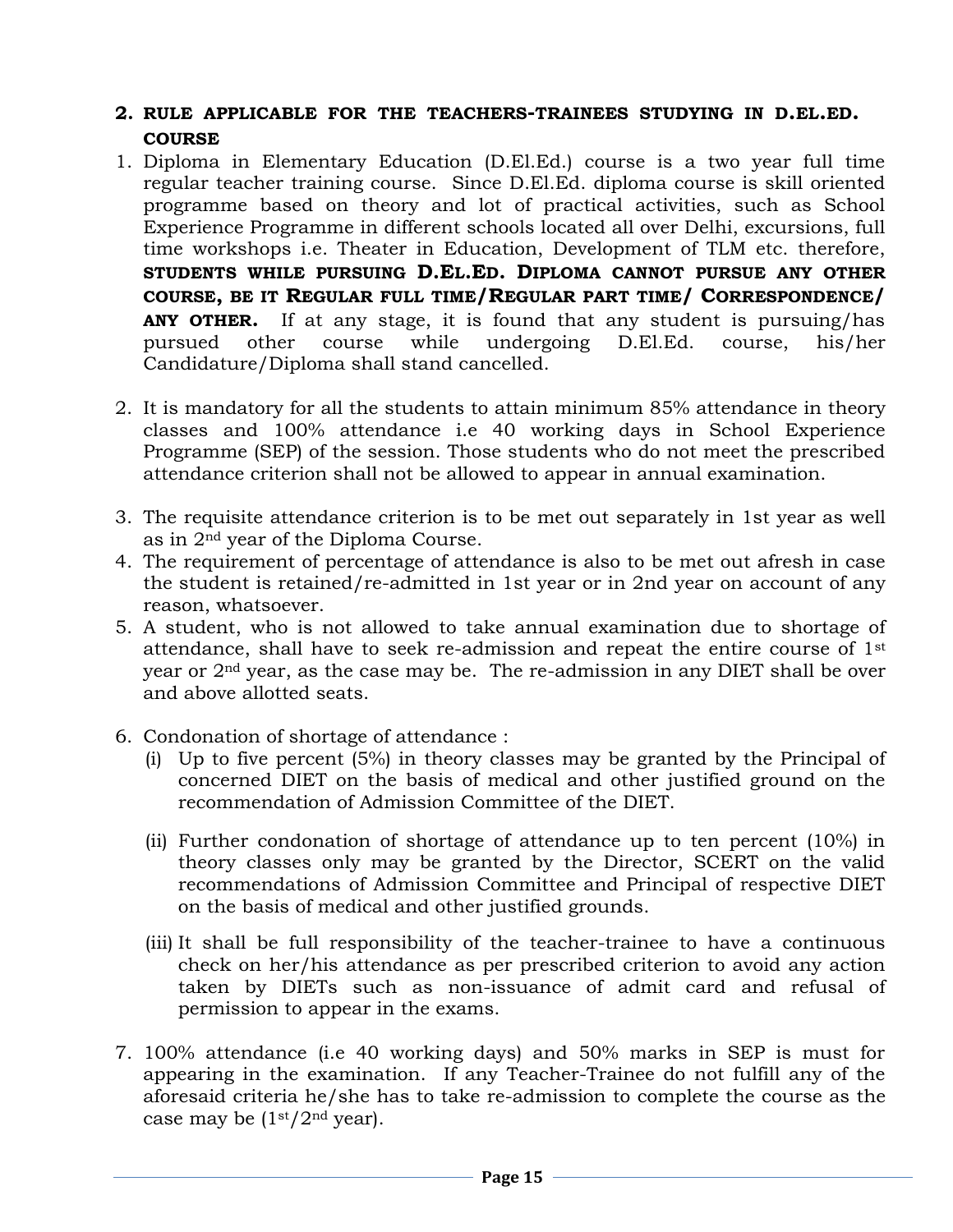- 8. Any candidate, who has got admission at later stage after closure of admission, in compliance to direction of authorities/judiciary, will be required to complete the minimum required attendance of the full session as indicated in aforesaid Rule-2 of Chapter-II in theory and SEP.
- **9.** The D.El.Ed. programme shall be of a duration of two academic years. However, the students shall be permitted to complete the programme within a maximum period of three years from the date of admission to the programme.
- 10. (a) A teacher trainee who does not obtain qualifying marks in four or less than four papers will be given chance to re-appear in those subjects, but allowed to study in the next class with the condition to obtain qualifying marks in those papers in subsequent examination (subject to provision of clause 10 (c) as mentioned below).
	- (b) A teacher-trainee who does not obtain qualifying marks in more than four papers will have to repeat the same class.
	- (c) However, the teacher-trainee has to complete the programme within a period of 3 years from the date of admission as per NCTE Regulation dated 28.11.2014, Appendix u/s 2.1, hence only one chance to repeat in either of the class shall be available. If a student does not pass within the maximum duration of three years, the trainee will be disqualified for award of diploma.
- 11. No teacher-trainee shall remain absent continuously from the DIET for more than six working days without permission/intimation to the concerned Principal, failing which the student's name will be struck off the rolls by the Principal without any intimation to the concerned teachertrainee. Student can give request to the concerned Principal within 30 days from the date of striking off his/her name, for readmission with valid reasons and on the recommendation of Admission Committee of DIET and concerned Principal, Director SCERT may consider and allow the same for readmission. No request for re-admission after 30 days of striking off the name will be entertained in any case.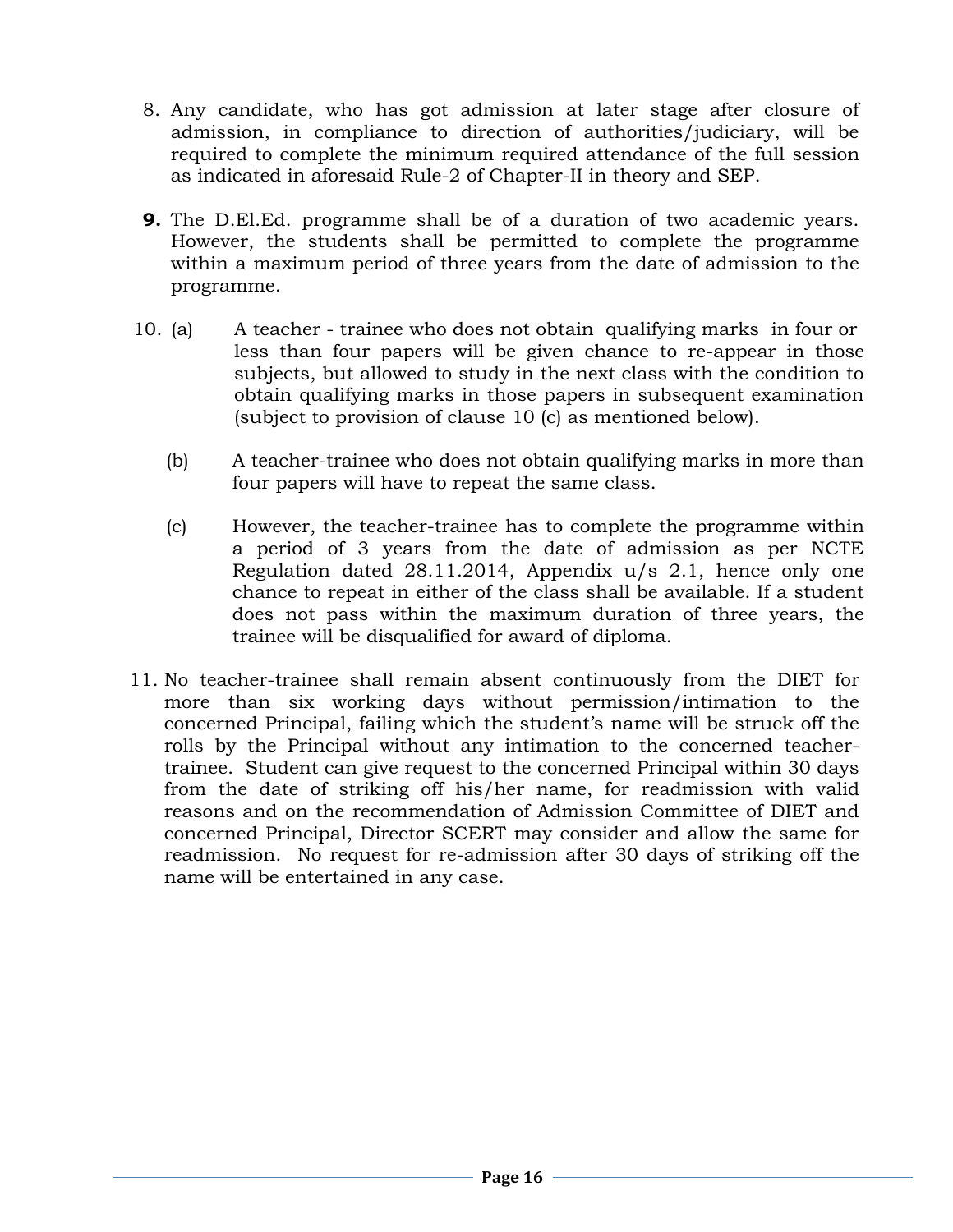## **3. CODE OF CONDUCT FOR THE STUDENT-TEACHERS OF THE INSTITUTES i.e. DIETs AND SELF FINANCING RECOGNIZED PRIVATE INSTITUTES AFFILIATED TO SCERT, DELHI :-**

- 1. Discipline includes the observance of good conduct and orderly behaviour by the student-teachers of the Institute.
- 2. The following, shall be strictly observed by the student-teacher of the Institute.
- 3. Every student-teacher of the Institute shall maintain discipline and consider it his/her duty to behave decently at all places. Male students-teacher shall, in particular, show due courtesy and regard to female student-teacher.
- 4. The loss of the Identity Card, whenever it occurs, shall immediately be reported in writing to the Principal of the Institute.
- 5. No student-teacher shall visit places or areas declared by the Principal of the Institute as "Out of Bounds" for the students-teacher.
- 6. Every student-teacher shall always carry his/her identity card issued by the institute, and shall have to produce or surrender the Identity Card as and when required by the Institute, Teaching and Library Staff and the officials of the Institute.
- 7. Any student-teacher found guilty of impersonation or of giving a false name or found guilty of forgery shall be liable to disciplinary action.

## **Breach of discipline, inter alia, shall include :**

- 8. Late coming, irregularity in attendance, persistent idleness or negligence or indifference towards the work assigned.
- 9. Causing disturbance to a Class or an office or to the library, the auditorium/multipurpose hall or the play ground etc.
- 10. Disobeying the instructions of faculty or the authorities.
- 11. Misconduct or misbehaviour of any nature towards a faculty or any employee of the DIET/Institute or any visitor of Institute.
- 12. Causing any damage, spoiling or disfiguring the property/equipment of the institute.
- 13. Inciting others to do any of the aforesaid acts.
- 14. Giving publicity to misleading accounts amongst the student-teachers.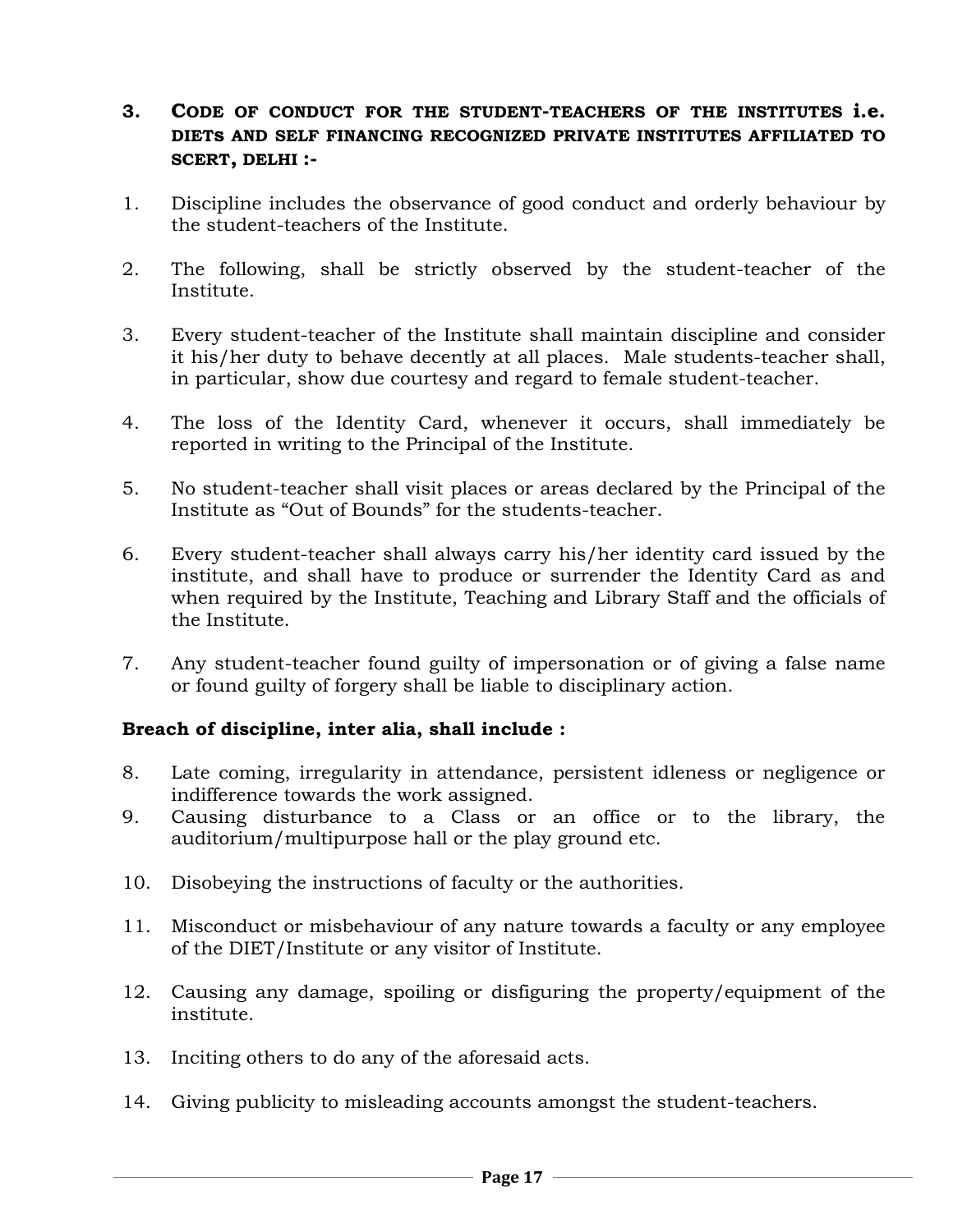- 15. Visiting places declared by the institute as out of bounds for the studentteachers.
- 16. Not carrying the Identity Card issued by the institute.
- 17. Refusing to produce or surrender the identity card as and when required by the institute and other staff of the Institute.
- 18. Using phones in class room and in the campus during class and other activities is prohibited in the Institute premises. Any violation will entail a fine of Rs.1000/- in the first instance and cancellation of admission subsequently.
- 19. Any other conduct anywhere which is considered to be unbecoming of a student-teacher.
- 20. If student-teacher is found guilty of breach of discipline shall be liable to such punishment, as prescribed below :-
	- 1. Fine
	- 2. Campus ban
	- 3. Expulsion
	- 4. Rustication

However, no such punishment shall be imposed on an erring student-teacher unless he/she is given a fair chance to defend himself/herself. This shall not preclude the Director, SCERT from suspending an erring student during the pendency of disciplinary proceedings against him/her.

All powers relating to discipline and disciplinary action in relation to the studentteachers shall vest in the Director, SCERT, Delhi. However, the Director, SCERT may delegate all or any of his powers as he deems proper to the Principal or to the Discipline Committee of the institute as the case may be or any other functionary of the SCERT, Delhi.

21. The student-teacher who violate the discipline of the Institute will be expelled from the Institute and no re-admission will be permitted.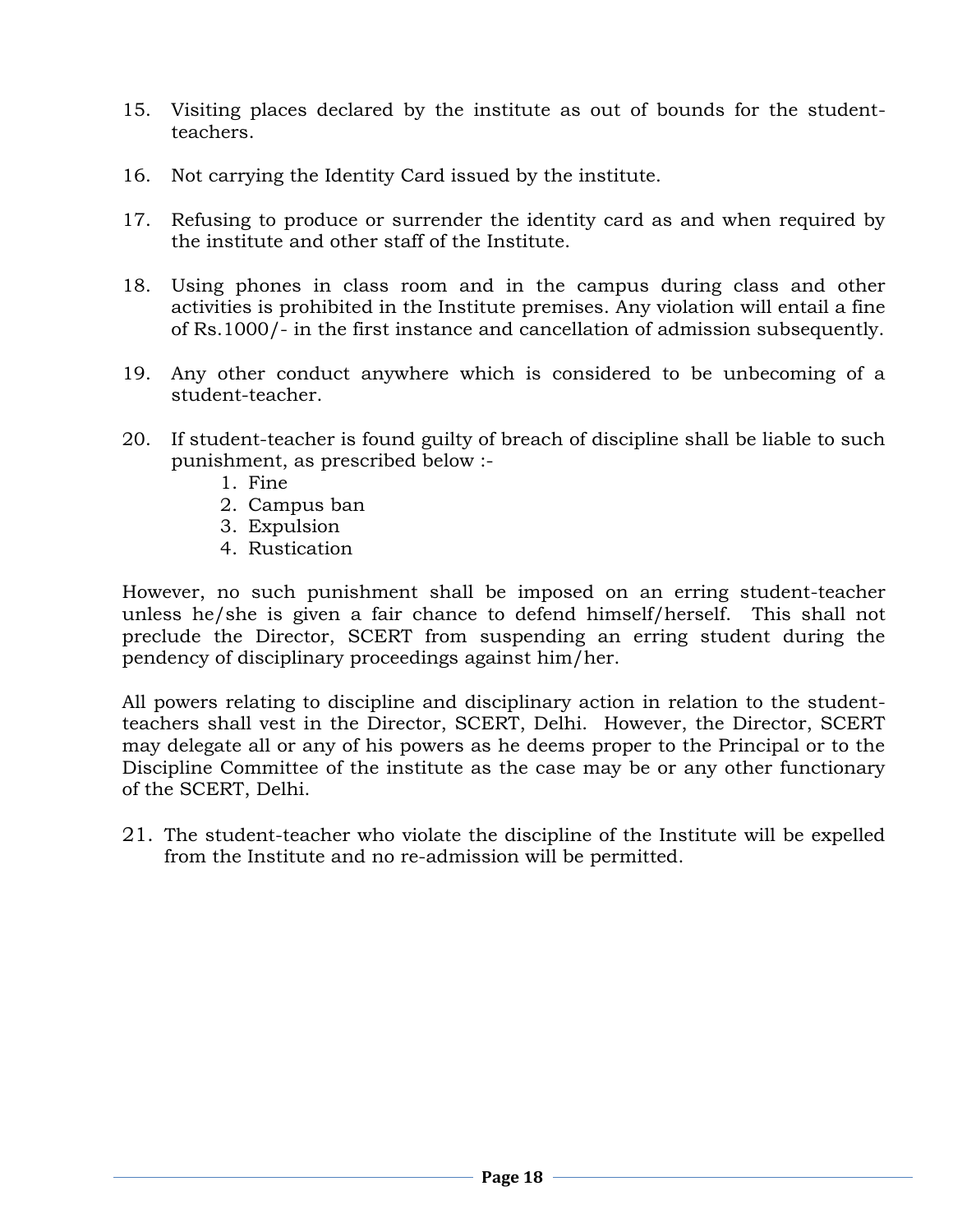#### **CHAPTER –IV : ADMISSION PROCEDURE**

#### 1. **ELIGIBILITY CONDITIONS**

**A candidate must fulfill the below-mentioned eligibility conditions in totality by the last date of submission of application form otherwise his/her application form will be rejected.** 

- *(i) Candidates seeking admission to D.El.Ed. Course must have passed Senior School Certificate Examination (10+2) of CBSE, or its equivalent examination from any other recognized Board/University. The minimum percentage of marks in qualifying examination required for admission to D.EL.ED. course is 50% in aggregate. For calculating percentage of marks of 10+2 examination conducted by CBSE, best 5 subjects including at least one language will be considered.*
- (ii) Five percent relaxation of marks in the qualifying examination is allowed for candidates belonging and applying under the categories of Scheduled Caste, OR Scheduled Tribe OR Person with Disability (PwD) only. Therefore, the candidates belonging to above mentioned three categories and having 45% marks in qualifying (10+2) exam are also eligible to apply.
- *(iii) For other boards/universities, aggregate of marks in best 5 subjects including at least one language (i.e. four subjects + one language) in which he/she is required to pass for qualifying in Sr. Sec. Examination (10+2) or its equivalent as per rules laid down by the concerned board/university will be considered for calculating percentage of marks.*
- (iv) For calculating percentage of marks of Secondary Examination (10th) CGPA awarded by the CBSE board (qualifying subjects including at least one language) for qualifying in Secondary Examination (10<sup>th</sup>) will be considered for calculating percentage of marks. For other equivalent boards number of subjects (including at least one language) in which he/she is required to pass, for qualifying in Secondary Examination (10th) as per rules laid down by the concerned board will be considered for calculating percentage of marks (out of total maximum marks).
- *(v) For calculating percentage of marks of Secondary Examination (10thclass) appropriate prescribed CGPA/GPA conversion formula must be applied. For example for conversion of CGPA of 10th class of CBSE will be multiplied by the CGPA (i.e. CGPA X 9.5). The candidate has to mentioned the conversion formula of the board mentioned in the mark sheet.*
- **(vi) In D.El.Ed. Course, candidates opting for Urdu/Punjabi language teaching in respective institutes i.e DIET-Karkardooma for Punjabi (20 seats) and DIET Darya for Urdu (20 seats), must have passed in Urdu/Punjabi as one subject both in Secondary and Senior Secondary Exams. (FOR GOVERNMENT DIET ONLY)**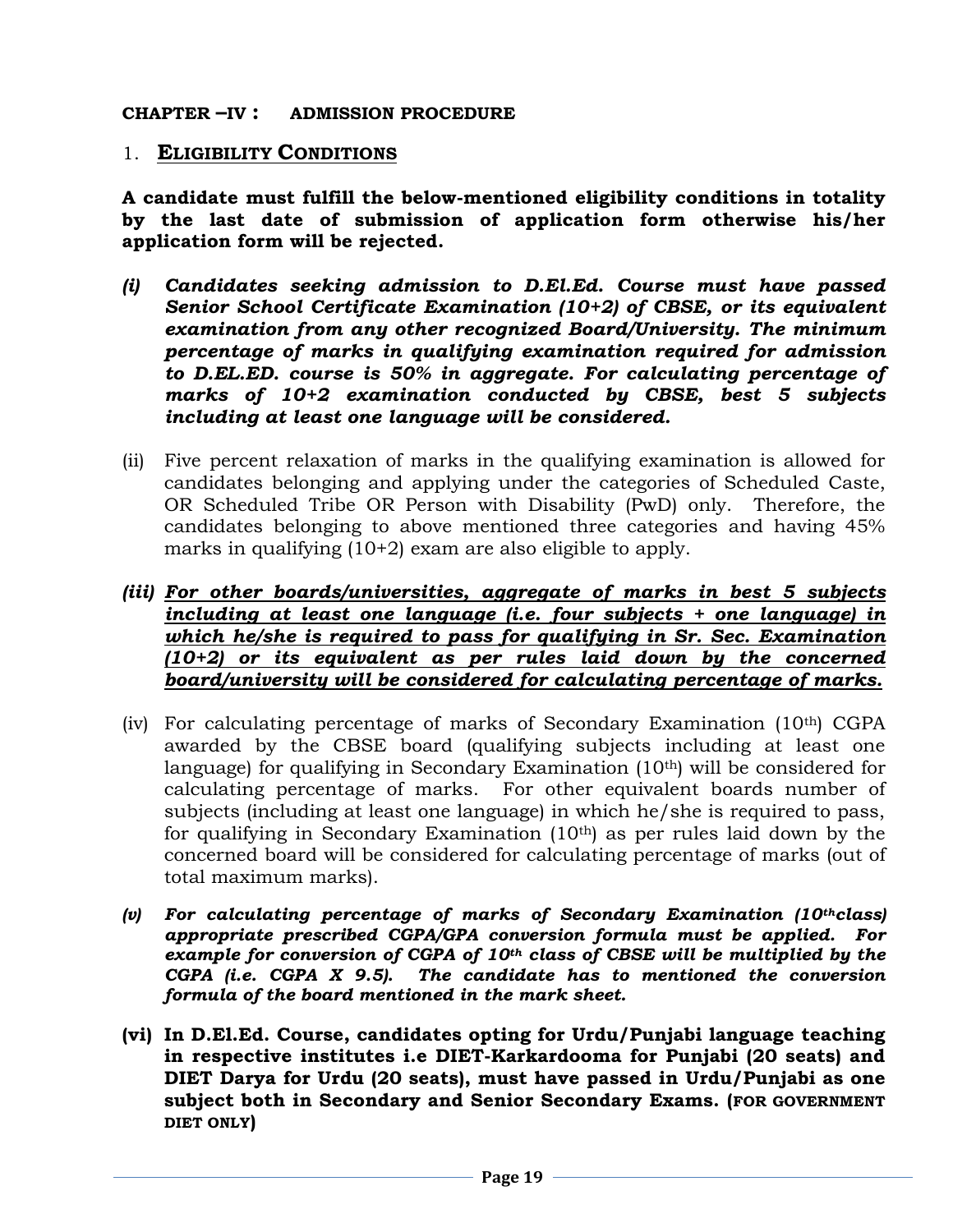**(vii) Candidates applying under Urdu/Punjabi language, as teaching subject, shall be required to include marks of Urdu/Punjabi, while calculating total marks in both Secondary and Senior Secondary Exams.**

#### 2. **PHYSICAL FITNESS**

A candidate must be in good mental and physical health and should be free from any defect/communicable disease which is likely to interfere with his/her studies including active outdoor duties required of a teacher. Accordingly, all the candidates shall be required to submit a Medical Certificate from a Registered **MBBS or equivalent recognized degree,** *that he/she is in good mental and physical health and is free from any defect/communicable disease which are likely to interfere with his/her studies including active outdoor duties required of a teacher.* 

#### 3. **AGE LIMIT**

- a. The maximum age should not be more than 24 years as on 30th September, 2020.
- b. 5 years relaxation of age in upper limit is allowed for candidates belonging and applying under the categories of Scheduled Caste, Scheduled Tribe and Persons with Disability (PwD) only, subject to submission of certificate from competent authority.

**SCERT DOES NOT TAKE ANY RESPONSIBILITY FOR ANY PERSON WHO COMPLETES THE SAID COURSE LATE, DUE TO RE-APPEAR EXAMINATION AND THEREFORE BECOMES INELIGIBLE FOR APPOINTMENT AS A TEACHER AS PER RECRUITMENT RULES OF GNCT OF DELHI OR ANY OTHER RECRUITING ORGANIZATION/AGENCY** 

## 4. **RESERVATION PROVISIONS**

- **I. There is a provision for reservation of seats for following categories :**
	- (a) 85% seats are reserved for those candidates who have passed qualifying examination (12th pass) from school/study center located in National Capital Territory (NCT) of Delhi.
	- (b) 15% seats are reserved for candidates who have passed the qualifying examination (12th pass) from schools/study center outside NCT of Delhi will be States/UT, other than National Capital Territory (NCT) of Delhi.

#### **II. No need of submission of Domicile Certificate by any candidate applying under any of categories mentioned above.**

- **III. Candidate has to apply to any one of the above two categories to which candidate belong, to avail benefit of 85% or 15% reservation as the case may be. There is no provision for automatic consideration from one category to another category.**
- **IV. ANY CHANGE IN RESERVATION PROVISIONS BY GOVERNMENT WILL NOT BE AUTOMATIC, INFORMATION REGARDING THIS WILL BE COMMUNICATED ON THE ADMISSION WEBSITE [www.scertdelhiadmission.nic.in,](http://www.scertdelhiadmission.nic.in/) IF ANY**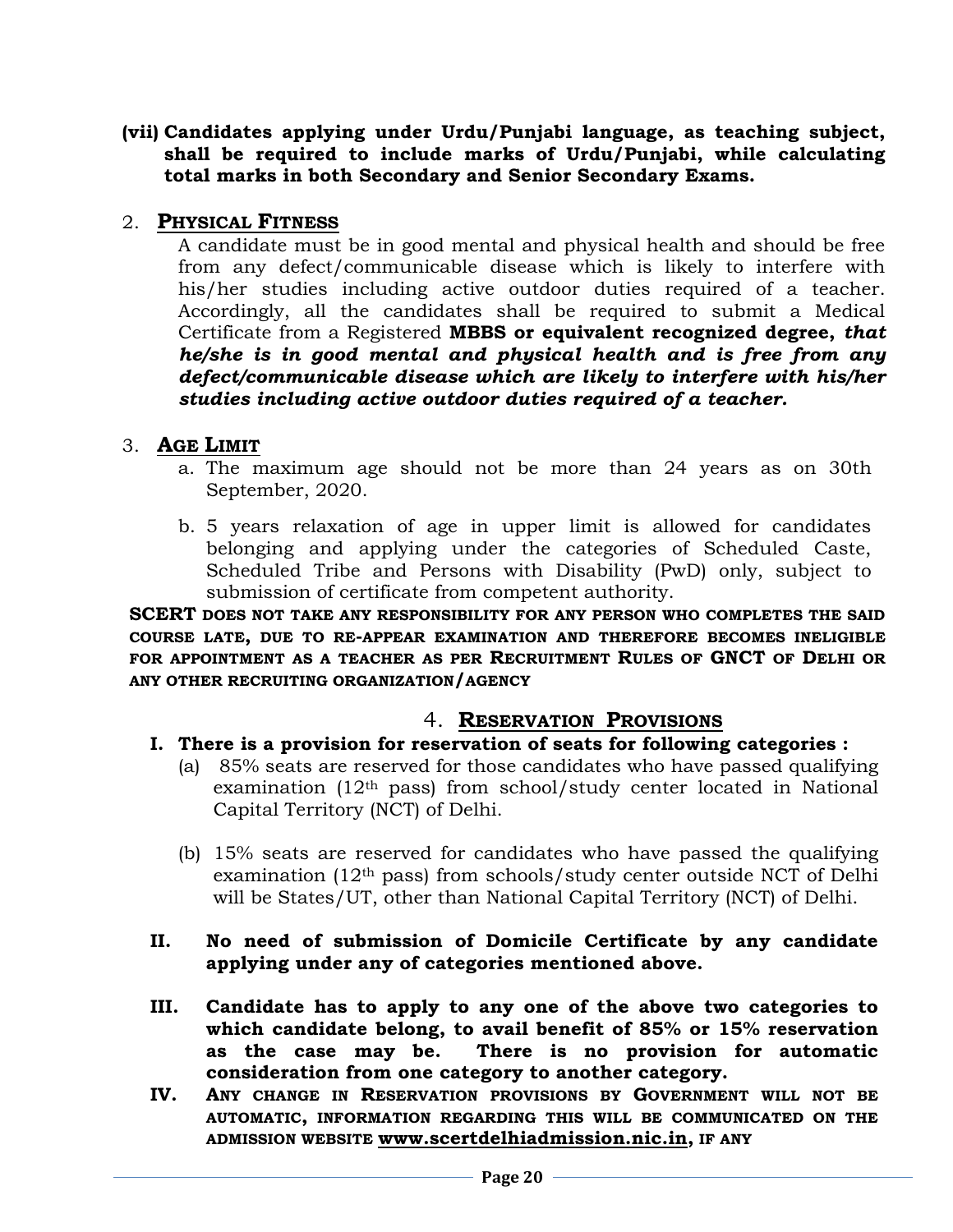**IT IS MADE CLEAR TO THE CANDIDATES APPLYING FOR ADMISSION FROM OUTSIDE DELHI THAT THERE IS NO HOSTEL/RESIDENTIAL FACILITY AVAILABLE AT DIETS/ SCERT, DELHI. THE CANDIDATES WOULD BE REQUIRED TO MAKE THEIR OWN ARRANGEMENTS OF STAY IN DELHI, IF THEY ARE SELECTED.**

| SI.<br>No.     | וטושוע<br>Category                                                    | Abbreviation<br>of categories | Quantum of reservation | <b>Total Seats reservation</b><br>wise |  |  |
|----------------|-----------------------------------------------------------------------|-------------------------------|------------------------|----------------------------------------|--|--|
|                |                                                                       |                               | in percentage          |                                        |  |  |
|                | BREAK-UP OF RESERVATION OF 85% SEATS FOR CANDIDATES PASSED QUALIFYING |                               |                        |                                        |  |  |
|                | EXAMS. (12 <sup>TH</sup> PASS) FROM NCT OF DELHI (DP)                 |                               |                        |                                        |  |  |
| $\mathbf{1}$   | General                                                               | <b>GEN</b>                    | $=$                    | 463                                    |  |  |
| $\mathbf 2$    | <b>Other Backward Classes</b>                                         | <b>OBC</b>                    | 15                     | 132                                    |  |  |
| 3              | <b>Scheduled Caste</b>                                                | <b>SC</b>                     | 15                     | 133                                    |  |  |
| 4              | Scheduled Tribe                                                       | <b>ST</b>                     | 7.5                    | 66                                     |  |  |
| 5              | NCC (National Cadet Core)                                             | <b>NCC</b>                    | $\mathbf{1}$           | 09                                     |  |  |
| 6              | Sports                                                                | <b>SP</b>                     | $\boldsymbol{2}$       | 18                                     |  |  |
| $\overline{7}$ | Wards of Ex. Service                                                  | $W$ -EX                       | $\overline{1}$         | 09                                     |  |  |
|                | Defence Personnel                                                     |                               |                        |                                        |  |  |
| 8              | Wards of Delhi School                                                 | W-DST                         | $\overline{2}$         | 18                                     |  |  |
|                | Teachers                                                              |                               |                        |                                        |  |  |
| 9              | Persons with Disability                                               |                               | 3                      | 26                                     |  |  |
| 10             | regular<br>Wards<br><sub>of</sub>                                     | W-DDS                         | $\mathbf{1}$           | 10                                     |  |  |
|                | employees of SCERT and                                                |                               |                        |                                        |  |  |
|                | DIETs of Delhi                                                        |                               |                        |                                        |  |  |
|                |                                                                       |                               |                        |                                        |  |  |
|                | BREAK-UP OF RESERVATION OF 15% SEATS FOR CANDIDATES PASSED QUALIFYING |                               |                        |                                        |  |  |
|                | EXAMS. (12 <sup>TH</sup> PASS) FROM OTHER THAN NCT OF DELHI (OP)      |                               |                        |                                        |  |  |
| 13             | General                                                               | <b>GEN</b>                    | $-1$                   | 92                                     |  |  |
| 14             | <b>Other Backward Classes</b>                                         | <b>OBC</b>                    | 15                     | 24                                     |  |  |
| 15             | <b>Scheduled Caste</b>                                                | <b>SC</b>                     | 15                     | 23                                     |  |  |
| 16             | <b>Scheduled Tribe</b>                                                | <b>ST</b>                     | 7.5                    | 12                                     |  |  |
| 17             | Persons with Disability                                               | PwD                           | 03                     | 05                                     |  |  |
|                |                                                                       |                               |                        |                                        |  |  |
|                | Grand Total of 12th pass from NCT of Delhi                            |                               | $85+15=100$            | $1040*$                                |  |  |
|                | and 12th pass from other than NCT of Delhi                            |                               |                        |                                        |  |  |

5. **CATEGORY-WISE DISTRIBUTION OF RESERVATION OF SEATS (FOR GOVERNMENT DIETS)**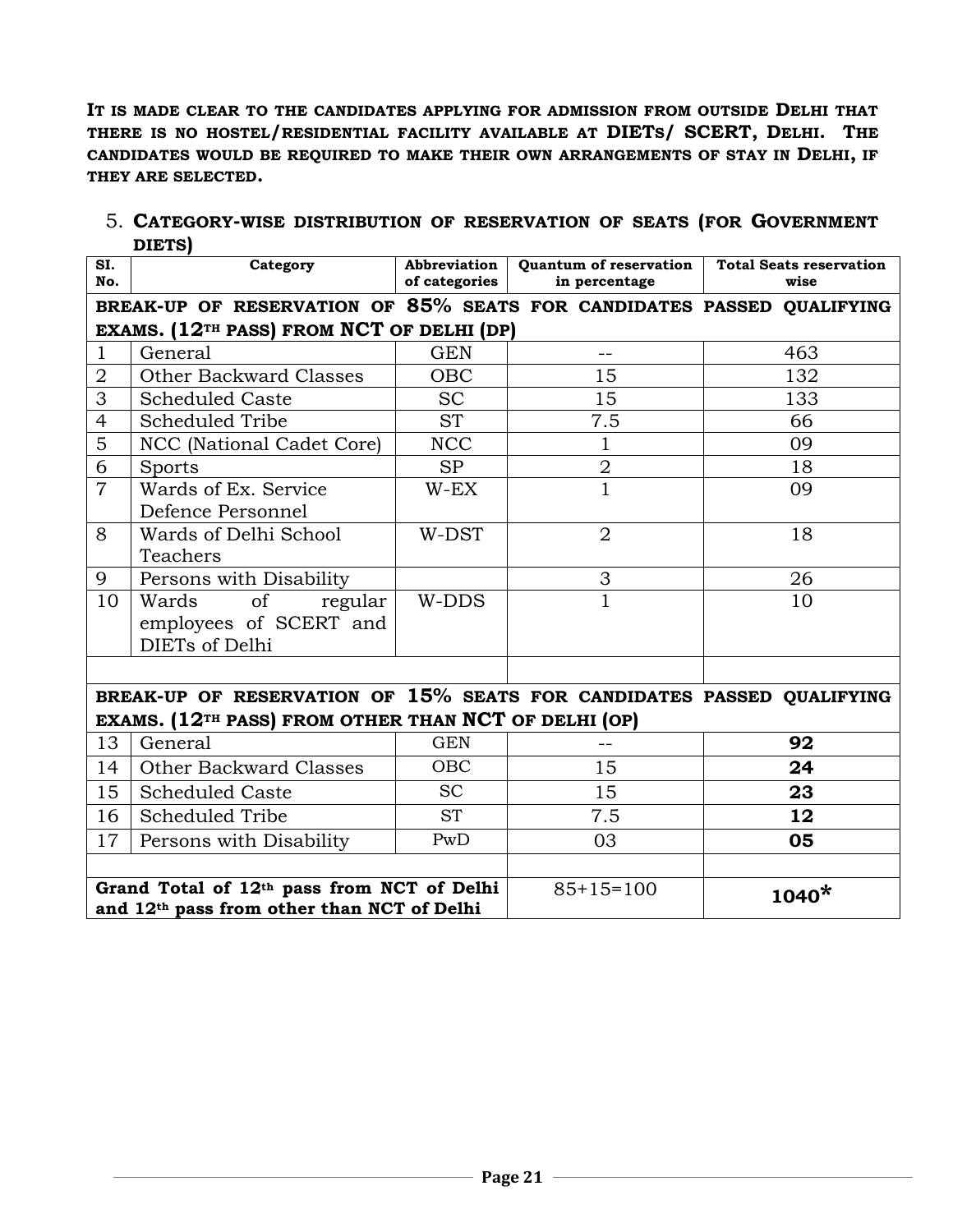In case, candidates are not available in the ST Category, the seats will be transferred to SC Category and vice-versa, after exhausting complete list of applicants of the respective category. Regarding PwD category the sub-categories are inter convertible among sub categories after exhausting complete list of applicants of the respective category among all sub-categories. Allocation of seats will be done on merit basis. If candidates are exhausted/not available in NCT of Delhi under PwD category, the seats will be filled by available PwD candidates from other than NCT of Delhi and vice versa on merit basis. In case seats reserved for SC, ST, PwD remain unfilled even after exhausting complete list of applicants of the respective categories, the same will remain vacant. Pertaining to other categories the remaining unfilled vacant seats will be converted into General category.

**\*** *As recommended by Admission Committee vide its meeting dated 05.12.2019 that : 10% EWS reservation in principle at SCERT, Delhi be implemented as per notification of Govt. of India No. 12-4/2019-U1 dated 17.01.2019 and NCTE letter no.Reg/011/19/2019-US (Regulation)-HQ dated 08 July, 2019 subject to approval of appropriate Regulatory Body (NCTE) regarding enhancement of seats in DIET/Institute.*

| Sr.<br>N <sub>o</sub> | <b>Name of DIET</b>   |           | <b>GEN</b>              | <b>OBC</b>              | <b>SC</b>               | <b>ST</b>               | NCC          | <b>Spots</b>            | W-<br>EX       | W-<br><b>DST</b> | PwD                     | W-<br><b>DDS</b> | <b>Total</b>            | Grand<br><b>Total</b> |
|-----------------------|-----------------------|-----------|-------------------------|-------------------------|-------------------------|-------------------------|--------------|-------------------------|----------------|------------------|-------------------------|------------------|-------------------------|-----------------------|
| $\mathbf{1}$          |                       | <b>DP</b> | 66                      | 19                      | 20                      | 10                      | $\mathbf{1}$ | $\overline{\mathbf{3}}$ | $\mathbf{1}$   | $\mathbf{3}$     | $\overline{\mathbf{4}}$ | $\mathbf{1}$     | 128                     | 150                   |
|                       | <b>Keshav Puram</b>   | <b>OP</b> | 14                      | 3                       | $\overline{\mathbf{3}}$ | $\overline{2}$          | $\bf{0}$     | $\bf{0}$                | $\bf{0}$       | $\bf{0}$         | $\bf{0}$                | $\bf{0}$         | 22                      | $\bf{0}$              |
| $\boldsymbol{2}$      |                       | <b>DP</b> | 45                      | 12                      | 12                      | 7                       | $\mathbf{1}$ | $\mathbf{1}$            | $\overline{2}$ | $\overline{2}$   | $\overline{2}$          | $\mathbf{1}$     | 85                      | 100                   |
|                       | <b>Pitam Pura</b>     | <b>OP</b> | 8                       | $\overline{2}$          | $\overline{\mathbf{3}}$ | $\mathbf{1}$            | $\bf{0}$     | $\bf{0}$                | $\bf{0}$       | $\bf{0}$         | $\mathbf{1}$            | $\bf{0}$         | 15                      | $\bf{0}$              |
| $\mathbf{3}$          |                       | <b>DP</b> | 67                      | 20                      | 20                      | $\boldsymbol{9}$        | 1            | $\overline{\mathbf{3}}$ | $\mathbf{1}$   | $\overline{2}$   | $\overline{\mathbf{4}}$ | $\overline{2}$   | 129                     | 150                   |
|                       | <b>Rajinder Nagar</b> | <b>OP</b> | 13                      | $\overline{\mathbf{3}}$ | $\overline{\mathbf{3}}$ |                         | $\bf{0}$     | $\bf{0}$                | $\mathbf{0}$   |                  | $\mathbf{0}$            | $\bf{0}$         | 21                      | $\bf{0}$              |
|                       |                       |           |                         |                         |                         | $\overline{2}$          |              |                         |                | $\bf{0}$         |                         |                  |                         |                       |
| $\boldsymbol{4}$      | Darya Ganj            | DP        | 45                      | 12                      | 13                      | 6                       | $\mathbf{1}$ | $\mathbf{1}$            | $\mathbf{1}$   | $\overline{2}$   | $\overline{\mathbf{3}}$ | $\mathbf{1}$     | 85                      | 100                   |
|                       |                       | <b>OP</b> | 9                       | $\overline{\mathbf{3}}$ | $\overline{2}$          | $\mathbf{1}$            | $\bf{0}$     | $\bf{0}$                | $\bf{0}$       | $\bf{0}$         | $\bf{0}$                | $\bf{0}$         | 15                      | $\bf{0}$              |
|                       | Darya                 | <b>DP</b> | $\boldsymbol{9}$        | 3                       | $\overline{2}$          | $\mathbf{1}$            | $\bf{0}$     | $\mathbf{1}$            | $\bf{0}$       | $\bf{0}$         | $\mathbf{1}$            | $\bf{0}$         | 17                      | 20                    |
|                       | Ganj(Urdu)            | <b>OP</b> | 1                       | $\mathbf{1}$            | $\mathbf{1}$            | $\bf{0}$                | $\bf{0}$     | $\bf{0}$                | $\bf{0}$       | $\bf{0}$         | $\bf{0}$                | $\bf{0}$         | 3                       | $\mathbf{0}$          |
| 5                     | R.K.Puram             | <b>DP</b> | 22                      | 6                       | 6                       | $\overline{\mathbf{3}}$ | 1            | $\bf{0}$                | $\bf{0}$       | $\mathbf{1}$     | $\mathbf{1}$            | $\mathbf{1}$     | 43                      | 50                    |
|                       |                       | <b>OP</b> | $\overline{\mathbf{4}}$ | $\mathbf{1}$            | $\mathbf{1}$            | $\mathbf{1}$            | $\bf{0}$     | $\bf{0}$                | $\bf{0}$       | $\bf{0}$         | $\bf{0}$                | $\bf{0}$         | 7                       | $\bf{0}$              |
| 6                     | <b>Dilshad Garden</b> | <b>DP</b> | 22                      | 7                       | 6                       | $\overline{\mathbf{3}}$ | 1            | $\mathbf{1}$            | $\bf{0}$       | $\mathbf{1}$     | $\mathbf{1}$            | $\mathbf{1}$     | 43                      | 50                    |
|                       |                       | <b>OP</b> | 4                       | 1                       | 1                       | $\bf{0}$                | $\bf{0}$     | $\bf{0}$                | $\bf{0}$       | $\bf{0}$         | $\mathbf{1}$            | $\bf{0}$         | 7                       | $\mathbf{0}$          |
| 7                     | <b>Karkardooma</b>    | <b>DP</b> | 45                      | 13                      | 12                      | 6                       | $\mathbf{1}$ | $\overline{2}$          | $\mathbf{1}$   | $\overline{2}$   | $\mathbf{1}$            | $\mathbf{1}$     | 84                      | 100                   |
|                       |                       | <b>OP</b> | $\boldsymbol{9}$        | $\overline{\mathbf{3}}$ | $\overline{2}$          | $\mathbf{1}$            | $\bf{0}$     | $\bf{0}$                | $\mathbf{0}$   | $\bf{0}$         | $\mathbf{1}$            | $\mathbf{0}$     | 16                      | $\mathbf{0}$          |
|                       | <b>Karkardooma</b>    | DP        | $\boldsymbol{9}$        | $\overline{2}$          | $\overline{\mathbf{3}}$ | $\mathbf{1}$            | $\bf{0}$     | $\mathbf{1}$            | $\bf{0}$       | $\bf{0}$         | $\mathbf{1}$            | $\bf{0}$         | 17                      | 20                    |
|                       | Punjabi               | <b>OP</b> | 1                       | 1                       | $\mathbf{1}$            | $\bf{0}$                | $\bf{0}$     | $\bf{0}$                | $\bf{0}$       | $\bf{0}$         | $\bf{0}$                | $\bf{0}$         | $\overline{\mathbf{3}}$ | $\bf{0}$              |
| 8                     | <b>Moti Bagh</b>      | <b>DP</b> | 66                      | 19                      | 19                      | 10                      | $\mathbf{1}$ | $\overline{\mathbf{3}}$ | $\mathbf{1}$   | 3                | $\overline{\mathbf{4}}$ | $\mathbf{1}$     | 127                     | 150                   |
|                       |                       | <b>OP</b> | 14                      | $\overline{\mathbf{3}}$ | $\overline{\mathbf{3}}$ | $\overline{2}$          | $\bf{0}$     | $\bf{0}$                | $\bf{0}$       | $\bf{0}$         | $\mathbf{1}$            | $\bf{0}$         | 23                      | $\bf{0}$              |
| 9                     | Ghumman<br>Hera       | DP        | 67                      | 19                      | 20                      | 10                      | 1            | $\overline{2}$          | $\overline{2}$ | $\overline{2}$   | $\overline{\mathbf{4}}$ | $\mathbf{1}$     | 128                     | 150                   |

#### **CATEGORY-WISE DISTRIBUTION OF SEATS AS PER RESERVATION PROVISIONS MATRIX FOR GOVERNMENT DIETS**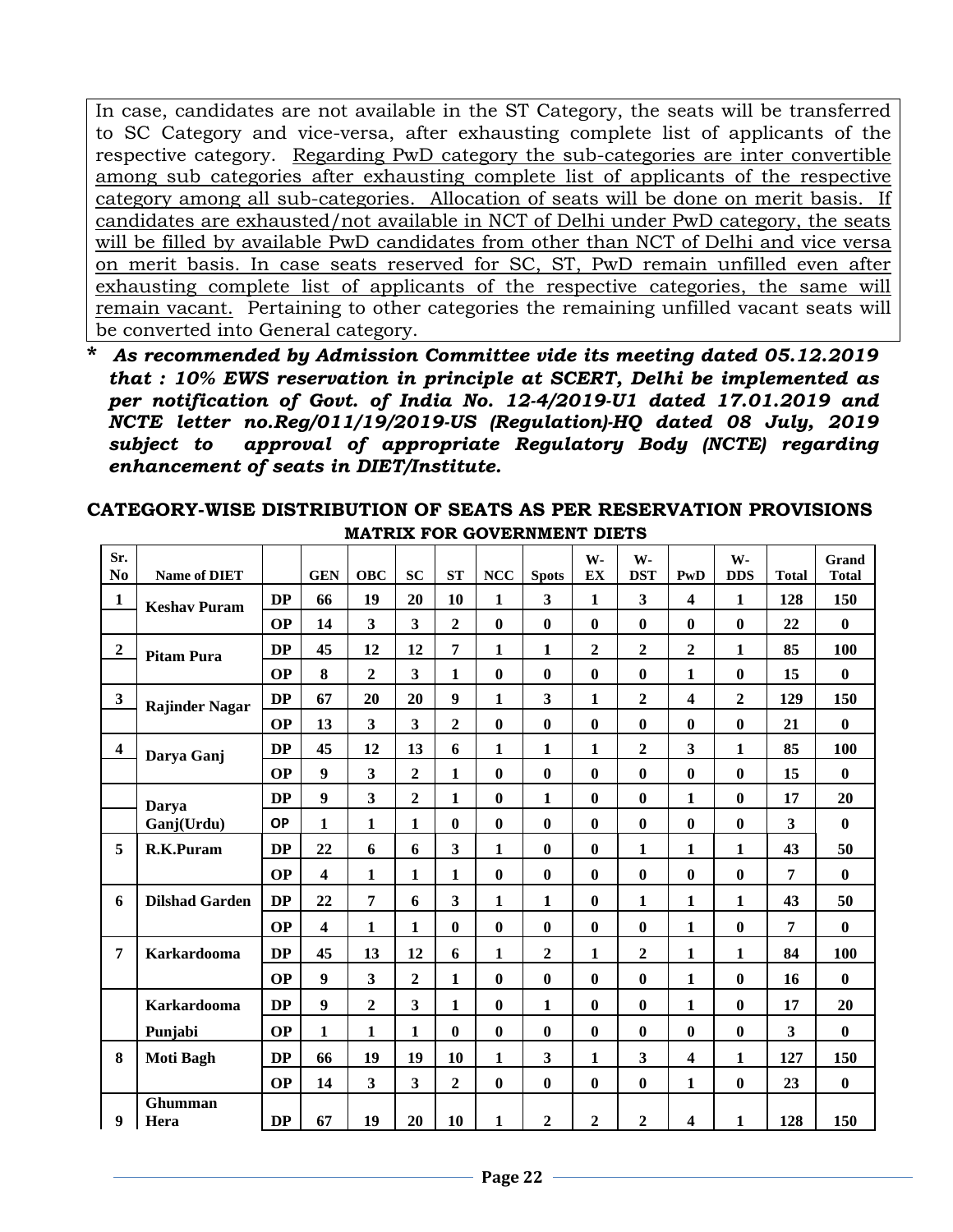|                    | <b>OP</b> | 13  | ◠<br>ັ | ◠<br>ັ | ◠<br>◢            | 0 | 0  | 0           | 0  |    | 0  | 22   | 0    |
|--------------------|-----------|-----|--------|--------|-------------------|---|----|-------------|----|----|----|------|------|
| <b>Total</b>       | <b>DP</b> | 463 | 132    | 133    | 66                |   | 18 | $\mathbf o$ | 18 | 26 | 10 | 884  | 1040 |
| <b>Total</b>       | <b>OP</b> | 92  | 24     | 23     | $12^{\circ}$<br>┸ |   | 0  | 0           | 0  |    | 0  | 156  | 0    |
| <b>Grand Total</b> |           | 555 | 156    | 156    | 78                |   | 18 | Q           | 18 | 31 | 10 | 1040 | 1040 |

**DP = 85% seats for candidates passed qualifying exams. (12th pass) from NCT of Delhi.**

**CATEGORY-WISE DISTRIBUTION OF RESERVATION OF SEATS (FOR SFS (PRIVATE) INSTITUTE AFFILIATED TO SCERT)**

|           | SI.<br><b>No</b> | Category                                                                                                                                  | Abbreviation<br>of categories             | Quantum of<br>reservation | <b>Total Seats</b><br>reservation |  |
|-----------|------------------|-------------------------------------------------------------------------------------------------------------------------------------------|-------------------------------------------|---------------------------|-----------------------------------|--|
|           |                  |                                                                                                                                           |                                           | in percentage             | wise                              |  |
| $DP = A'$ |                  | BREAK-UP OF RESERVATION OF 85% SEATS FOR CANDIDATES PASSED<br>QUALIFYING EXAMS. (12 <sup>TH</sup> PASS) FROM NCT OF DELHI (DP)            |                                           |                           |                                   |  |
|           | 1                | General                                                                                                                                   | <b>GEN</b>                                |                           | 789                               |  |
|           | $\overline{2}$   | Other Backward Classes                                                                                                                    | OBC                                       | 15                        | 221                               |  |
|           | 3                | <b>Scheduled Caste</b>                                                                                                                    | <b>SC</b>                                 | 15                        | 221                               |  |
|           | $\overline{4}$   | <b>Scheduled Tribe</b>                                                                                                                    | <b>ST</b>                                 | 7.5                       | 110                               |  |
|           | 5                | NCC (National Cadet<br>Core)                                                                                                              | <b>NCC</b>                                | $\mathbf{1}$              | 16                                |  |
|           | 6                | Sports (SMW)                                                                                                                              | <b>SMW</b>                                | $\overline{\mathbf{2}}$   | 30                                |  |
|           | $\overline{7}$   | Wards of Ex-<br>Servicemen/serving<br>Defence personnel                                                                                   | $W$ -EX                                   | $\overline{1}$            | 15                                |  |
|           | 8                | Wards of Delhi School<br>Teachers                                                                                                         | W-DST                                     | $\mathbf{2}$              | 30                                |  |
|           | 9                | Person with Disability                                                                                                                    | PwD                                       | 3                         | 44                                |  |
|           | 10               | <b>Muslim Minority (IVS</b><br>Institute)                                                                                                 | MM                                        |                           | 25                                |  |
|           |                  |                                                                                                                                           |                                           |                           |                                   |  |
|           |                  | BREAK-UP OF RESERVATION OF 15% SEATS FOR CANDIDATES PASSED<br>QUALIFYING EXAMS. (12 <sup>TH</sup> PASS) FROM OTHER THAN NCT OF DELHI (OP) |                                           |                           |                                   |  |
| $OP='B'$  | 13               | General                                                                                                                                   | <b>GEN</b>                                | --                        | 153                               |  |
|           | 14               | Other Backward Classes                                                                                                                    | <b>OBC</b>                                | 15                        | 39                                |  |
|           | 15               | <b>Scheduled Caste</b>                                                                                                                    | <b>SC</b>                                 | 15                        | 39                                |  |
|           | 16               | <b>Scheduled Tribe</b>                                                                                                                    | <b>ST</b>                                 | 7.5                       | 20                                |  |
|           | 17               | Person with Disability<br>(PwD)                                                                                                           | PwD                                       | 03                        | 08                                |  |
|           |                  |                                                                                                                                           | <b>Total</b>                              | 15                        | 259                               |  |
| MQ-C      |                  | <b>Management Quota</b>                                                                                                                   | <b>Total</b>                              | 10                        | 190                               |  |
| $G$ T=D   |                  |                                                                                                                                           | Grand Total of DP+ OP+ Management Quota = |                           | 1950*                             |  |
|           |                  | In case, candidates are not available in the ST Category, the seats will be transferred                                                   |                                           |                           |                                   |  |
|           |                  | to SC Category and vice-versa, after exhausting complete list of applicants of the                                                        |                                           |                           |                                   |  |

**OP = 15% seats for candidates passed qualifying exams. (12th pass) from other than NCT of Delhi**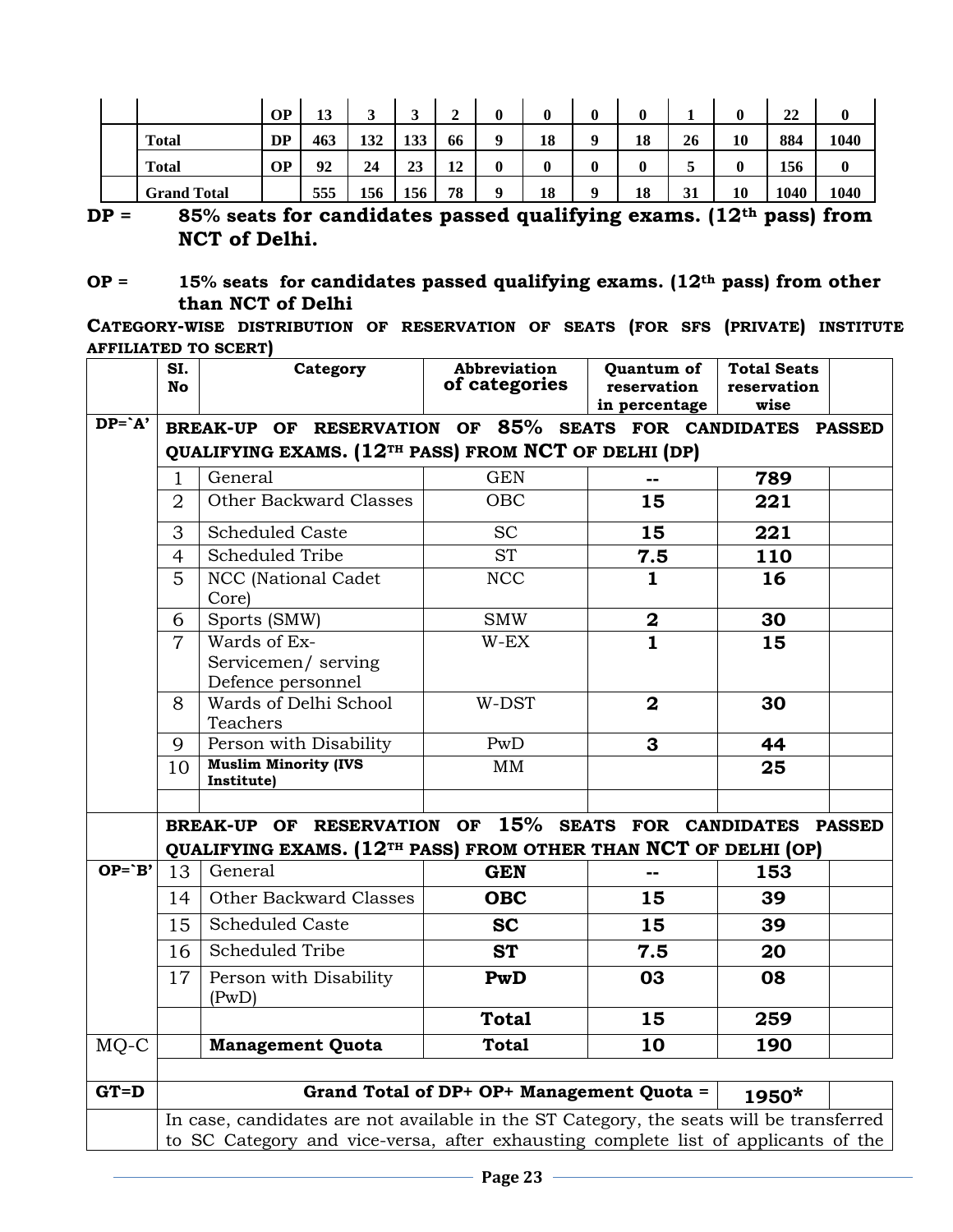respective category. Regarding PwD category the sub-categories are inter convertible among sub categories after exhausting complete list of applicants of the respective category among all sub-categories. Allocation of seats will be done on merit basis. If candidates are exhausted/not available in NCT of Delhi under PwD category, the seats will be filled by available PwD candidates from other than NCT of Delhi and vice versa on merit basis. In case seats reserved for SC, ST, PwD remain unfilled even after exhausting complete list of applicants of the respective categories, the same will remain vacant. Pertaining to other categories the remaining unfilled vacant seats will be converted into General category.

**\*** *As recommended by Admission Committee vide its meeting dated 05.12.2019 that : 10% EWS reservation in principle at SCERT, Delhi be implemented as per notification of Govt. of India No. 12- 4/2019-U1 dated 17.01.2019 and NCTE letter no.Reg/011/19/2019-US (Regulation)-HQ dated 08 July, 2019 subject to approval of appropriate Regulatory Body (NCTE) regarding enhancement of seats in DIET/Institute.*

#### **CATEGORY-WISE DISTRIBUTION OF SEATS AS PER RESERVATION PROVISIONS AT RECOGNIZED SELF FINANCING (Pvt.) D.El.Ed. INSTITUTES**

| Sr.<br>No.     | Instt.<br>Name |            | <b>GEN</b>     | <b>OBC</b>   | <b>SC</b>    | <b>ST</b>    | <b>NCC</b>   | <b>SMW</b>     |              | <b>W-EX W-DST</b> | PwD            | Total          | Muslim<br>Minority | Total          | Mgt.<br>Ouota  | Grand<br>Total |
|----------------|----------------|------------|----------------|--------------|--------------|--------------|--------------|----------------|--------------|-------------------|----------------|----------------|--------------------|----------------|----------------|----------------|
| 1              | Leelawati      | <b>DP</b>  | 21             | 6            | 5            | 3            | 1            | 1              | $\Omega$     | $\Omega$          | $\overline{2}$ | 39             | $\theta$           | 45             | $5*$           | 50             |
|                | Munsi          | <b>OP</b>  | $\overline{4}$ | 1            | 1            | $\mathbf{0}$ | $\Omega$     | $\Omega$       | $\Omega$     | $\Omega$          | $\Omega$       | 6              | $\theta$           | $\Omega$       | $\mathbf{0}$   |                |
| $\overline{c}$ | Delhi          | ${\rm DP}$ | 20             | 6            | 6            | 3            | $\Omega$     | 1              | 1            | 1                 | 1              | 39             | $\theta$           | 45             | 5              | 50             |
|                | College        | OP         | 4              | 1            | 1            | $\Omega$     | $\Omega$     | $\Omega$       | $\Omega$     | $\Omega$          | $\Omega$       | 6              | $\theta$           | $\Omega$       | $\theta$       |                |
| 3              | Great          | <b>DP</b>  | 20             | 6            | 6            | 3            | $\Omega$     | 1              | $\Omega$     | 1                 | $\overline{c}$ | 39             | $\overline{0}$     | 45             | 5              | 50             |
|                | Mission        | OP         | 4              | 1            | 1            | $\theta$     | $\Omega$     | $\Omega$       | $\Omega$     | $\theta$          | $\Omega$       | 6              | $\theta$           | $\overline{0}$ | $\theta$       |                |
| 4              | Institute of   | <b>DP</b>  | 11             | 3            | 3            | 1            | $\mathbf{0}$ | 1              | $\mathbf{0}$ | $\mathbf{1}$      | $\mathbf{1}$   | 21             | $25**$             | 25             | $\mathbf{0}$   | 50             |
|                | Vocational     | OP         | $\overline{2}$ | $\mathbf{1}$ | $\bf{0}$     | $\mathbf{1}$ | $\mathbf{0}$ | $\mathbf{0}$   | $\mathbf{0}$ | $\bf{0}$          | $\bf{0}$       | 4              | $\bf{0}$           | $\bf{0}$       | $\bf{0}$       |                |
| 5              | L.C.College    | DP         | 21             | 5            | 6            | 3            | $\mathbf{1}$ | $\mathbf{1}$   | $\Omega$     | $\mathbf{1}$      | $\mathbf{1}$   | 39             | $\Omega$           | 45             | 5              | 50             |
|                |                | OP         | $\overline{4}$ | 1            | 1            | $\Omega$     | $\Omega$     | $\Omega$       | $\Omega$     | $\Omega$          | $\Omega$       | 6              | $\Omega$           | $\Omega$       | $\theta$       |                |
| 6              | Lovely         | <b>DP</b>  | 21             | 6            | 5            | 3            | $\theta$     | $\mathbf{1}$   | $\Omega$     | $\theta$          | $\mathbf{1}$   | 37             | $\overline{0}$     | 45             | 5              | 50             |
|                | Trs. Trg.      | <b>OP</b>  | $\overline{4}$ | 1            | 1            | $\mathbf{1}$ | $\Omega$     | $\Omega$       | $\Omega$     | $\Omega$          | 1              | 8              | $\mathbf{0}$       | $\overline{0}$ | $\theta$       |                |
| 7              | M.A.           | DP         | 20             | 6            | 6            | 3            | $\Omega$     | $\theta$       | $\Omega$     | 1                 | 1              | 37             | $\theta$           | 45             | 5              | 50             |
|                | Education      | <b>OP</b>  | $\overline{4}$ | 1            | $\mathbf{1}$ | $\mathbf{1}$ | $\Omega$     | $\overline{0}$ | $\Omega$     | $\theta$          | 1              | 8              | $\mathbf{0}$       | $\overline{0}$ | $\overline{0}$ |                |
| 8              | M.D.           | DP         | 20             | 6            | 6            | 3            | $\Omega$     | $\overline{2}$ | $\Omega$     | 1                 | 1              | 39             | $\mathbf{0}$       | 45             | 5              | 50             |
|                | Indraprastha   | OP         | $\overline{4}$ | 1            | 1            | $\Omega$     | $\Omega$     | $\Omega$       | $\Omega$     | $\Omega$          | $\Omega$       | 6              | $\mathbf{0}$       | $\Omega$       | $\theta$       |                |
| $\mathbf{Q}$   | Ojas           | DP         | 20             | 6            | 6            | 3            | $\Omega$     | 1              | 1            | $\Omega$          | $\mathbf{1}$   | 38             | $\theta$           | 45             | 5              | 50             |
|                | College        | <b>OP</b>  | $\overline{4}$ | 1            | 1            | $\mathbf{1}$ | $\Omega$     | $\Omega$       | $\Omega$     | $\theta$          | $\Omega$       | $\overline{7}$ | $\theta$           | $\Omega$       | $\theta$       |                |
| 10             | Rama           | <b>DP</b>  | 21             | 5            | 6            | 3            | $\Omega$     | $\mathbf{1}$   | $\Omega$     | $\mathbf{1}$      | 1              | 38             | $\Omega$           | 45             | 5              | 50             |
|                | Krishna        | <b>OP</b>  | $\overline{4}$ | 1            | 1            | $\mathbf{1}$ | $\Omega$     | $\Omega$       | $\Omega$     | $\theta$          | $\theta$       | $\overline{7}$ | $\Omega$           | $\theta$       | $\mathbf{0}$   |                |
|                | Rishab         |            |                |              |              |              |              |                |              |                   |                |                |                    |                |                |                |
| 11             | Instt.         | ${\rm DP}$ | 20             | 6            | 6            | 3            | 1            | 1              | $\Omega$     | 1                 | 1              | 39             | $\theta$           | 45             | 5              | 50             |
|                |                | <b>OP</b>  | 4              | 1            |              | $\mathbf{0}$ | $\theta$     | $\overline{0}$ | 0            | $\overline{0}$    | $\overline{0}$ | 6              | $\mathbf{0}$       | $\overline{0}$ | $\theta$       |                |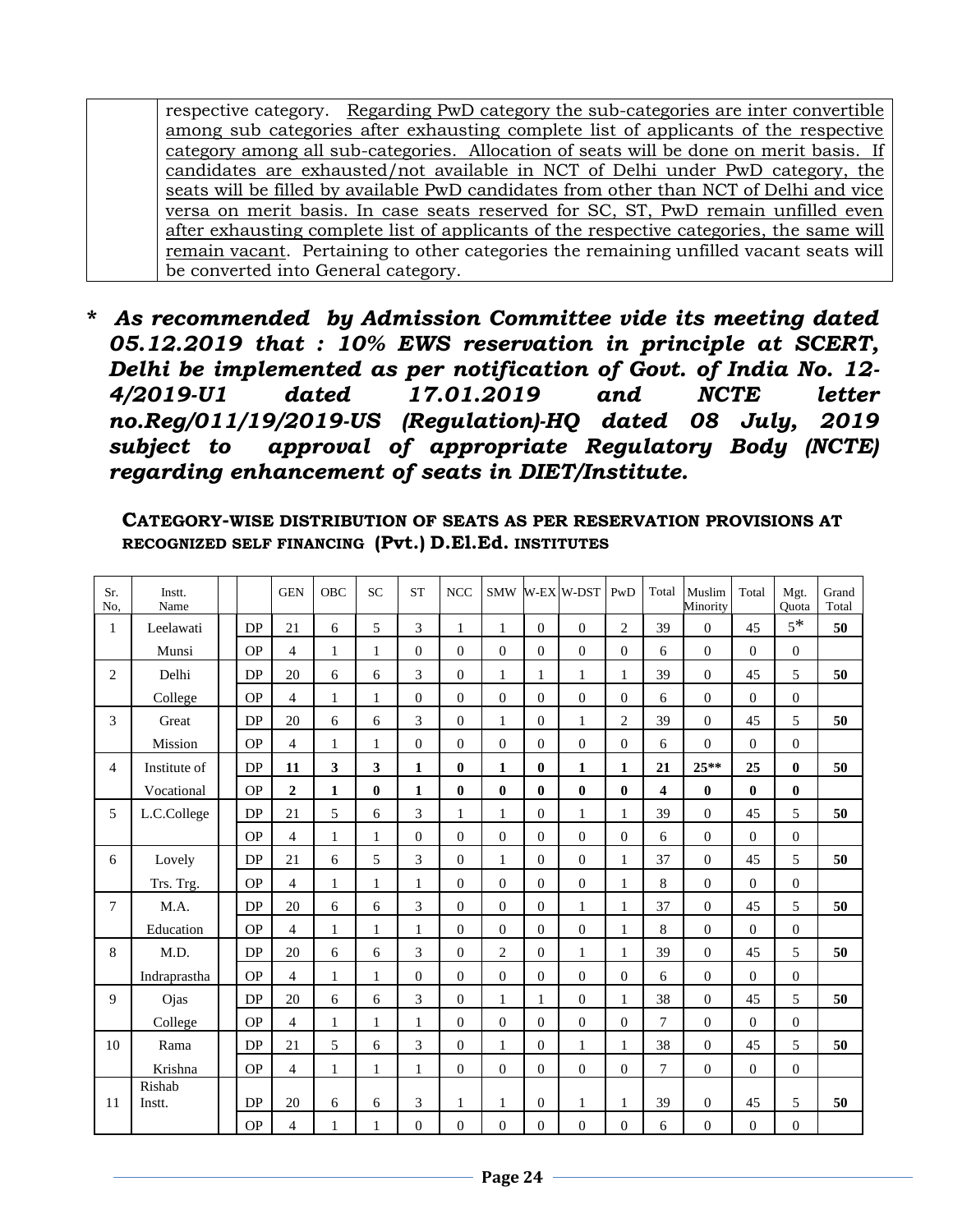| $12\,$ | Sainath            | DP        | 21             | 6              | $\sqrt{5}$     | 3                | 1                | 1                | $\overline{0}$   | $\theta$         | 1                | 38               | $\boldsymbol{0}$ | 45               | 5                | 50               |
|--------|--------------------|-----------|----------------|----------------|----------------|------------------|------------------|------------------|------------------|------------------|------------------|------------------|------------------|------------------|------------------|------------------|
|        | Institute          | <b>OP</b> | $\overline{4}$ | $\mathbf{1}$   | $\mathbf{1}$   | $\mathbf{1}$     | $\mathbf{0}$     | $\theta$         | $\overline{0}$   | $\overline{0}$   | $\overline{0}$   | $\overline{7}$   | $\boldsymbol{0}$ | $\boldsymbol{0}$ | $\boldsymbol{0}$ |                  |
| 13     | Sirifort           | <b>DP</b> | 21             | 5              | 6              | 3                | $\overline{0}$   | $\theta$         | 1                | $\mathbf{1}$     | 1                | 38               | $\boldsymbol{0}$ | 45               | 5                | 50               |
|        | Institute          | <b>OP</b> | 4              | $\mathbf{1}$   | 1              | 1                | $\boldsymbol{0}$ | $\boldsymbol{0}$ | $\boldsymbol{0}$ | $\boldsymbol{0}$ | $\boldsymbol{0}$ | $\tau$           | $\mathbf{0}$     | $\boldsymbol{0}$ | $\boldsymbol{0}$ |                  |
| 14     | Sri Ram            | DP        | 20             | 6              | 6              | 3                | $\mathbf{1}$     | $\mathbf{1}$     | $\mathbf{0}$     | $\mathbf{1}$     | $\mathbf{1}$     | 39               | $\boldsymbol{0}$ | 45               | 5                | 50               |
|        | Institute          | <b>OP</b> | $\overline{4}$ | $\mathbf{1}$   | $\,1$          | $\boldsymbol{0}$ | $\boldsymbol{0}$ | $\boldsymbol{0}$ | $\overline{0}$   | $\theta$         | $\boldsymbol{0}$ | 6                | $\boldsymbol{0}$ | $\boldsymbol{0}$ | $\boldsymbol{0}$ |                  |
| 15     | Technia            | <b>DP</b> | 21             | 6              | 5              | 3                | $\mathbf{1}$     | $\boldsymbol{0}$ | $\overline{0}$   | $\mathbf{1}$     | $\mathbf{1}$     | 38               | $\boldsymbol{0}$ | 45               | 5                | 50               |
|        | Institute          | <b>OP</b> | $\overline{4}$ | $\mathbf{1}$   | $\mathbf{1}$   | $\mathbf{1}$     | $\boldsymbol{0}$ | $\boldsymbol{0}$ | $\mathbf{0}$     | $\boldsymbol{0}$ | $\boldsymbol{0}$ | $\boldsymbol{7}$ | $\boldsymbol{0}$ | $\boldsymbol{0}$ | $\boldsymbol{0}$ |                  |
| 16     | Aryan              | DP        | 41             | 11             | 11             | 5                | 1                | $\overline{2}$   | 1                | $\overline{c}$   | 3                | 77               | $\boldsymbol{0}$ | 90               | 10               | 100              |
|        | College            | <b>OP</b> | 8              | $\sqrt{2}$     | $\overline{c}$ | $\mathbf{1}$     | $\boldsymbol{0}$ | $\boldsymbol{0}$ | $\mathbf{0}$     | $\boldsymbol{0}$ | $\boldsymbol{0}$ | 13               | $\boldsymbol{0}$ | $\boldsymbol{0}$ | $\boldsymbol{0}$ |                  |
| 17     | B.R.M.T.           | DP        | 41             | 12             | 11             | 6                | $\mathbf{1}$     | $\boldsymbol{0}$ | 1                | $\mathbf{1}$     | 3                | 76               | $\boldsymbol{0}$ | 90               | 10               | 100              |
|        | Instt.             | <b>OP</b> | $\overline{7}$ | $\mathbf{2}$   | 3              | $\mathbf{1}$     | $\boldsymbol{0}$ | $\boldsymbol{0}$ | $\overline{0}$   | $\boldsymbol{0}$ | $\mathbf{1}$     | 14               | $\boldsymbol{0}$ | $\boldsymbol{0}$ | $\boldsymbol{0}$ |                  |
| 18     | Drishhti           | <b>DP</b> | 41             | 11             | 12             | 6                | $\mathbf{1}$     | $\mathbf{1}$     | $\mathbf{1}$     | $\mathbf{2}$     | $\overline{2}$   | 77               | $\boldsymbol{0}$ | 90               | 10               | 100              |
|        | Instt.             | <b>OP</b> | 8              | $\overline{2}$ | $\overline{c}$ | $\mathbf{1}$     | $\boldsymbol{0}$ | $\boldsymbol{0}$ | $\boldsymbol{0}$ | $\boldsymbol{0}$ | $\boldsymbol{0}$ | 13               | $\boldsymbol{0}$ | $\boldsymbol{0}$ | $\boldsymbol{0}$ |                  |
| 19     | Gita Rattan        | DP        | 41             | 12             | 11             | 6                | 1                | 1                | 1                | $\mathbf{1}$     | $\overline{2}$   | 76               | $\boldsymbol{0}$ | 90               | 10               | <b>100</b>       |
|        |                    | <b>OP</b> | $\,$ 8 $\,$    | $\mathbf{2}$   | $\overline{c}$ | $\mathbf{1}$     | $\boldsymbol{0}$ | $\boldsymbol{0}$ | $\boldsymbol{0}$ | $\boldsymbol{0}$ | $\mathbf{1}$     | 14               | $\boldsymbol{0}$ | $\boldsymbol{0}$ | $\boldsymbol{0}$ |                  |
| 20     | Jain Bharati       | DP        | 41             | 11             | 12             | 6                | $\mathbf{1}$     | 1                | 1                | $\overline{c}$   | $\overline{2}$   | 77               | $\boldsymbol{0}$ | 90               | 10               | 100              |
|        |                    | <b>OP</b> | $\,8\,$        | $\overline{c}$ | $\sqrt{2}$     | 1                | $\boldsymbol{0}$ | $\boldsymbol{0}$ | $\mathbf{0}$     | $\boldsymbol{0}$ | $\boldsymbol{0}$ | 13               | $\boldsymbol{0}$ | $\boldsymbol{0}$ | $\boldsymbol{0}$ |                  |
| 21     | Pradeep            | <b>DP</b> | 41             | 12             | 11             | 5                | $\mathbf{1}$     | $\overline{c}$   | $\mathbf{1}$     | $\overline{c}$   | $\overline{2}$   | 77               | $\boldsymbol{0}$ | 90               | 10               | 100              |
|        | Memorial           | <b>OP</b> | $\,$ 8 $\,$    | $\overline{2}$ | $\overline{c}$ | $\mathbf{1}$     | $\boldsymbol{0}$ | $\boldsymbol{0}$ | $\boldsymbol{0}$ | $\boldsymbol{0}$ | $\boldsymbol{0}$ | 13               | $\boldsymbol{0}$ | $\boldsymbol{0}$ | $\boldsymbol{0}$ |                  |
| 22     | Sai                | DP        | 41             | 12             | 11             | 5                | $\mathbf{1}$     | $\overline{2}$   | 1                | $\mathbf{1}$     | $\overline{2}$   | 76               | $\boldsymbol{0}$ | 90               | 10               | <b>100</b>       |
|        | Instittue          | <b>OP</b> | 8              | $\mathbf{2}$   | $\mathbf{2}$   | $\mathbf{1}$     | $\boldsymbol{0}$ | $\theta$         | $\mathbf{0}$     | $\mathbf{0}$     | 1                | 14               | $\boldsymbol{0}$ | $\boldsymbol{0}$ | $\boldsymbol{0}$ |                  |
| 23     | Sant Hari          | <b>DP</b> | 41             | 11             | 12             | 5                | $\mathbf{1}$     | $\mathbf{2}$     | $\mathbf{1}$     | $\mathbf{2}$     | $\overline{2}$   | 77               | $\mathbf{0}$     | 90               | 10               | 100              |
|        | Dass               | <b>OP</b> | 8              | $\overline{c}$ | $\sqrt{2}$     | $\mathbf{1}$     | $\boldsymbol{0}$ | $\theta$         | $\overline{0}$   | $\mathbf{0}$     | $\boldsymbol{0}$ | 13               | $\boldsymbol{0}$ | $\boldsymbol{0}$ | $\boldsymbol{0}$ |                  |
| 24     | V.D.Instt.         | <b>DP</b> | 40             | 11             | 12             | 5                | $\boldsymbol{0}$ | $\overline{c}$   | $\overline{c}$   | $\mathbf{1}$     | 3                | 76               | $\boldsymbol{0}$ | 90               | 10               | 100              |
|        |                    | <b>OP</b> | 8              | $\overline{c}$ | $\sqrt{2}$     | 1                | $\boldsymbol{0}$ | $\mathbf{0}$     | $\overline{0}$   | $\boldsymbol{0}$ | 1                | 14               | $\boldsymbol{0}$ | $\boldsymbol{0}$ | $\boldsymbol{0}$ |                  |
| 25     | M.R.               | DP        | 62             | 17             | 17             | 9                | $\mathbf{1}$     | $\mathbf{1}$     | $\mathbf{1}$     | $\overline{c}$   | 3                | 113              | $\boldsymbol{0}$ | 135              | 15               | 150              |
|        | Bharati            | <b>OP</b> | 13             | 3              | 3              | $\mathbf{2}$     | $\boldsymbol{0}$ | $\boldsymbol{0}$ | $\mathbf{0}$     | $\boldsymbol{0}$ | $\mathbf{1}$     | 22               | $\boldsymbol{0}$ | $\boldsymbol{0}$ | $\boldsymbol{0}$ |                  |
| 26     | Vidya Trg.         | DP        | 62             | 17             | 18             | 9                | $\boldsymbol{0}$ | 2                | $\mathbf{1}$     | $\overline{c}$   | 3                | 114              | $\boldsymbol{0}$ | 135              | 15               | 150              |
|        | Institute          | <b>OP</b> | 13             | 3              | 3              | $\mathbf{1}$     | $\boldsymbol{0}$ | $\boldsymbol{0}$ | $\boldsymbol{0}$ | $\boldsymbol{0}$ | $\mathbf{1}$     | 21               | $\boldsymbol{0}$ | $\boldsymbol{0}$ | $\boldsymbol{0}$ |                  |
|        | <b>Total</b>       | DP        | 789            | 221            | 221            | 110              | 16               | 30               | 15               | 30               | 44               | 1476             | 25               | 1735             | 190              | 1950             |
|        | <b>Total</b>       | <b>OP</b> | 153            | 39             | 39             | 20               | $\boldsymbol{0}$ | $\boldsymbol{0}$ | $\boldsymbol{0}$ | $\boldsymbol{0}$ | $\,$ 8 $\,$      | 259              | $\boldsymbol{0}$ | $\boldsymbol{0}$ | $\boldsymbol{0}$ | $\boldsymbol{0}$ |
|        | <b>Grand Total</b> |           | 942            | 260            | 260            | 130              | 16               | 30               | 15               | 30               | 52               | 1735             | 25               | 1735             | 190              | 1950             |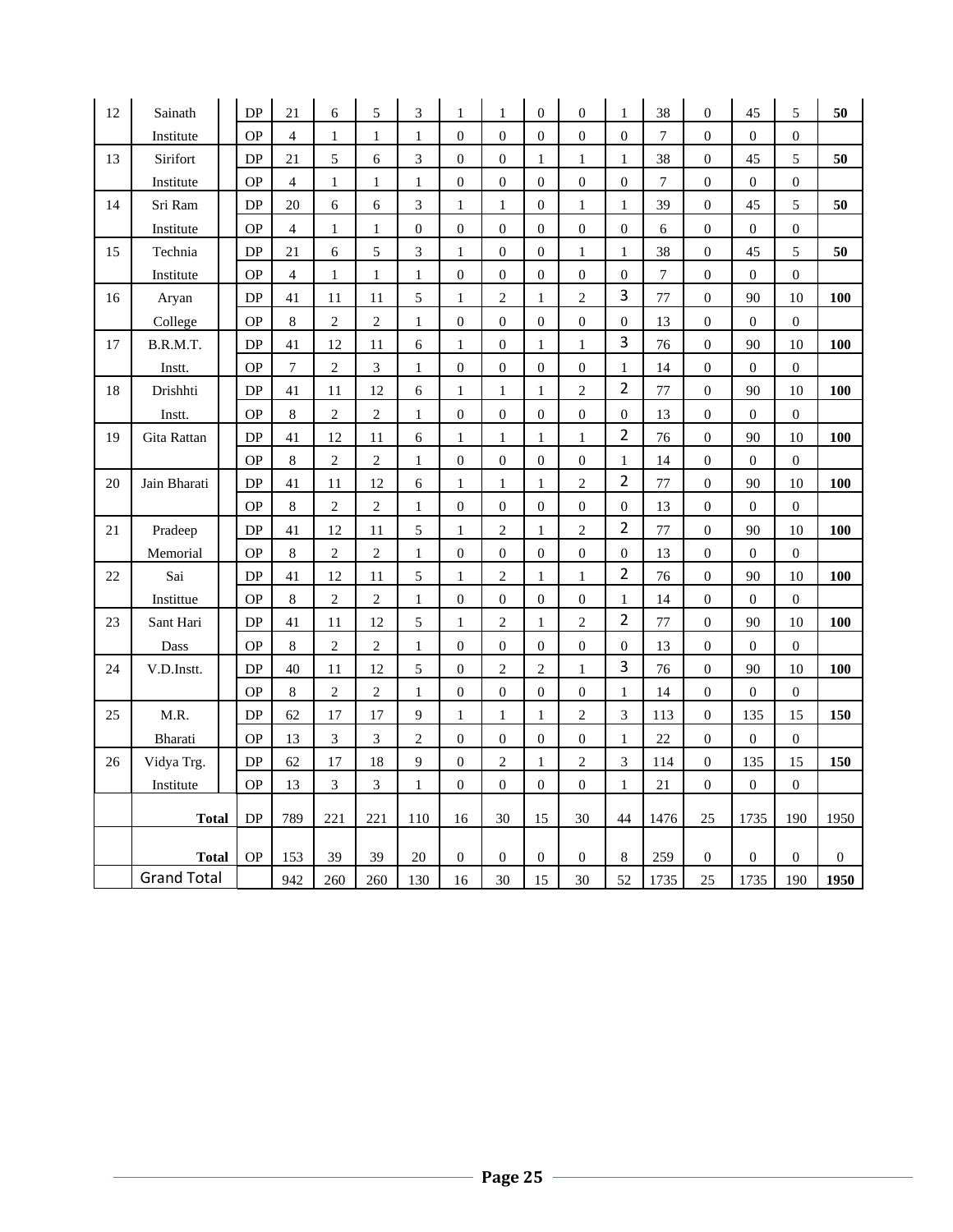- As per request of Institute i.e. BLMCE allocation of MQ seats will be done by online allocation process
- *\*\* As per direction of National Commission for Minority Educational Institution, Institute of Vocational Studies (IVS), Sheikh Sarai ,New Delhi has been given Muslim minority status within the meaning of Section 2(g) of the NCMEI Act, therefore, 50% seats (25*  seats) of the total intake of IVS will be given to Muslim candidates who will apply *under minority category only specifically mentioned in the application on the basis of merit. In case of Self Financing Minority Institute, there will be no management quota.*

#### **CANDIDATE APPLYING FOR MUSLIM MINORITY QUOTA SEATS HAVE TO GIVE AFFIDAVIT/CERTIFICATE DECLARING THE SAME AT THE TIME OF VERIFICATION**

- M.Q= Management Quota seats to be filled by Institute concerned as per guideline of MQ of SCERT.
- $DP = 85\%$  seats for candidates passed qualifying exams. (12<sup>th</sup> pass) from NCT of Delhi.
- OP =  $15\%$  seats for candidates passed qualifying exams. ( $12<sup>th</sup>$  pass) from other than NCT of Delhi
- 6. **PROPOSED ENHANCEMENT OF SEATS UNDER EWS CATEGORY\***

**\*1***0% Economically Weaker Section (EWS) reservation in SCERT, Delhi will be followed subject to approval of appropriate Regulatory Body i.e.* National Council for Teacher Education (NCTE) regarding *enhancement of seats in DIET/Institute.*

**Notification regarding seats in EWS category in respective DIETs/SFS Private Recognized Institutes Affiliated to SCERT, Delhi will be notified on Admission Website subject to approval of NCTE and Executive Committee (EC) of SCERT, Delhi.**

**Detailed information in this regard will be published on the admission website after approval from NCTE. Till that time allocation under EWS category will not be done.** 

# 7. **Essential Requirements for Availing Reservation**

Following conditions must be fulfilled for availing reservation under different reserved categories. In case a candidate selected for admission under any reserved category fails to produce certificate of that particular category at the time of admission in accordance with requirement mentioned under particular category, failing which he/she will not be considered for admission and the seat will be given to the next candidate of same category in order of merit. **Candidates who do not possess the required valid certificate of reserved category in his/her name, for the category he/she has applied for, are hereby advised to apply for the same immediately** to the Competent Authority to avoid refusal for admission, if selected in his/her respective category. The admission will be given on the basis of merit of 10+2 percentage of marks in the respective category only.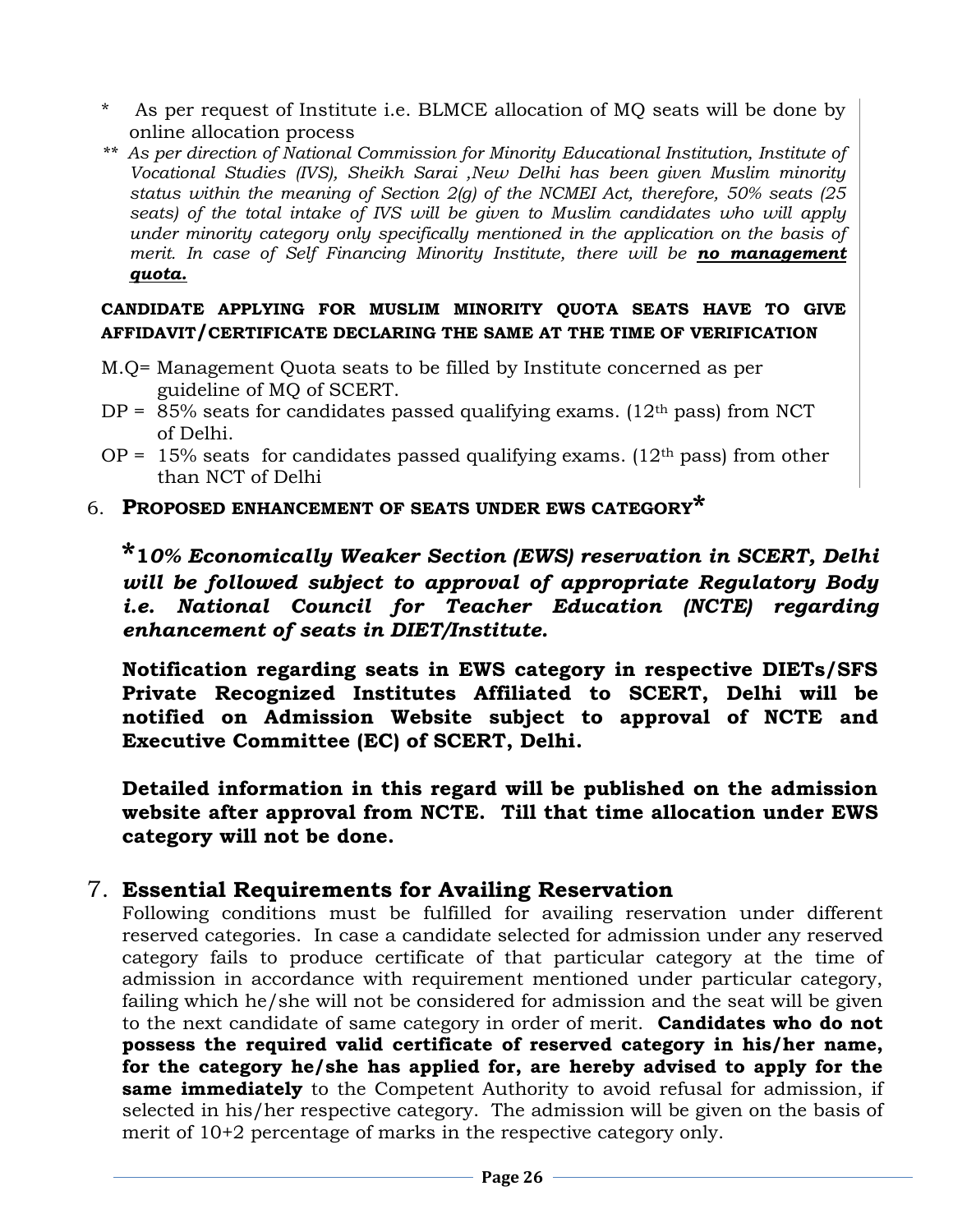# **(i) SC/ST Candidates\***

A candidate belonging to SC/ST category has to submit his/her category certificate **in his/her name ONLY** as per Government rules, from Competent Authority of concerned state i.e. District Magistrate, Additional District Magistrate, Deputy Commissioner, Additional Deputy Commissioner and SDM, Chief Presidency Magistrate and Presidency Revenue Officer not below the rank of Tehsildar.

# **(ii) OBC Candidates (non-creamy layer) \***

A candidate applying under Delhi Pass out (DP) belonging to OBC category as recognized by Government of NCT of Delhi is required to submit his/her category certificate from the Competent Authority of Government of NCT of Delhi in **his/her name ONLY.** The candidates of other states applying under Other than Delhi pass out (OP) are required to submit his/her category certificate from the Competent Authority of the State/UT of residence in his/her name ONLY. **OBC (NCL) candidates are required to produce a caste certificate issued after 30th June-2019 from the concerned authorities.**

#### **\*NOTE :**

- **1. The candidate seeking admission under reserved categories has to mandatorily produce the caste/category certificate in his/her name at the time of admission. The certificate in the name of either of the parents (Mother/Father) or any other family member is not acceptable and the candidate will not be entitled even for provisional admission.**
- **2. The reservation certificate should be issued from the respective state in which the reservation is being claimed, e.g. in case, a candidate claims the seat reserved for the Delhi pass out candidate, he/she has to bring SC/ST/OBC certificate issued by Govt. of NCT of Delhi and should have also passed his/her qualifying examination from a School located in NCT of Delhi.**
- **3. OBC (NCL) candidates are required to produce a caste certificate issued after 30th June-2019 from the concerned authorities as mentioned above. However, if the certificate is issued prior to June 30, 2019, it must be accompanied with an additional certificate regarding the present non-creamy layer status of the candidate, issued by the same competent authority. This additional certificate must have reference of his/her already issued original caste certificate.**

## **(iii) Persons with Disabilities (PwD)**

Candidates belonging to Visual Impairment (VI), Hearing Impairment (HI) and Orthopedic Impairment (OI) categories or any other category as mentioned in **THE RIGHTS OF PERSONS WITH DISABILITIES ACT, 2016** are required to submit the relevant certificate issued by a Medical Board of a Government hospital only, certifying minimum 40% disability**. Certificate below 40% disability will not be considered for admission**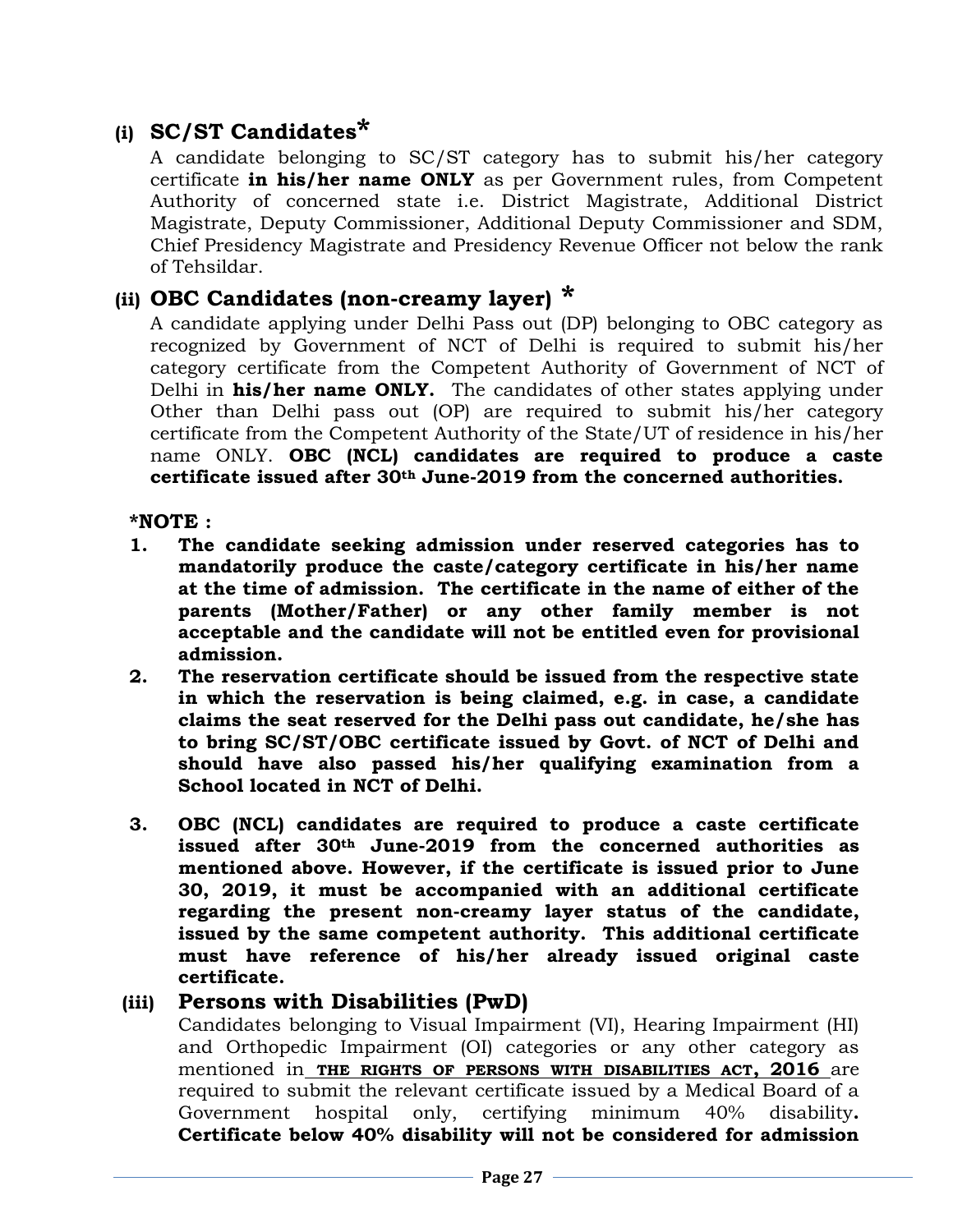#### **under this category.**

# **(iv) NCC (National Cadet Core)**

- 1. NCC certificate of A/B Level issued by the Commanding Officer NCC obtained at Secondary/Sr. Secondary Level (during class IX to XII only).
- 2. Certificate from Head of School certifying that student has obtained A/B Level NCC certificate during his/her stay in school at Sec./Sr.Sec. Level.

# **(v) Sports Person (SP)**

- 1. Certificate for participation at National Level at Sr. Secondary or Secondary stage issued by National Sports Federation of India or School Games Federation of India duly recognized by Indian Olympic Association/ Ministry of Youth and Sports, Government of India.
- 2. The certificate is to be counter signed by the competent authority of State Sports Federation/Association representing the state.
- 3. Certificate from Head of School certifying that the candidate participated at National Level at Sr.Sec. or Secondary stage with full details, viz name of game, year and position, if any etc.

# **(vi) Ward of Ex-Service Defence Personnel (W-EX)**

A Certificate from competent authority with regard to ward of Defence Personnel (Ex-servicemen/killed in action/widow of Defence Personnel), subject to fulfilling the eligibility criteria applicable for admission.

# **(vii) Ward of Delhi School Teacher (W-DST)**

This reservation is for wards of regular teachers only working in Delhi and serving in Government/ Government Aided schools of Directorate of Education (DoE), Municipal Corporation of Delhi (MCD)/ Aided schools of MCD, New Delhi Municipal Council (NDMC), Delhi Cantonment Board (DCB) Schools. A ward certificate issued by Principal/Head of the School and countersigned by the concerned Deputy Director of Education/ Zonal Education Officer is must at the time of admission

## (viii) **Muslim Minority (FOR IVS INSTITUTE ONLY (SFS))**

A candidate belonging to Muslim Minority has to submit documentary evidence in support of his/her claim for admission to D.El.Ed Course in Institute of Vocational Studies only, where 50% seats (25 seats) of the total intake are earmarked for Muslim Minority candidates by submitting affidavit/minority certificate at the time of verification.

## **(ix) Ward of DELHI DIET/SCERT Employees (W-DDS) (For GOVERNMENT DIETS ONLY)**

In case of employees of SCERT, a certificate from Administrative Head, SCERT and in case of employees of DIET, a certificate from Principal DIET countersigned by Administrative Head of SCERT is to be submitted at the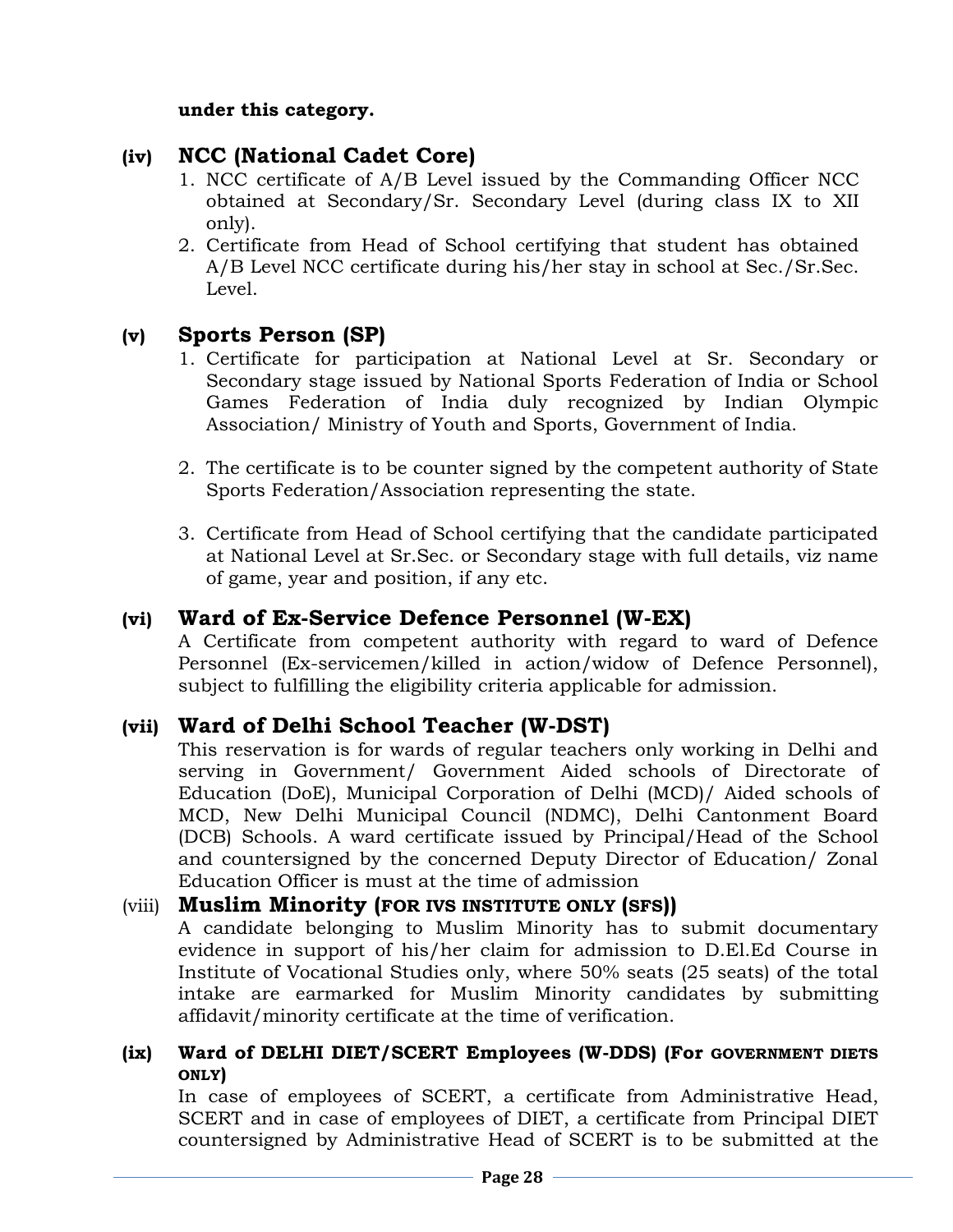time of admission to avail reservation under this category. This certificate will make the candidate entitled for availing benefit of reservation of Delhi Domicile for admission under WDDS category. Automatic consideration without ward certificate is not allowed in any case.

Wards of regular employee of SCERT and DIETs of Delhi holding regular substantive post are eligible for availing reservation under W-DDS category **#**. **Wards of Staff of other organizations working on deputation basis, employees working on adhoc basis/part time/contract/reemployment/daily wages etc., in SCERT/DIETs are NOT eligible for availing reservation under this category.** 

**MANDATORY INSTRUCTIONS FOR W-DDS CATEGORY** 

**The candidate must upload certificate number of Administrative Head of SCERT issued in the current year not before 01.04.2020. In case certificate number is not uploaded with the application in accordance with eligibility condition mentioned for W-DDS, his/her candidature will automatically be cancelled without any further notice/information given in the prospectus.** 

**Note** #may be read with the decision of EC, SCERT notification vide notification no. vide F.No.20(37)/SCERT/Admn./9545-65 dated 26.12.2016 already conveyed to Principal DIET.

# **(x) Economically Weaker Section (EWS)**

**A candidate belonging to EWS category has to submit his/her category certificate in his/her name ONLY as per Government rules, from Competent Authority of concerned state i.e. District Magistrate, Additional District Magistrate, Deputy Commissioner, Additional Deputy Commissioner and SDM, Chief Presidency Magistrate and Presidency Revenue Officer not below the rank of Tehsildar.** 

**EWS certificate must be issued from the Competent Authority for the latest (last financial year ) i.e. 2019-2020**

**\*1***0% Economically Weaker Section (EWS) reservation in SCERT, Delhi will be followed subject to approval of appropriate Regulatory Body i.e. National Council for Teacher Education (NCTE) regarding enhancement of seats in DIET/Institute.*

**Notification regarding seats in EWS category in respective DIETs/SFS Private Recognized Institutes Affiliated to SCERT, Delhi will be notified on Admission Website subject to approval of NCTE and Executive Committee (EC) of SCERT, Delhi.**

**Detailed information in this regard will be published on the admission website after approval from NCTE. Till that time allocation under EWS category will not be done.**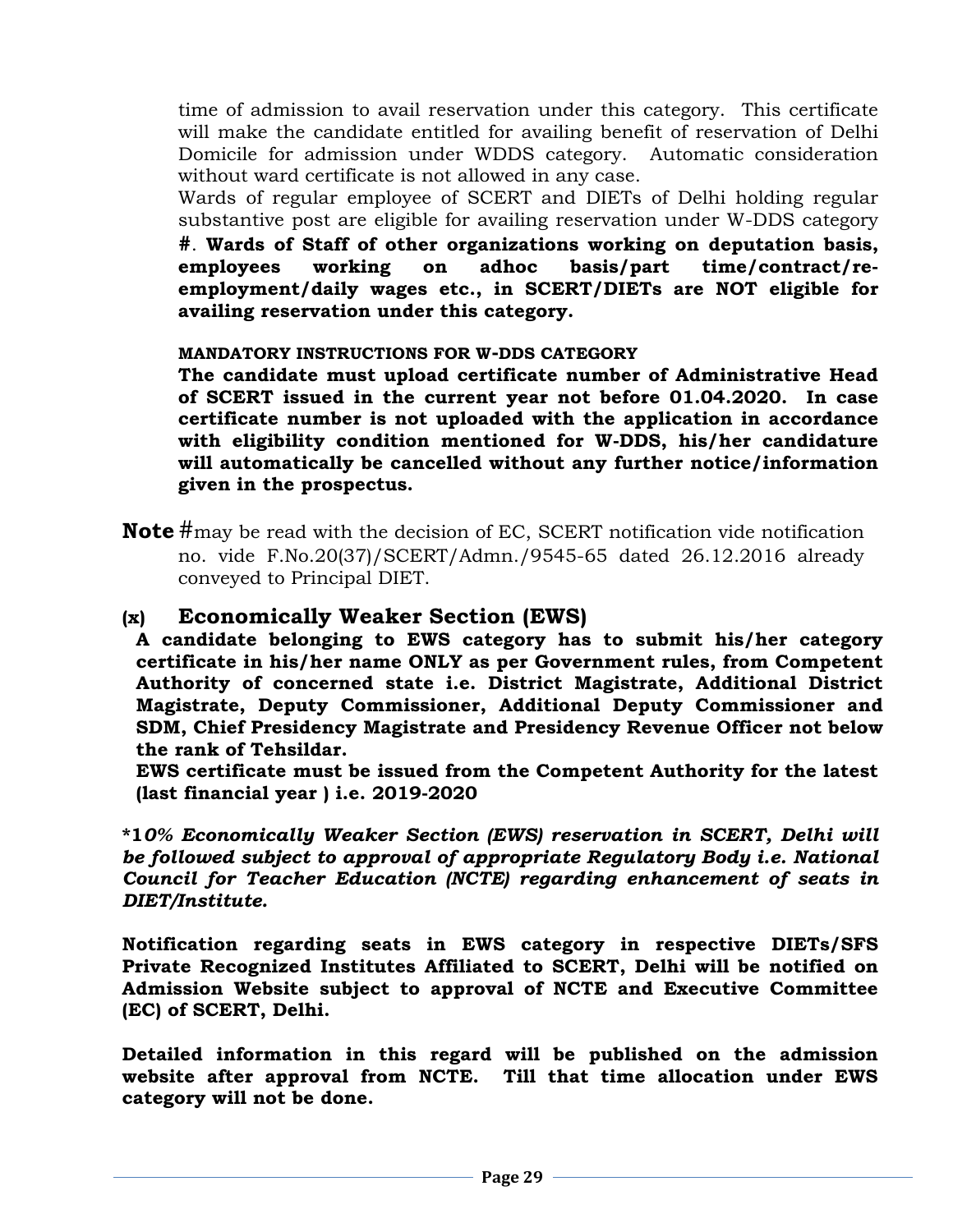## **NOTE :**

- **a. The required certificate (s) for reserved categories/classes is essential at the time of verification/admission/ counseling and no provisional admission shall be granted without original certificate of caste/category etc. as the case may be, from the competent authority. Further, the caste/category certificate should invariably be in the name of candidate himself/herself and not in name of respective parents/guardians.**
- **b. In case of any married woman applying to any course under reserved category she will have to produce the caste certificate in her name only. Certificate in the name of husband/mother/father will not be accepted.**
- **c. Candidate are advised to check his/her name, fathers/guardian name mention in respective reservation certificate. It must match your name exactly in 10th class certificate. Any deviation will leads to cancellation of your candidature in respective category during verification.**

# 8. **SUBMISSION OF ADMISSION FORM (ONLINE ONLY)**

Candidates are required to abide and ensure the instructions given on the website for filling of application vis-à-vis pop-up instructions regarding respective column of application while filling of application form.

## **Important Rule/Instructions for candidate to ensure & adhere**

- 1. Candidates are required to apply ONLINE only through prescribed website. No other means/ mode of application will be accepted, otherwise rejected.
- 2. The procedure/steps for applying through ON-LINE for Admission can be seen on the prescribed Admission website mentioned in the prospectus.
- 3. **Candidate are required to have a valid personal e-mail ID for registration and mobile number for sending SMS for direct access to the candidates.** It should be kept active and checked regularly till the completion of admission process**.**

**MANDATORY: In case a candidate does not have a valid personal email ID, he/she shall need to create valid e-mail ID before applying online**. **PHONE NUMBER /E-MAIL ID OF CYBER CAFÉ OR ANY THIRD PARTY IS NOT ALLOWED, IT WILL LEAD TO CANCELLATION OF CANDIDATURE.**

- 4. Payment of application fee or any other fee prescribed must be paid by applicant by Debit Card/Credit Card/ Net Banking only.
- 5. No offline Application and Fee through Demand Draft/ Cheques/ Money Orders/ Postal Orders etc. will be accepted & the same done/submitted will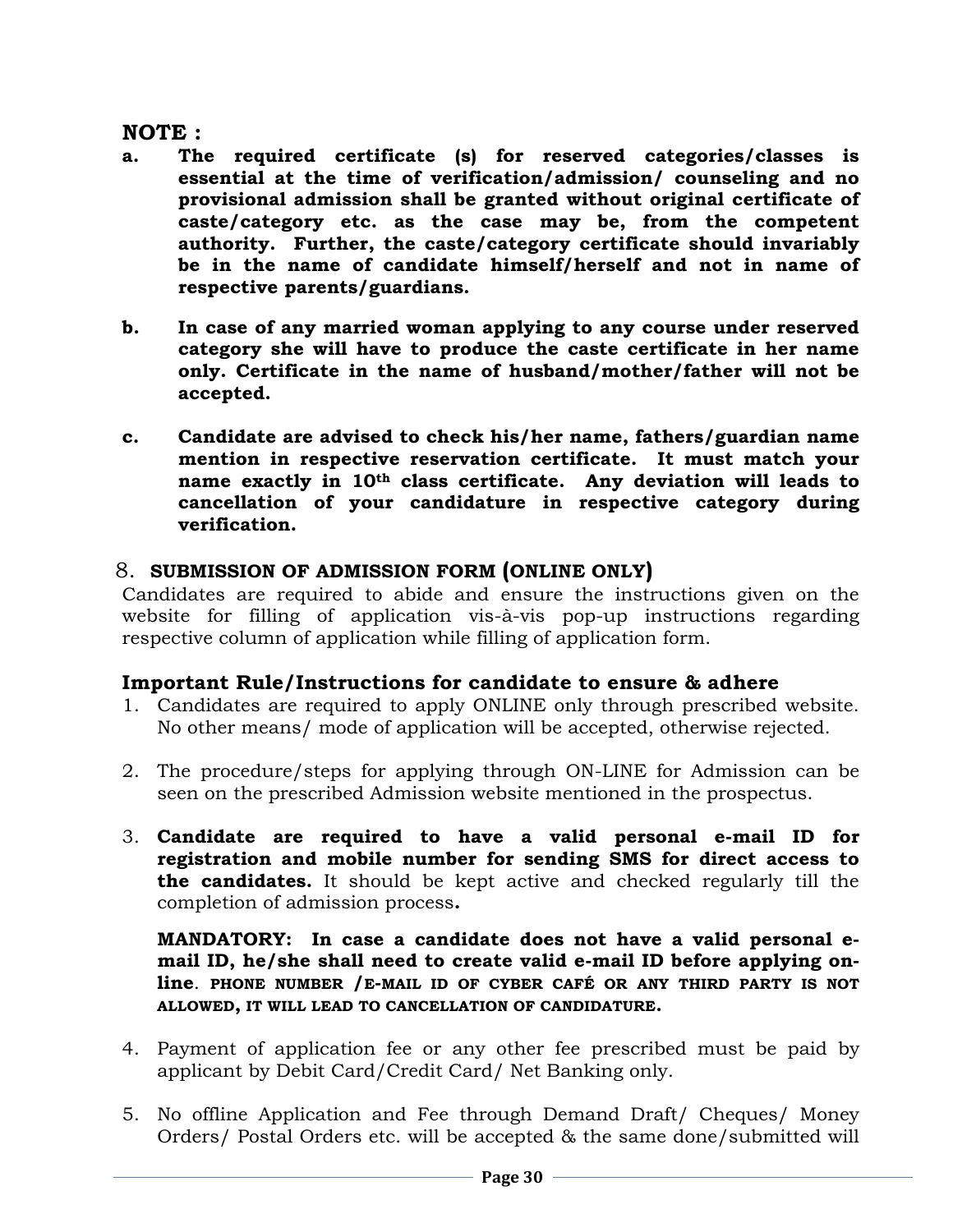not be refunded.

- 6. The candidate is required to fill the application form carefully. Information given must be accurate. **Incomplete application form will be rejected out rightly**. **No change in the information furnished in the application form will be allowed after specified date.** Hence, candidates are advised to fill up all columns with full information required to be given in application form very carefully and correctly.
- 7. While filling the application form, candidates are required to ensure that for calculating percentage of marks of Secondary Examination (10thclass) appropriate prescribed CGPA/GPA conversion formula must be applied. For example for conversion of CGPA of 10<sup>th</sup> class of CBSE will be multiplied by 9.5 (i.e. CGPA X 9.5). The candidate has to mention the conversion formula of the board mentioned in the mark sheet.

Candidates are advised to see whether they have passed  $10<sup>th</sup>$  with grade system/marks system.

#### **8. Verification of all documents will be carried out at allotted DIET/Pvt. SFS Institutes as per scheduled after online submission of Rs.1800/- as payment of (non refundable) Part admission fee**

- 9. It will be the sole responsibility of the candidate to make sure that he/she is eligible and fulfills all the conditions prescribed for admission to D.El.Ed. course such as age, marks etc. as mentioned in the prospectus under eligibility condition.
- 10. If a candidate is found to be ineligible at any stage after admission or during the course, his/her candidature/admission will be cancelled immediately without any prior notice and disciplinary action will be taken against him/her and entire fee will also be forfeited.
- 11. While filling up of the application form, the candidate must verify the correctness of all the particulars furnished by them. In case any candidate is found to have furnished false information or is found to have concealed any material information in his/her application, he/she will not be considered for admission. Further, such candidate shall also be liable for legal action. The candidate must check the details and click the SUBMIT button only after ensuring correction of data, in case of error in form.

#### 12. **In case of any dispute the territorial jurisdiction will be the courts of GNCT of Delhi**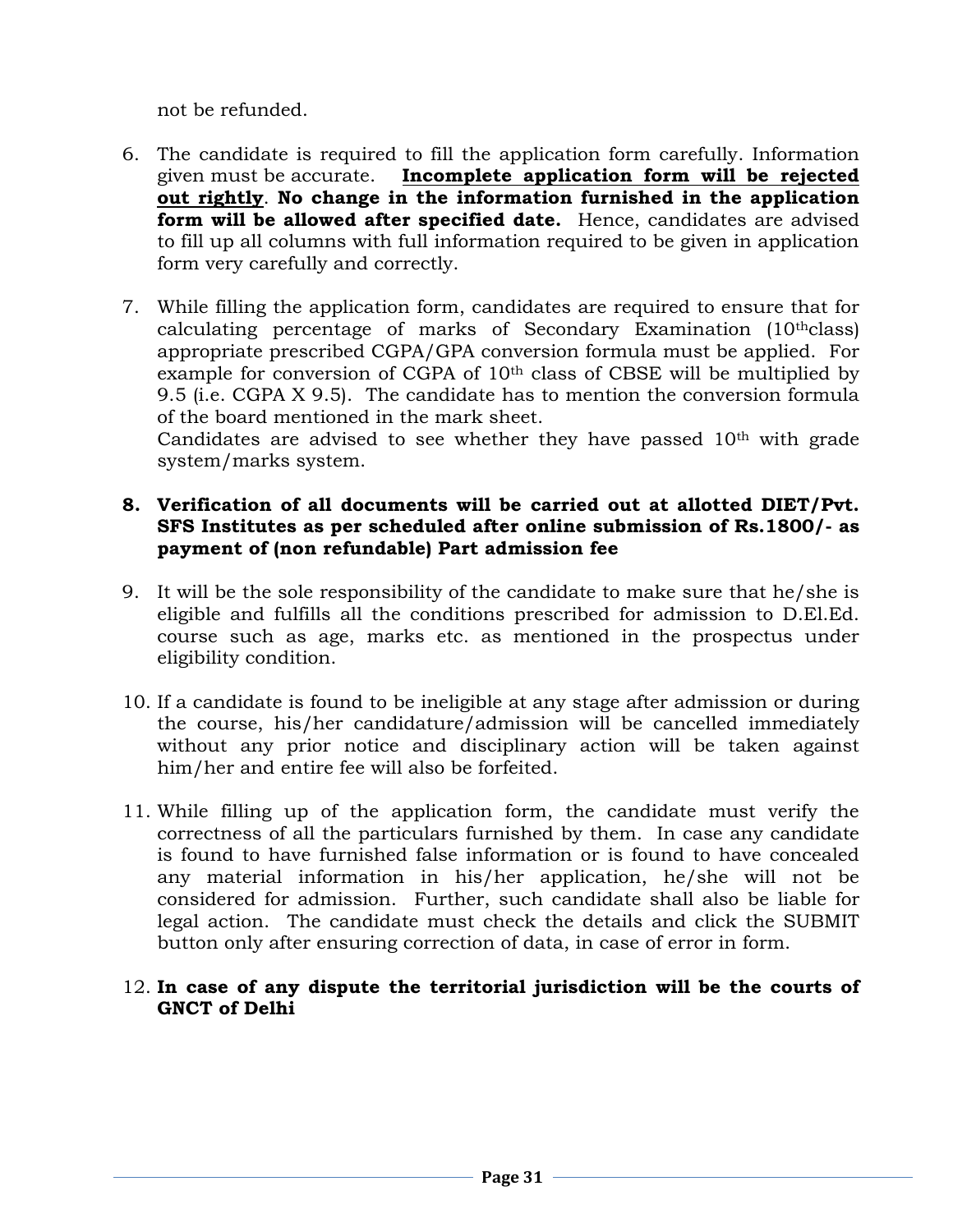9. **HOW TO FILL FORM : Instructions for filling up the ONLINE Application Form which shall be adhered to while filling respective columns as per direction given on the admission website for filling point wise columns of application of Admission website mentioned in the prospectus. ONLY ONLINE APPLICATION IS ALLOWED.**

#### **APPLYING FOR**

- ➢ Two year regular Diploma for Diploma in Elementary Education (D.El.Ed.) and/or
- ➢ Two year regular Diploma for Diploma in Pre-School Education (DPSE).

#### **REGISTRATION DETAILS**

- ➢ **Name of Candidate :** Candidate is required to fill up his/her name as per his/her Class-X or equivalent certificate. (No change of name is permitted after submission of online application form)
- ➢ **Father/Guardian Name** : Candidate is required to fill up the name of his/her father/ guardian exactly as is in his/her Class-X or equivalent certificate in the concerned column.
- ➢ **Mother Name** : Candidate is required to fill up the name of his/her mother exactly as is in his/her Class-X or equivalent certificate in the concerned column.
- ➢ **Date of Birth :** Candidate is required to mention date, month and year of his/her birth as recorded in Class-X or equivalent certificate as per English Calendar in the concerned column.
- ➢ **Gender :** Candidate is required to mention his/her gender in the concerned column (Some SFS institutes are only for girls, check before filling choices).
- ➢ **Contact Details:** Candidate is required to mention his/her Mobile Number and e Mail ID. **Candidate are required to have a valid personal e-mail ID and mobile no.** It should be kept active and checked regularly till the completion of admission process**.**
- ➢ **Choose Password** of your choice as per policy and keep it remembered for all future use during Login**.**
- ➢ **Enter Security PIN**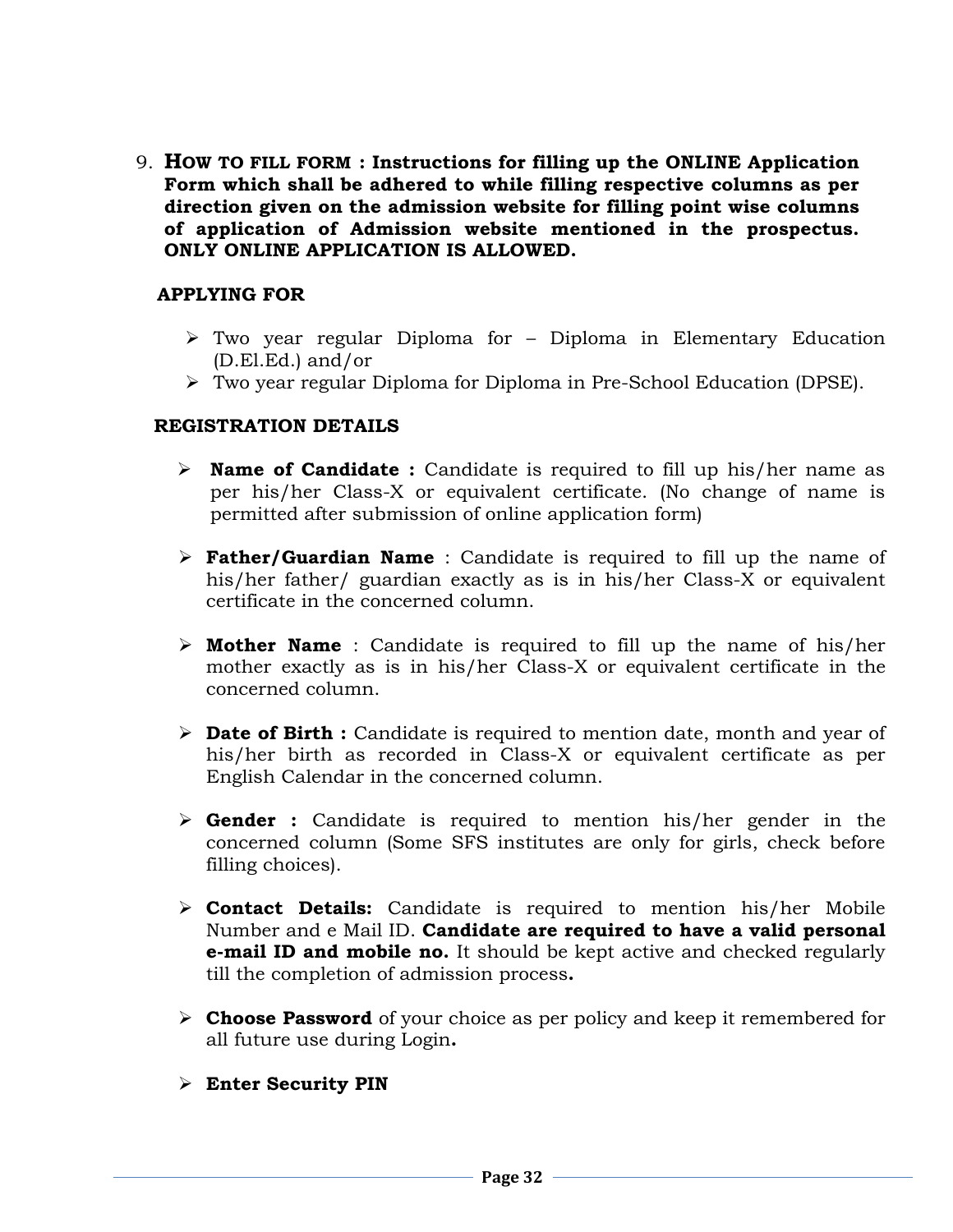## **2 REVIEW REGISTRATION DETAILS**

➢ Candidate is required to recheck all the REGISTRATION DETAILS. Editing of Details is not permitted after mentioned schedule.

## **3 APPLICATION DETAILS**

- ➢ Candidate is required to mention his/her **Qualifying passing out Status**   $(12<sup>th</sup>)$ . There is a provision for reservation of seats for following categories:
- (a) 85% seats are reserved for those candidates who have passed qualifying examination  $(12<sup>th</sup>$  pass) from school/study center located in National Capital Territory (NCT) of Delhi.
- (b) 15% seats are reserved for candidates who have passed the qualifying examination (12th pass) from schools/study center outside NCT of Delhi will be States/UT, other than National Capital Territory (NCT) of Delhi.

# ➢ **Category**

Candidate is required to fill up the category/sub-category in which she/he wish to apply in the prescribed column.

## **NOTE :**

- ➢ The required certificate (s) for reserved categories/classes is essential at the time of verification/admission/ counseling and no provisional admission shall be granted without original certificate of caste/category etc. as the case may be, from the competent authority. Further, the caste/category certificate should invariably be in the name of candidate herself and not in name of respective parents/guardians. In case of any married woman applying to any course under reserved
- ➢ category she will have to produce the caste certificate in her name only. Certificate in the name of husband/mother/father will not be accepted. KINDLY CHECK PROSPECTUS FOR MORE DETAILS.
- ➢ Candidate are advised to check her name, fathers/guardian name mention in respective reservation certificate. It must match your name exactly in 10th class certificate. Any deviation will leads to cancellation of your candidature in respective category during verification.
- $\triangleright$  OBC (NCL) candidates are required to produce a caste certificate issued after 30th June-2019 from the concerned authorities.

#### **(AUTOMATIC CONSIDERATION REGARDING CATEGORY/SUB-CATEGORY IS NOT ALLOWED)**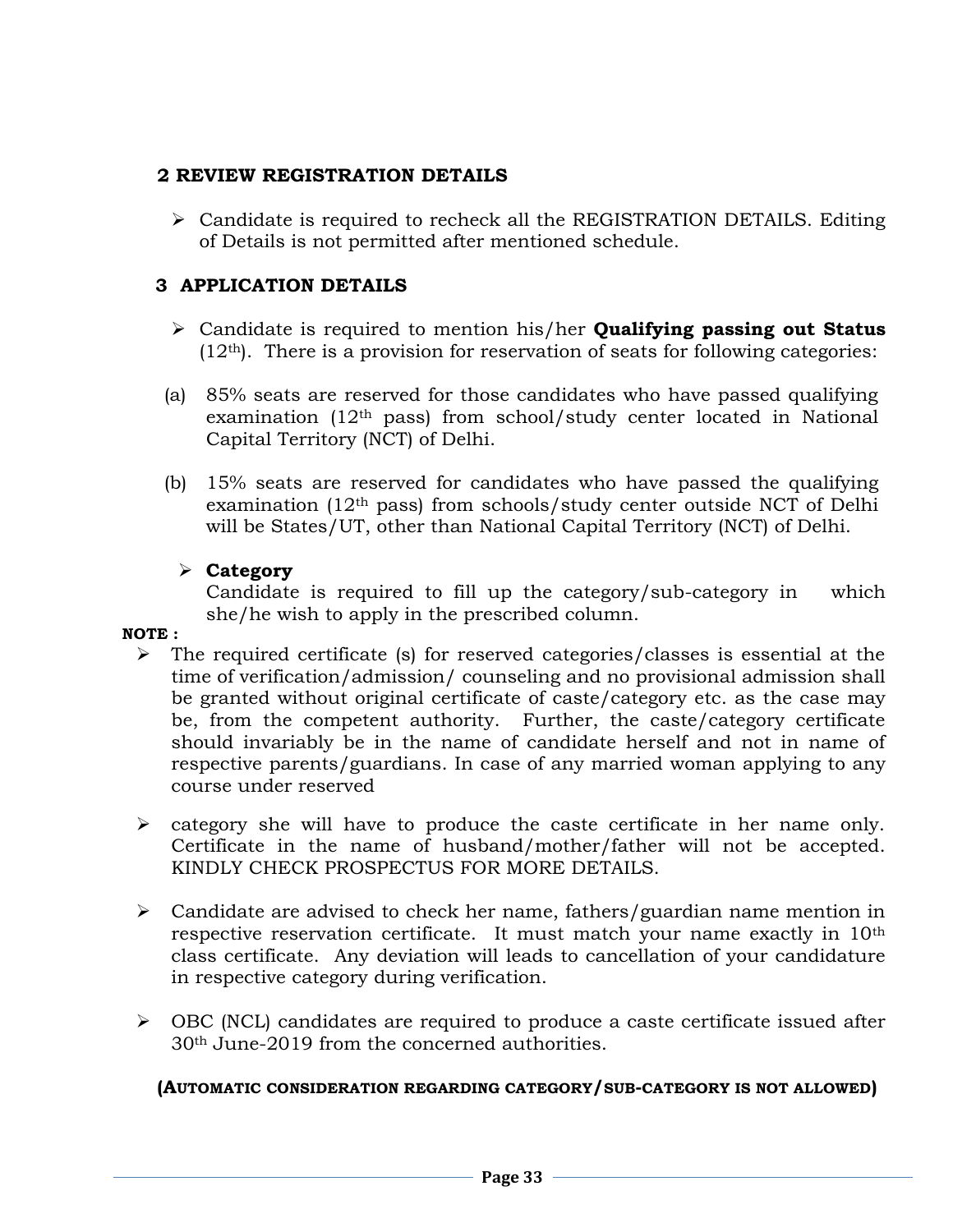## **3 QUALIFICATION DETAILS**

- ➢ Candidate is required to mentioned PASSING STATUS, YEAR OF PASSING, BOARD, ROLL NUMBER, NAME & ADDRESS OF INSTITUTE, RESULT MODE, MAXIMUM MARKS, MARKS OBTAINED, PERCENTAGE ( FOR 10TH)
- ➢ Candidate is required to mentioned PASSING STATUS, YEAR OF PASSING, BOARD, ROLL NUMBER, NAME & ADDRESS OF INSTITUTE, RESULT MODE, MAXIMUM MARKS, MARKS OBTAINED, PERCENTAGE and SUBJECT WISE MARKS ( FOR 12TH)

(CALCULATING PERCENTAGE OF MARKS OF SECONDARY EXAMINATION (10THCLASS) APPROPRIATE PRESCRIBED CGPA/GPA CONVERSION FORMULA MUST BE APPLIED. FOR EXAMPLE FOR CONVERSION OF CGPA OF 10<sup>TH</sup> CLASS OF CBSE WILL BE MULTIPLIED BY 9.5 (I.E. CGPA X 9.5). THE CANDIDATE HAS TO CHECK THE CONVERSION FORMULA OF THE BOARD MENTIONED IN THE MARK SHEET).

# **3 CONTACT DETAILS**

- ➢ Candidate is required to fill up his/her Name with Complete Postal Address along with PIN code, Telephone Number with STD code, e-mail and Mobile number for any communication.
- ➢ **Candidate are required to have a valid personal e-mail ID and mobile no.** It should be kept active and checked regularly till the completion of admission process**.**
- ➢ MANDATORY : In case a candidate does not have a valid personal e-mail ID, he/she shall need to create valid e-mail ID before applying on-line.
- ➢ PHONE NUMBER /E-MAIL ID OF ANY CYBER CAFÉ OR THIRD PARTY MAY LEAD TO CANCELLATION OF YOUR CANDIDATURE, SCERT WILL NOT BE HELD RESPONSIBLE FOR ANY DELAY IN COMMUNICATION IF ANY.

## **4 UPLOAD DOCUMENTS / IMAGES**

Candidate is required to UPLOAD SIGNATURE AND PHOTOGRAPH ( in less than 50 KB size)

## **5 PREVIEW & FINAL SUBMIT**

## **6 PAY REGISTRATION FEE (ONLINE ONLY)**

**Fee payment of Rs.250/- online only as application form fee :** After filling online application form, candidate have to pay Rs.250/-(non refundable) as online application fee through Net Banking/Credit Card/Debit Card. It is mandatory, candidate without application fee will be out rightly rejected.

## **7 FILL CHOICES OF DIES/INSTITUTES**

Candidate is required to fill code number where she want admission of Self Financing Recognized Private Institute Affiliated to SCERT, Delhi in order of her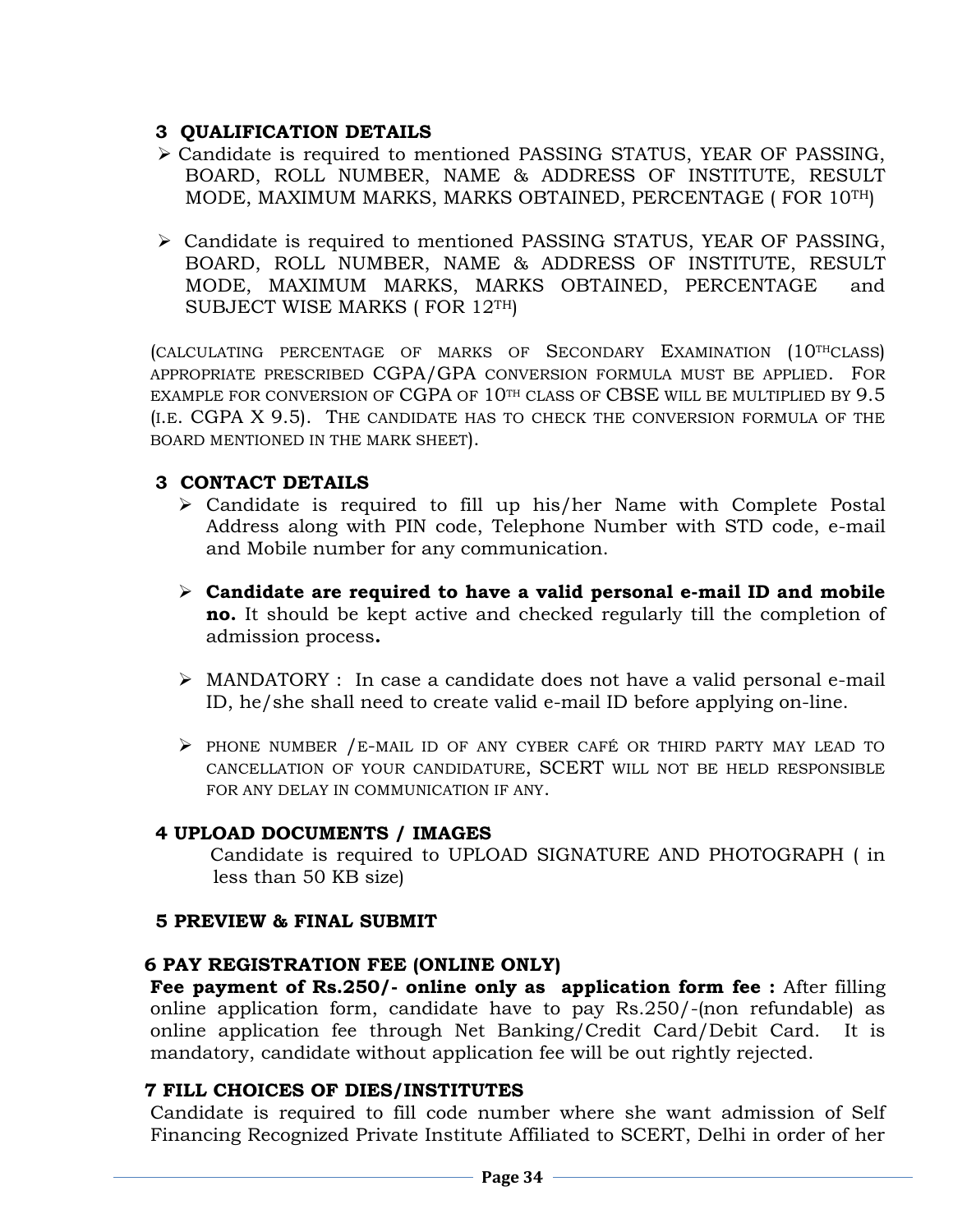preferences.

**(CANDIDATE WILL BE CONSIDERED AS PER HER CHOICES/PREFERENCES ACCORDING TO THEIR MERIT, AUTOMATIC CONSIDERATION IS NOT ALLOWED)**

**CANDIDATES WITHOUT ANY CHOICES/PREFERENCES OF DIET/INSTITUTE WILL BE REJECTED OUTRIGHTLY AND NO SEAT ALLOCATION WILL BE DONE AT ANY STAGE TO THEM.**

#### **8 FINAL REVIEWS AND TAKE PRINTOUT**

# **CHAPTER- V : SELECTION PROCEDURE : For Rank List**

- 1. All the eligible candidates applying for this course will be considered first under General Merit irrespective of the category. In case reserved category candidates do not stand in general merit, they will be considered in order of merit in the particular reserved category/sub-category they have applied for. It is further clarified that the candidates of any category/sub-category given admission in general merit shall not be counted in the reserved category.
- 2. **Admission to the D.El.Ed. course will be done on the basis of merit in qualifying examination i.e. 10 + 2 or its equivalent exam (Sr. Secondary examination).** Only those candidates who fulfill eligibility conditions at the time of submission of form will be considered eligible for admission in order of merit. For calculating percentage of marks of 10+2 examination conducted by CBSE, best 5 subjects including at least one language will be considered. In case of boards other than CBSE, the percentage of marks shall be calculated as per passing criteria laid down by concerned board, keeping in view Eligibility Conditions mentioned in the prospectus.
- 3. In case of tie in percentage of marks in 10+2 examination, the percentage of marks of class X examination up to two places of decimal shall be considered to break the tie. However in case of tie in class-X percentage of marks also, the older candidate in age (determined by Date of Birth), will be given preference. **However if further the tie remains at the level of age also, then draw of lots shall be adopted during preparation of merit.**
- 4. For calculating percentage of marks of Secondary Examination CGPA/GPA please refer to **ELIGIBILITY CONDITION** prescribed in the respective section of prospectus.
- 5. A candidate not fulfilling eligibility conditions laid down in this prospectus, will not be considered for admission to D.El.Ed. course irrespective of his/her higher merit. No representation will be entertained in this regard.
- 6. Selection of all candidates called for admission on the basis of merit of qualifying exams. shall be provisional subject to production of following certificates in original at the time of admission:-
	- (a) Original certificate of Secondary School Examination (Class X) or its equivalent examination.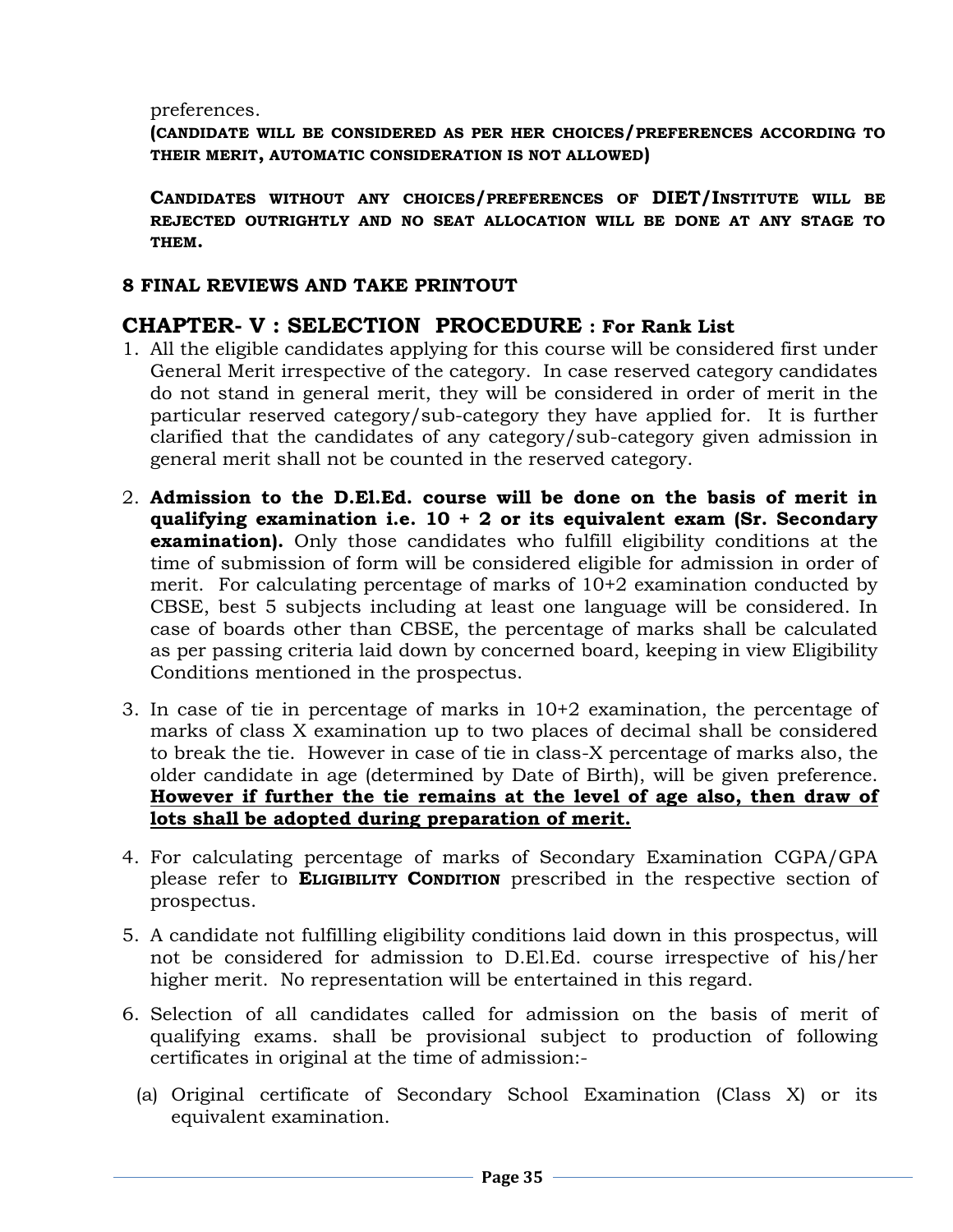- (b) Mark sheets of Sr. Secondary School and Secondary School Examination or its equivalent examinations.
- (c) Certificate of reserved category/sub-category, if applicable as prescribed in the prospectus, from Competent Authority.
- (d) Candidate seeking admission from NIOS or any other distance mode must furnish certificate specifying that candidate has attended/studied/passed Sr. Secondary from the concerned study center along with other documents.
- (e) Medical fitness certificate from a registered MBBS/BAMS doctor.

In case a candidate fails to produce any of the aforesaid certificates in original or is found not eligible for D.El.Ed. course as per eligibility criteria at the time of Mandatory Verification/admission, his/her candidature for admission in D.El.Ed. course shall stand cancelled. No further correspondence in this regard shall be entertained.

- 7. In case a candidate fails to report at allotted DIET/Institute for mandatory verification, allocation rounds, physical reporting round, it will lead to cancellation of candidature on the notified dates, his/her candidature shall stand cancelled in all category/sub-category in DIET/Institute. Candidate will not be considered for admission in subsequent lists of the same category in that DIET/Institute.
- **NOTE:** *NON PAYMENT OF FEES FOR APPLICATION FEE (RS.250/- NON REFUNDABLE), PART ADMISSION FEE (RS.1800/- NON REFUNDABLE, BUT ADJUSTABLE AT THE TIME OF PAYMENT OF 2ND QUARTER FEE OF THE COURSE), EDITING FEE (RS.100/- NON REFUNDABLE- IF ONLINE APPLICATION FORM IS EDITED) WILL LEADS TO CANCELLATION ACCORDINGLY.*
	- 8. Candidates are advised to see regularly the admission list, till the Admission Process is over. No other individual communication will be send to candidates.

#### **9. Important Provisions to be adhered by candidates :**

- a. There will be 03 Admission lists only, according sliding to the candidate will be given accordingly, so that candidate may take final admission in their preferable possible institute.
- **b.** For filling remaining vacant seats, online counseling will be done by SCERT may adopt following modus-operandi :-
- (i) Detailed vacancy status of individual institution will be declared online at admission website.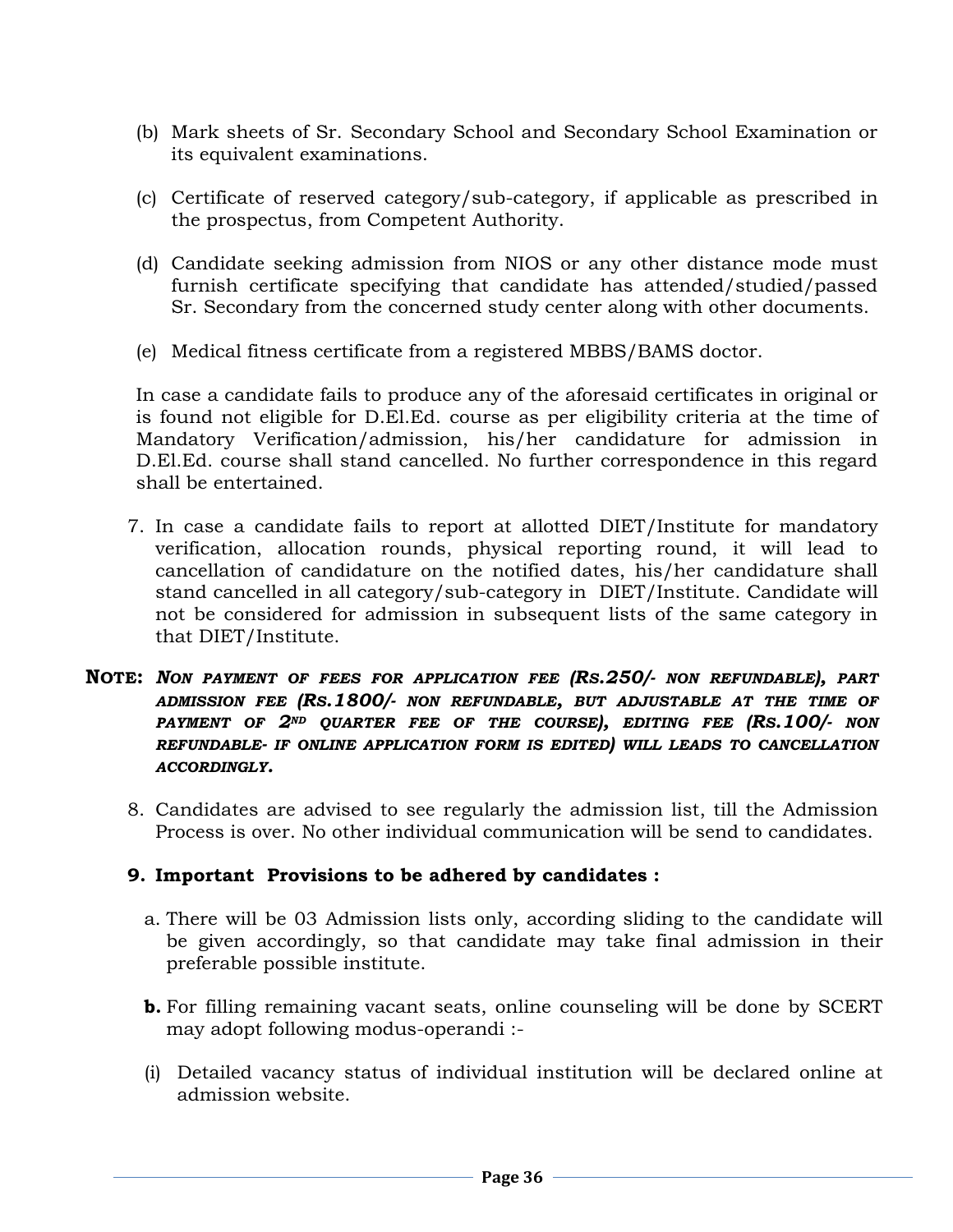- (ii) For filling the same options are taken **online only**, from the candidates who have applied, desiring admission (including those who could not take admission despite of their allotment in previous 3 admission lists).
- (iii) In order to get meritorious and willing prospective teachers, opportunity may be given to left out candidate of previous 3 admission list of SCERT will also be considered in online counseling process. For this only those candidates who were allotted seats in previous 3 admission list but could not take their admission due to one or other reasons may be considered. To ensure participation of only willing candidates SCERT will charge one time fee Rs.1000/-(non refundable, non-adjustable) as counseling participation fee. After getting counseling fee and preferences/ choice for online counseling, candidate will be allotted the seats which will be exactly the same which are vacant. The candidate will be required to report to allotted DIET/Institute for admission and physically depositing the documents and remaining fee etc.

The allotment of seats to the candidates (who has opted for online counseling) will be virtual, subject to availability of seats in respective diet/institutes

**COUNSELING PARTICIPATION FEE : Candidates are required to deposit counseling participation fee of Rs.1000/- through online mode only, which will be non-refundable.**

# **CHAPTER-VI : Allocation Rounds : Reporting for verification and Provisional Admission at allotted DIET/Institute on prescribed dates**

All Candidates have to report for verification of all mentioned documents as per schedule prescribed in the prospectus after filling the online application form at the allotted DIET/Institute on prescribed dates.

- B. Candidate will be called for provisional admission on the basis of merit/choices/preferences filled by the candidate in online application form subject to verification and production of following certificates in original at the time of mandatory verification :-
- (a) Original certificate of Secondary School Examination (Class X) or its equivalent examination.
- (b) Mark sheets of Sr. Secondary School and Secondary School Examination or its equivalent examinations.
- (c) Certificate of reserved category/sub-category, if applicable as prescribed in the prospectus.
- (d) Candidate seeking admission from NIOS or any other distance mode must furnish certificate specifying that candidate has attended/studied/passed Sr.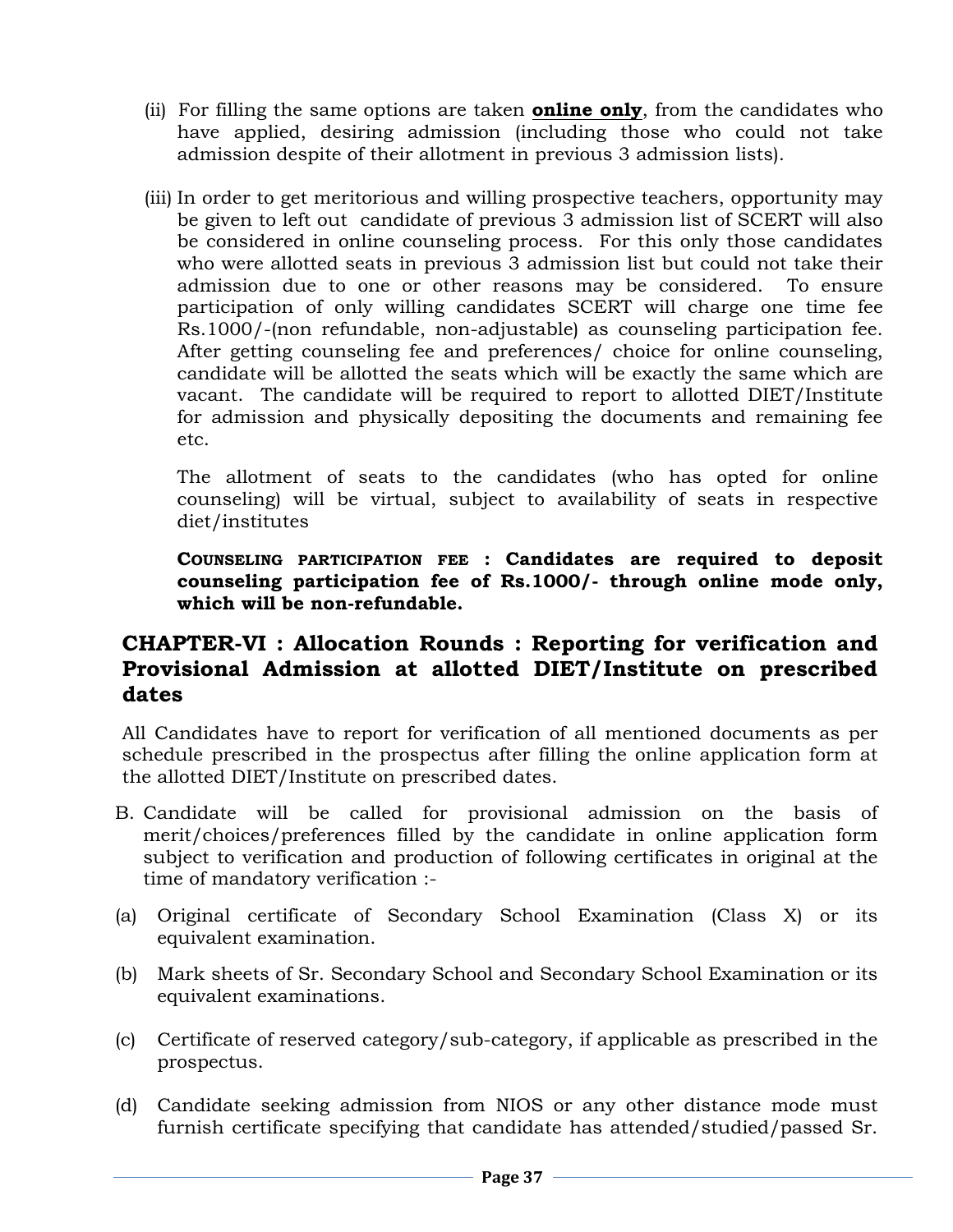Secondary from the concerned study center alongwith other documents.

- (e) Medical fitness certificate from a registered MBBS/BAMS doctor.
- (f) Printout of online application form.
- **C.** Non-reporting by candidate will lead to rejection/cancelation of his/her candidature. **In case of exigencies like death of family member, accident, hospitalization of the candidate etc., the guardian/ representative of candidate along with written request by verified candidate and countersigned by parent/guardian and with all original documents and proof of hospitalization or death etc. must report to the Principal of allotted DIET on the specified date and time as mentioned in application form.**

#### **Any change in schedule will be notified on the admission website only. No other individual communication will be made with applicants.**

In case a candidate fails to produce any of the aforesaid certificates in original at the time of verification of documents her/his allotted seats will be cancelled and allotted to next candidate based on merit in next round. However, if candidate wants to participate during counseling rounds, an opportunity will be given to edit form and get virtual vacancy available in DIET/Institute after payment of ecounseling fee (non refundable) as mentioned in the prospectus.

During counseling, if candidate, failed to remove deficiency and did not provide verified his/her documents or fail to reproduce the valid certificate from concerned issuing authority, his/her candidature stand cancel and remove his/her candidature from Admission in D.El.Ed course of SCERT, Delhi. No further correspondence in this regard shall be entertained. Candidate must pay counseling fee, editing fee (if any) for participation in counseling

## **CHAPTER-VII :**

#### **PROCEDURE FOR DECLARATION OF ADMISSION LISTS**

- (a) The First, Second, Third and subsequent lists if required shall be uploaded on the admission website as mentioned in the schedule for admission in D.El.Ed. course in DIETs/Pvt. Institute in respective section as per schedule mentioned in the prospectus.
- (b) **MANDATORY REPORTING: If any candidate does not report for admission at allotted DIET/Institute on specified date, and time alongwith all original documents and course fee, his/her right of admission will stand cancelled.**
- (c) **If the candidate has applied for admission in other DIETs/ Self Financing Recognized Private Institutes Affiliated to SCERT, Delhi under different category/sub-category also, he/she is advised to see the next admission list as per given schedule regularly and carefully on the website.**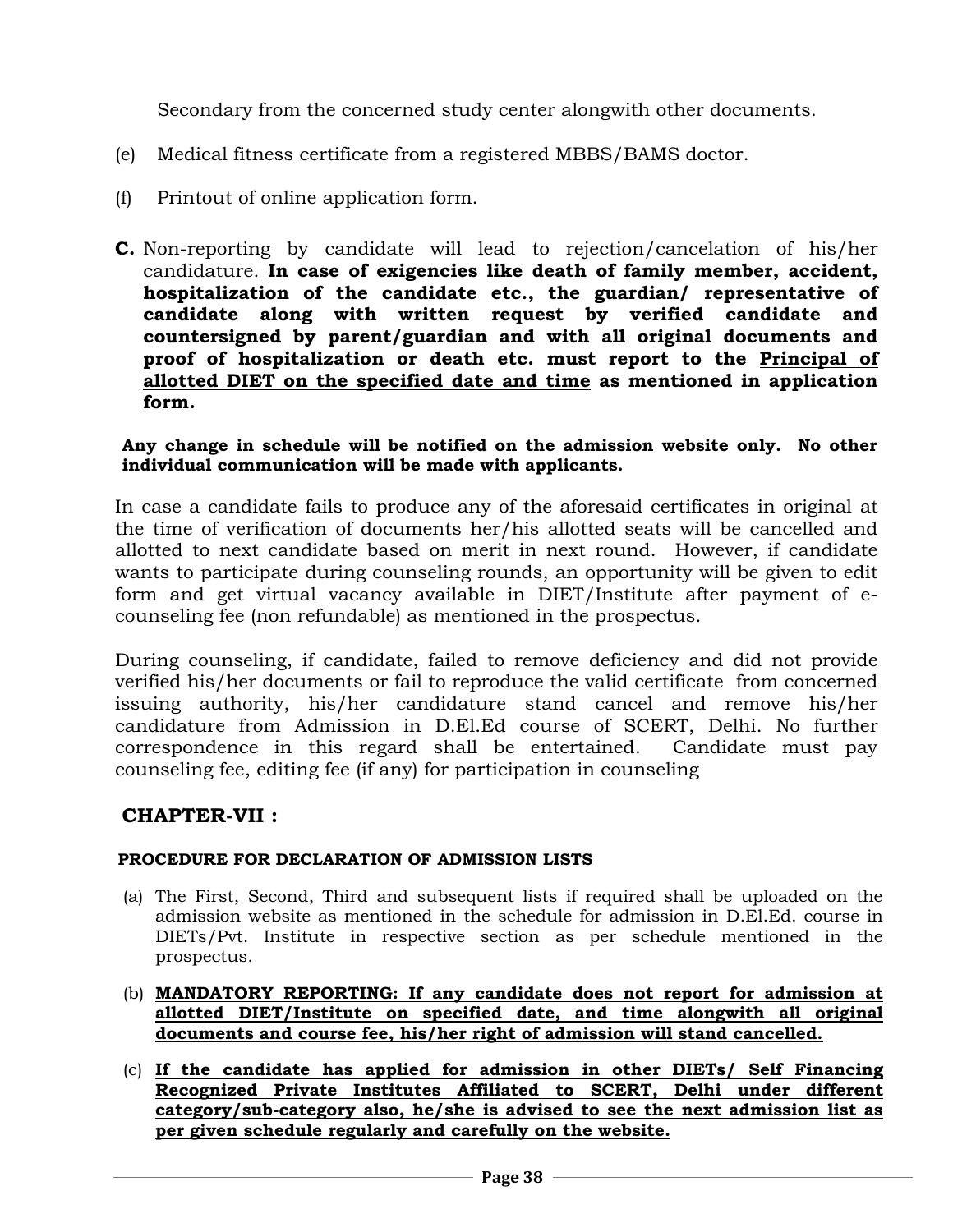- (d) **In case of exigencies like death of family member, accident, hospitalization of the candidate etc., the guardian/ representative of candidate along with written request by** candidate **and countersigned by parent/guardian and with all original documents and proof of hospitalization or death etc. must report to the Principal of allotted DIET on the specified date and time as mentioned in prospectus for** Reporting to allotted Institutes for Provisional Admission Letter after payment of Part Admission Fee.
- (e) IF candidate failed to provide documents at allotted DIET/Institute his/her candidature will be cancelled for that seat. As no provision of editing is available during allocation rounds

# **A. Allocation of Seats to Candidate**

- 1. All candidates will be considered for allocation of seats based on merit and choices filled by him/her in respective category/ sub category only.
- 2. Allotment of seats can be checked by the candidates in their login ID given during the registration process. Complete list of allotment will also be available on admission website as per schedule prescribed in the prospectus.
- 3. Candidate ARE ADVISED TO print **Provisional Allotment Letter**, if the seat is allotted to him/her after payment of Rs.1800/- through online mode (as Part Admission Fee not refundable, but adjustable with the 2nd quarter course fee) in his/her login ID.
- 4. The option of printing the Provisional Allotment Letter will be available only for the respective round for seat allotment to candidate only.
- 5. Candidate will then report to allotted DIET/Institute with all original documents, verification slip, part admission fee receipt, provisional allotment letter, and self certified 2 seats of photo copy of all documents within schedule time as prescribed in the prospectus. Non reporting will remove him from allocation process.
- 6. **Provisional Admission Offer Letter** will be generated after reporting by candidate at allotted DIET/Institute. **Non-reporting by any candidate to allotted DIET/Institute within prescribed time schedule will lead to cancelation/rejection of his/her candidature.**
- 7. Candidates who are allocated a seat in any round, pay the part admission fee of INR Rs.1800/- (non refundable) and then withdrew the admission will not be considered for allocation of seats in any further allocation round for admission.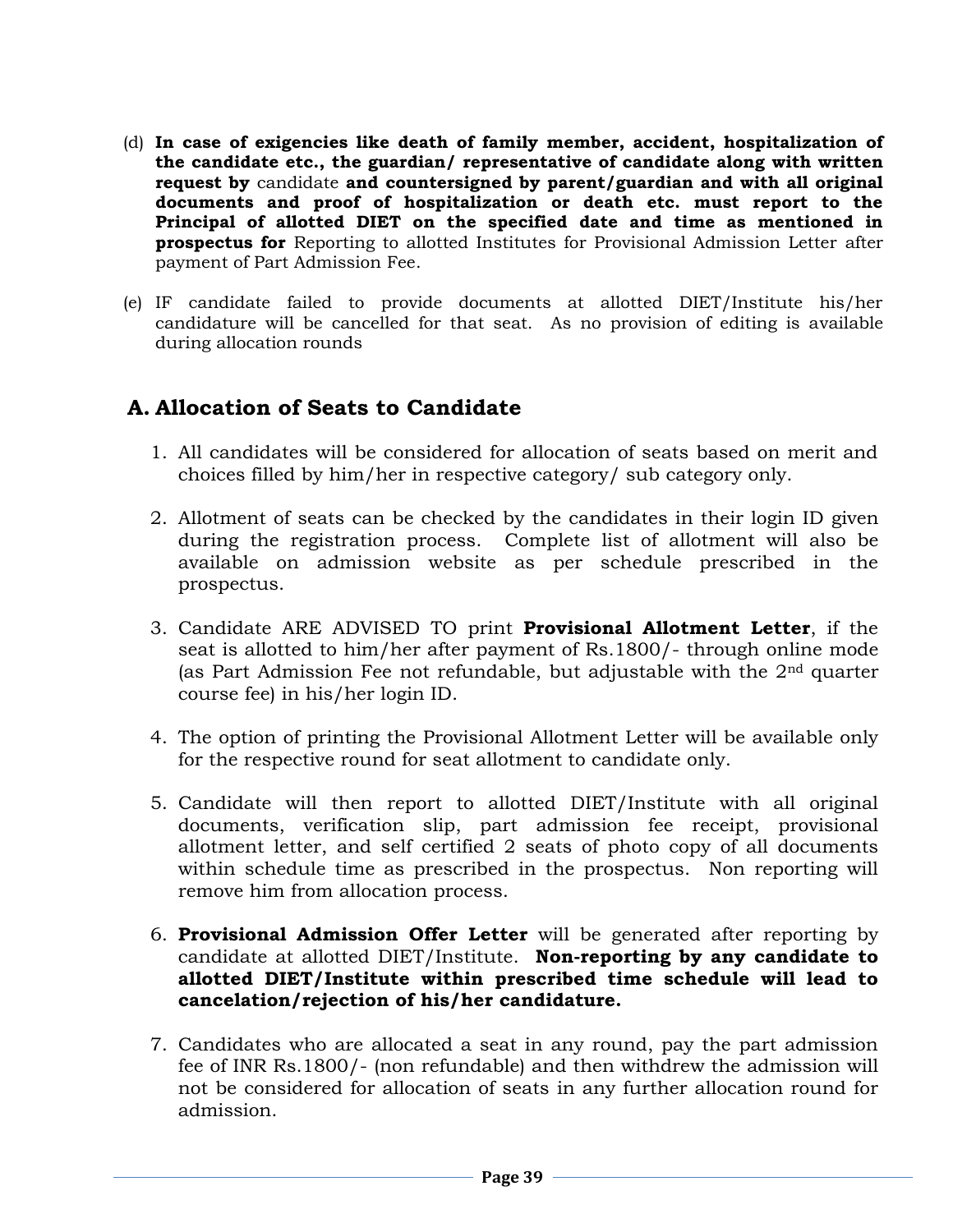Following candidates are not consider for allocation of seats will be removed from allocation lists as per policy/rule prescribed in the prospectus :-

- A. Candidate who failed to report at allotted DIET/Institute prescribed date and time.
- B. Candidate who failed to provide mentioned documents/papers.
- C. Candidate who failed to pay Rs.1800/- as part admission fee non refundable, but adjustable.
- D. Candidates having discrepancy in their forms, no seat will be allotted to above candidate. However, he can participate in counselling rounds after following due procedures as per prospectus.

# **8. Important Provisions to be adhered by candidates :**

- a. There will be 03 Admission lists only, according sliding to the candidate will be given accordingly, so that candidate may take final admission in their preferable possible institute.
- b. For filling remaining vacant seats, online counseling will be done by SCERT may adopt following modus-operandi :-
- a. Detailed vacancy status of individual institution will be declared online at admission website.
- b. For filling the same options are taken **online only**, from the candidates who have applied, desiring admission (including those who could not take admission despite of their allotment in previous 3 admission lists).
- c. In order to get meritorious and willing prospective teachers, opportunity may be given to left out candidate of previous 3 admission list of SCERT will also be considered in online counseling process. For this only those candidates who were allotted seats in previous 3 admission list but could not take their admission due to one or other reasons may be considered. To ensure participation of only willing candidates SCERT will charge one time fee Rs.1000/-(non refundable, non-adjustable) as counseling participation fee. After getting counseling fee and preferences/ choice for online counseling, candidate will be allotted the seats which will be exactly the same which are vacant. The candidate will be required to report to allotted DIET/Institute for admission and physically depositing the documents and remaining fee etc.

**COUNSELING PARTICIPATION FEE : Candidates are required to deposit counseling participation fee of Rs.1000/- through online mode only, which will be non-refundable.**

**The allotment of seats to the candidates (who has opted for online counseling) will be virtual, subject to availability of seats in respective diet/institutes**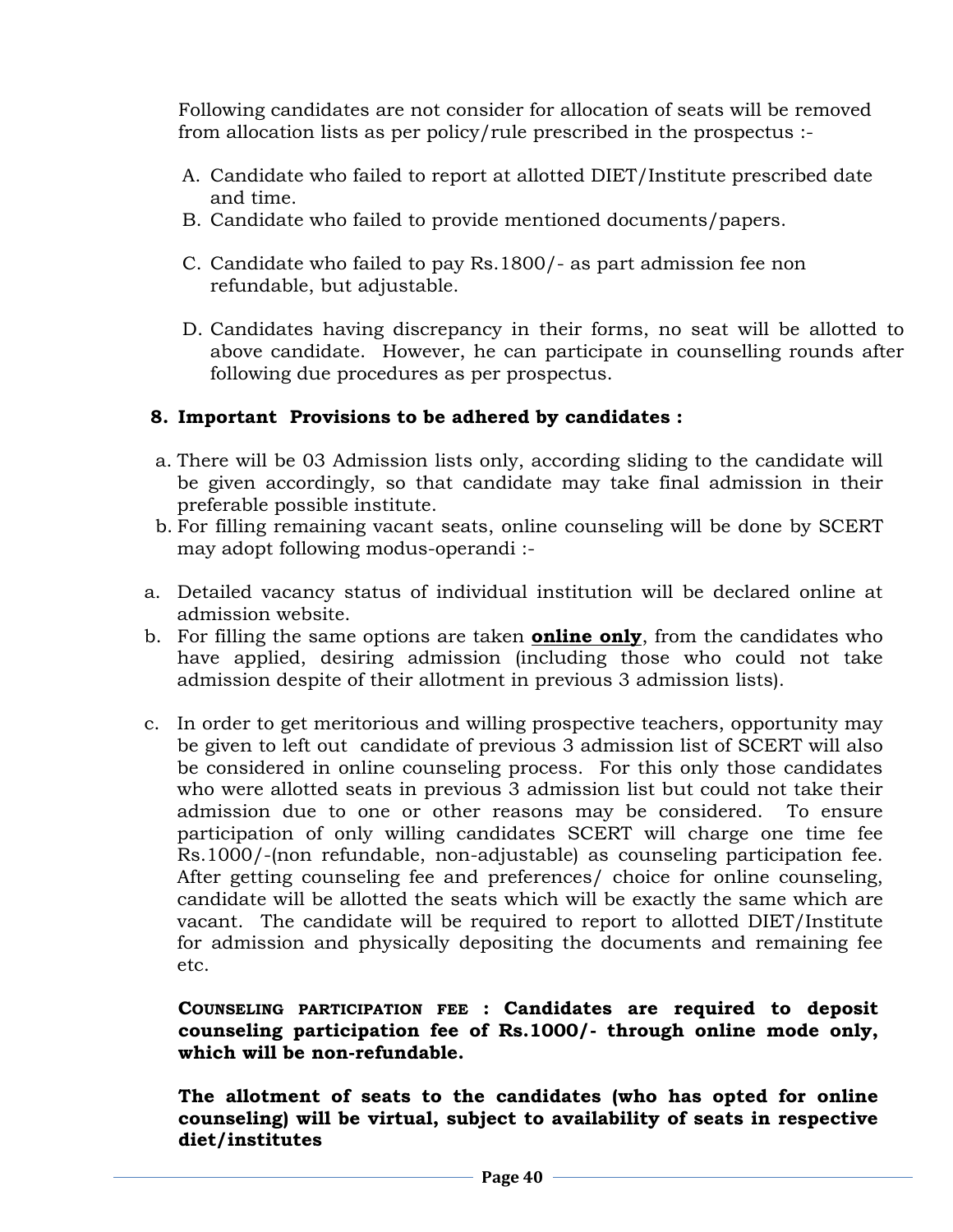# **B. Freezing of seats by Candidate**

*After Allocation of seats (during round 1st to 3rd only) candidate is advised to freeze allotted seat if she/he is satisfied with allocation and he/she do not want to participate for further allocation in subsequent allocation list/round.*

- 1. After every round of admission, if the candidate is satisfied with the seat allotted to him and does not want to participate in subsequent rounds of admission for up-gradation, candidate can freeze (OTP based) his/her allotted seat by clicking the freeze option available in his/her account in the admission website within the specified time period( before declaration of allocation list for next round)
- 2. **If candidate does not freeze the allotted seat, the next higher preference may be allotted to him/her in the next round subject to availability of seats based on merit, choices/preferences filled by the candidate in online application form, and the candidate will not be allowed to retain the earlier allotment under any circumstances. In case candidate is upgraded to next DIET/Institute, his claim in previous DIET/Institute will end automatically.**
- 3. At the end of  $3<sup>rd</sup>$  round candidates are advised to freeze their seat and physically report at allotted DIET/Institute.
	- A. Candidate can freeze allotted seat if they are satisfied with allocation and report to allotted DIET/Institute for physically reporting.
	- B. If candidate want further participation in next counseling round for upgradation, online request has to be given **in each further round**. Payment of Rs.1000/- (non refundable) as counseling participation fee paid through online mode only.
	- C. If candidate want to edit his/her form he has to pay Rs.100/- online as editing fee.

Candidate will finally report to allotted DIET/ Institute or DIET/Institute candidate freezed during 1st to 3rd allocation round for physical reporting.

| Sr. | <b>Refund Policy</b>  | Refundable                                        |
|-----|-----------------------|---------------------------------------------------|
| No. |                       |                                                   |
|     | <b>Non-Refundable</b> | • The candidate seeking withdrawal in mid-        |
|     | $Rs. 250/-$           | session will need to submit written request for   |
|     | application fee (Non  | withdrawal at allotted institute and will also be |
|     | Refundable)           | required to pay fee till the end of that quarter. |

## **C. FEE REFUND POLICY : Fee refund provisions**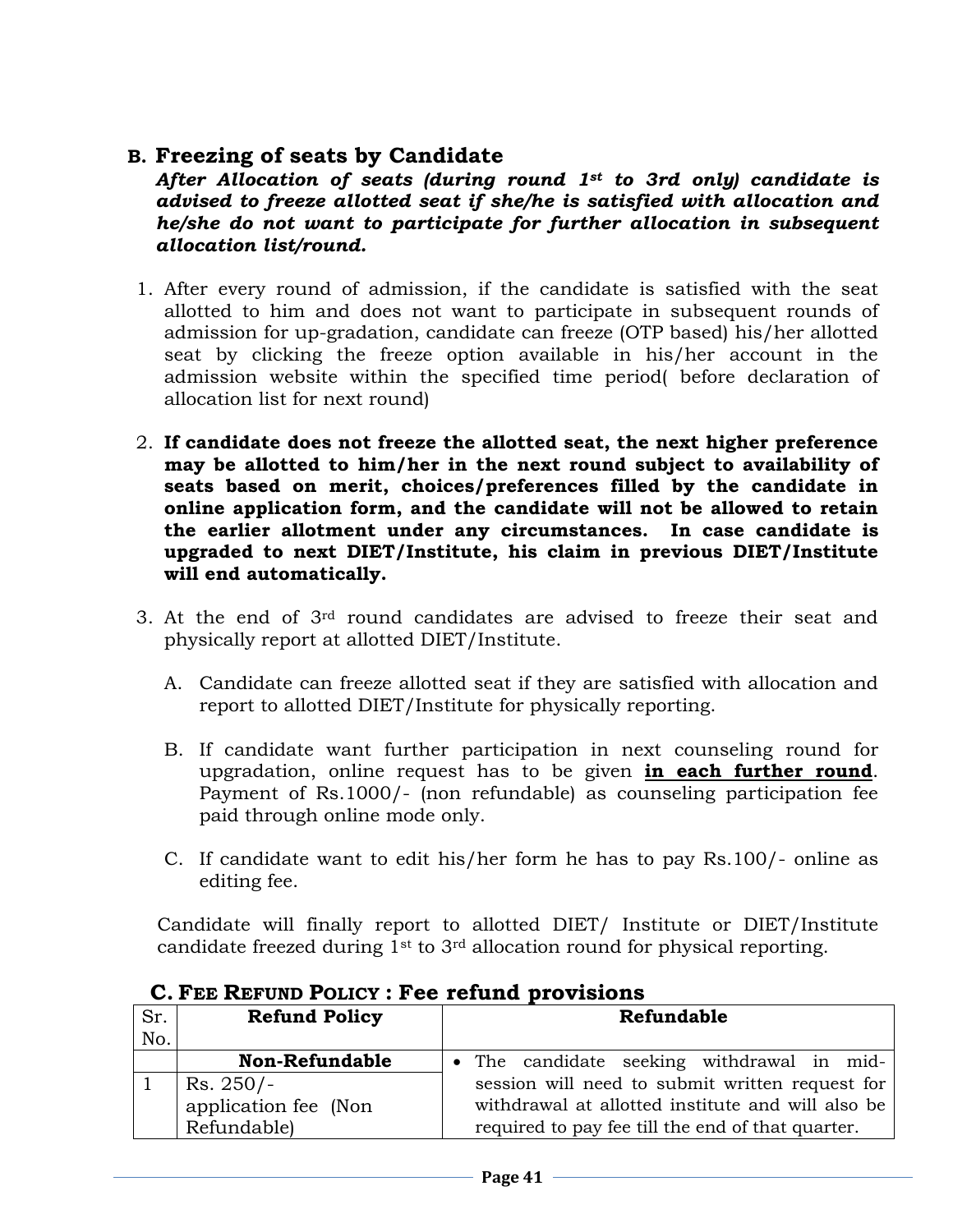| $\overline{2}$ | Rs. 100/- (Non Refundable)<br>editing fee                               | • Amount of Rs. 2000/-(as Admission processing<br>fee) will be deducted if the candidate withdraws                                                                                                                                                                                                                                          |
|----------------|-------------------------------------------------------------------------|---------------------------------------------------------------------------------------------------------------------------------------------------------------------------------------------------------------------------------------------------------------------------------------------------------------------------------------------|
| 3              | $Rs.1000/-$<br>Counseling Participation<br>Fee (Non Refundable)         | the admission before the last day of admission of<br>concerned course of the institute.<br>• In case of admission being done in last                                                                                                                                                                                                        |
| $\overline{4}$ | Rs. 1800/- (Non<br>Refundable)<br>Part Admission Fee, but<br>adjustable | admission list, the first quarter fee of such<br>candidates shall be deposited at site through<br>Cash which will not be refunded.<br>• After Admission Process is over : For withdrawal<br>of admission, candidate will submit written<br>request to allotted institute and final approval of<br>withdrawal will be given by SCERT, Delhi. |

- 1. After depositing of Part Admission Fee of Rs.1800/- (non refundable), if a candidate wants to withdraw the admission against the allotted seat, he/she can apply for withdrawal by **withdrawal option** through online mode as schedule prescribed in the prospectus.
- 2. After withdrawal of admission, the candidates will not be considered in the subsequent round of online admission.
- **3.** All candidates who have not verified their documents, withdrawn, freezed their seat, not paid the Part Admission Fee of Rs. 1800/- (non refundable), non reported and who do not fulfill the eligibility criteria, **WILL NOT PARTICIPATE IN THE ALLOCATION ROUND OF ONLINE ADMISSION AS THE CASE MAY BE**.

# **D. Last Round of Allotment of Seats through only :**

- 1. During third round or later round of online-admission, the reserved category seats will be converted category-wise to unreserved category **as per provisions in prospectus** only after doing seat allotment of the reserved category. Conversion will start in any allocation round for respective category if seat is exhausted in that particular category **as per provisions mentioned in the prospectus.**
- 2. Only the **participations candidates** shall be eligible for allotment of online admission for left over seats in order of merit and choices/preferences filled in the online application form i.e allocation round after 3rd round (if any) alongwith candidates opted online for further upgradation only.

# **E. Sliding Based on Choices Filled by Candidates (up to third round only)**

1. Only the verified candidates who have been allocated seats and paid Part Admission fee of INR Rs.1800/-(non refundable) and reported with Provisional Allotment Letter during allocation rounds will be considered for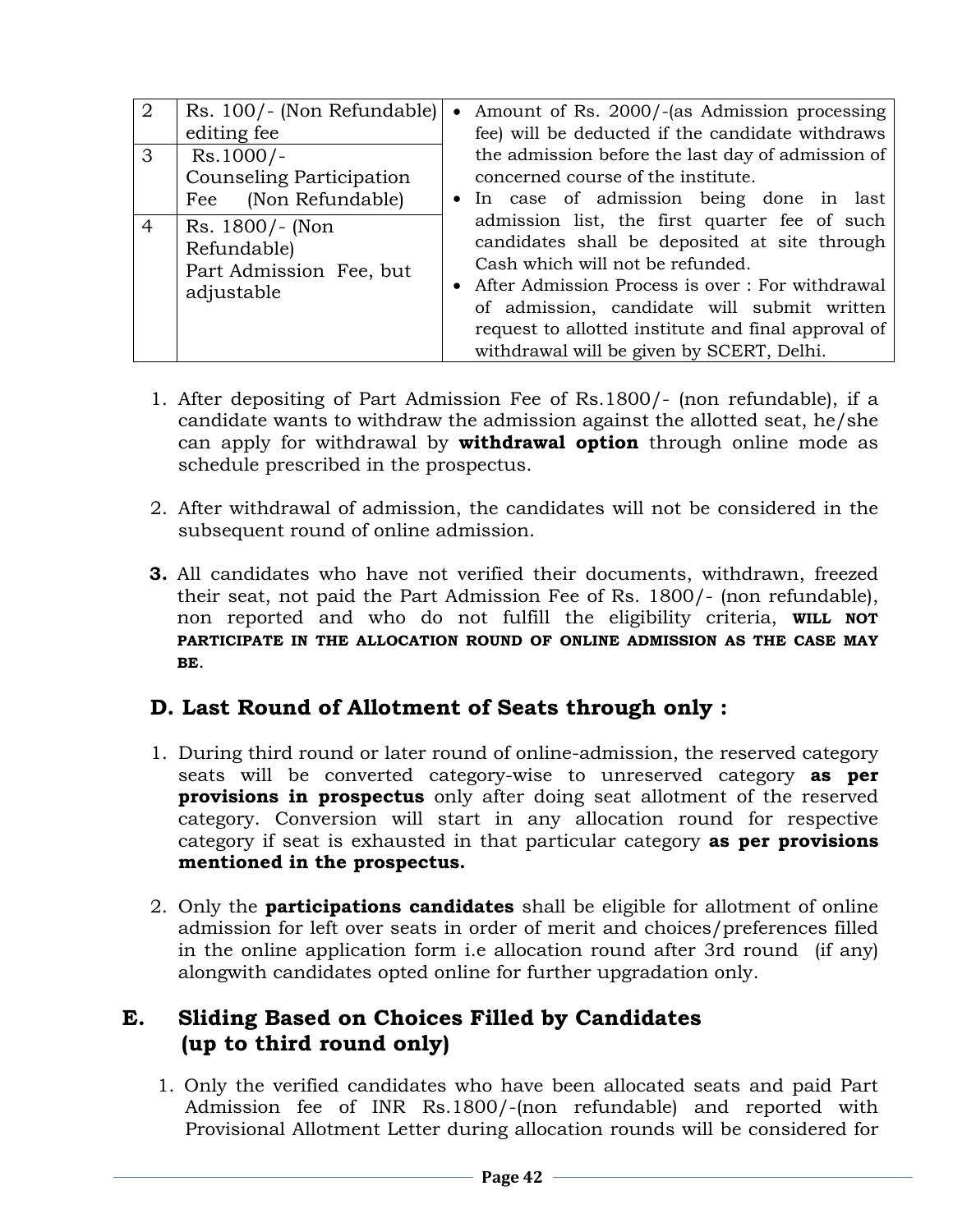sliding. Sliding of seat is applicable for candidate who did not withdraw their admission or did not freeze the allotted seat by following due procedure as prescribed in the prospectus, **ONLY**. Candidate shall be eligible for sliding subject to availability of seats and choices/preferences filled by candidate in online application form on merit basis.

- **2. The sliding round shall be based on the choices already entered by the candidates in the online application form on the basis of merit of the candidates.**
- **3. If candidate paid the Part Admission Fee, Reported and still does not want to participate in the sliding round, then such candidates must freeze (OTP based) their allotment through his/her login ID.**
- 4. During each sliding round, the allocated candidates should report to the allocated DIET/Institution for submission of documents and payment of the course fee as prescribed in the prospectus.
- 5. After 3rd round of allocation candidate will finally report to allotted DIET/ Institute or DIET/Institute candidate freezed during  $1<sup>st</sup>$  to  $3<sup>rd</sup>$  allocation round for physical reporting.

# **F. SLIDING OF ALLOTTED SEATS AFTER 3 RD LIST ROUND- ON ONLINE REQUEST ONLY FOR COUNSELLING PARTICIPATION.**

Sliding of seats is allowed after 3rd allocation round **to only those candidates** who submit their online request OTP based. Sliding will be on merit basis subject to choices filled by candidate in respective category/Sub category after payment of Rs.1000/- (non refundable) as counselling participation fee

Non submission of online request and fee after 3rd round and further round, his/her name remove from Admission Process-2020.

The allotment of seats to the candidates (who has opted for online counseling) will be virtual, subject to availability of seats in respective diet/institutes

# **G. Physical Reporting of candidates to the allotted DIET/Institute**

- 1. DIETS/SFS institutions shall report the status of reported and non-reported candidates to the admission website online only. The vacant seats after the sliding round of online counseling and seats vacant due to non-reporting of candidates only shall be considered for next list online counseling to be conducted as per schedule in prospectus of the Admission year-2020-2022.
- 2. Candidates who physically reported to the allocated institutions and are reflected in the list submitted by the institutions as reported / admitted, shall be called "admitted students", and if they wish to withdraw/cancel their admission, then they have to apply as per the refund policy of SCERT, Delhi.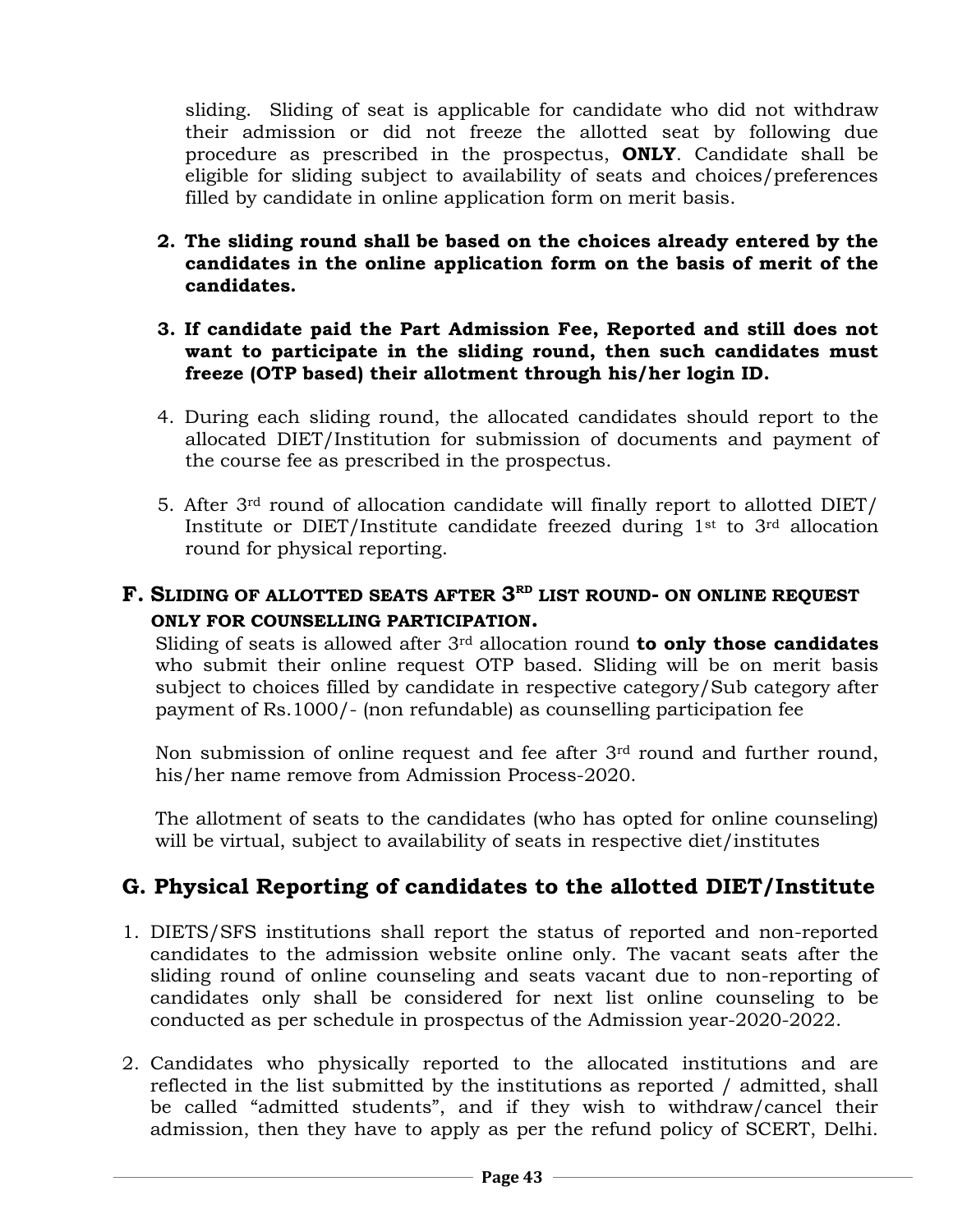The detailed refund policy of the SCERT shall be notified on the website/prospectus.

3. Non reporting during physical reporting will remove candidates candidature from Admission Process-2020.

# **CHAPTER –VIII : ONLINE COUNSELING/ DECLARATION OF LIST AFTER COUNSELING ADMISSION LIST/LISTS Eligibility :-**

- a. There will be 03 Admission lists only, according sliding to the candidate will be given accordingly, so that candidate may take final admission in their preferable possible institute.
- b. For filling remaining vacant seats, online counseling will be done by SCERT may adopt following modus-operandi :-
- (i) Detailed vacancy status of individual institution will be declared online at admission website.
- (ii) For filling the same options are taken **online only**, from the candidates who have applied, desiring admission (including those who could not take admission despite of their allotment in previous 3 admission lists).
- (iii) In order to get meritorious and willing prospective teachers, opportunity may be given to left out candidate of previous 3 admission list of SCERT will also be considered in online counseling process. For this only those candidates who were allotted seats in previous 3 admission list but could not take their admission due to one or other reasons may be considered. To ensure participation of only willing candidates SCERT will charge one time fee Rs.1000/-(non refundable, non-adjustable) as counseling participation fee. After getting counseling fee and preferences/ choice for counseling, candidate will be allotted the seats which will be exactly the same which are vacant. The candidate will be required to report to allotted DIET/Institute for admission and physically depositing the documents and remaining fee etc.

#### **COUNSELING PARTICIPATION FEE :** Candidates are required to deposit counseling participation fee of Rs.1000/- through online mode only, which will be non-refundable.

- 1. This round shall be held after completion of the admission process, only for the purpose of filling up vacant seats, if any.
- 2. After completion of all rounds of online counselling last Admission list/online Counselling' shall be done.
- 3. The vacant seats left after reporting /admission of candidates to institutions only shall be considered for filling in the last round/online counseling.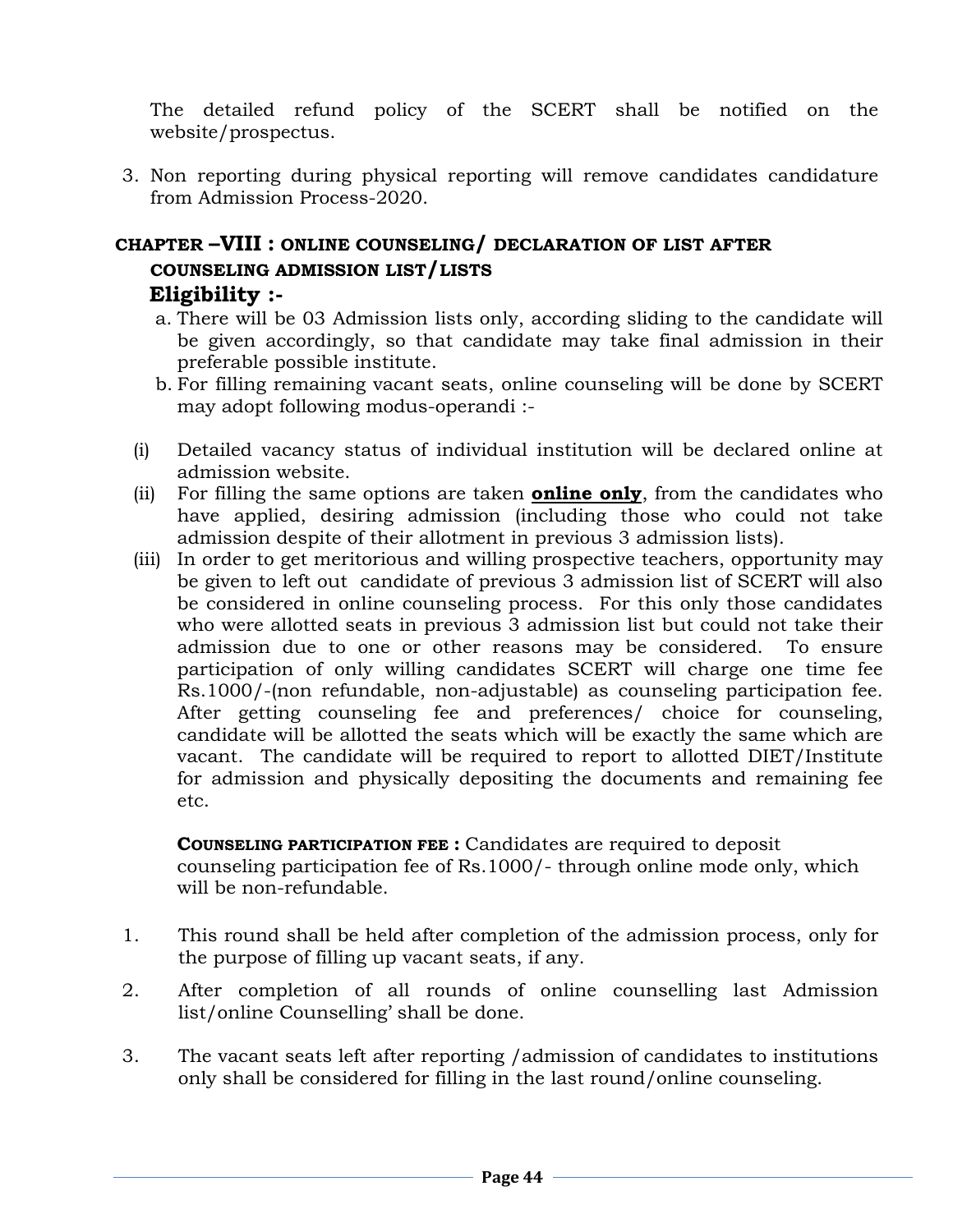- 4. Any candidate, who was admitted in any round and subsequently withdrawn as per procedure, will not be eligible to participate in the last round/online counseling.
- 5. All "NOT ALLOTED", "VERIFIED" & "NON-VERIFIED" Participating candidates are only eligible to participate in the last round/rounds Allotted **alongwith** candidates who have given consent for further up gradation or SLIDING after 3rd round.
- 6. Seats left vacant, (if any), after third round only shall be considered for admission process of admission lists for filling up of vacancies before closure of the admission year, as announced in the prospectus.
- 7. Counseling shall be preferably completed on or before 31st of July, of the admission year.
- I. **CLOSURE OF ADMISSION PROCESS : After last round/notified date of closure of Admission all admission process will be closed in respective of vacant seats.**

# **I. PHYSICAL REPORTING**

- (a) A total number of 1040 seats available in nine DIETs and 1950 seats available in all SFS institutes shall be filled up from the merit list prepared on the basis of qualifying examination (10+2).
- **(b) All candidates must give their option for 9 Government DIETs and 26 SFS private institutes in order of preference.**
- (c) **Candidates must appear for admission at the time of physical reporting in person alongwith fees to be paid at the allotted DIET, date & time of admission. Admission under any circumstance will not be granted after expiry of specified date and time.**

In case of exigencies like death of family member, accident, hospitalization of the candidate etc., the guardian/ representative of candidate alongwith written request by candidate and countersigned by parent/guardian and all original documents and fee as well as proof of hospitalization or death etc. must report to the Principal of allotted DIET/Institute on the specified date and time, so that his/her seat may be retained accordingly**. In case neither candidate nor parent/guardian report with original documents and fee at allotted DIET on specified date and time, right of admission of candidate will stand cancelled and seat will be offered to the next candidate in order of merit.**

**After Physical Reporting at DIET/ Institute Provisional Admission Letter will be given to candidate by concerned DIET/Institute.**

**CHAPTER- IX : NO MIGRATION CLAUSE** & course fee for Govt. DIET and SFS Recognized private institute affiliated to SCERT, Delhi.

**Migration from one DIET/Pvt. Institute to another DIET/Pvt. Institute**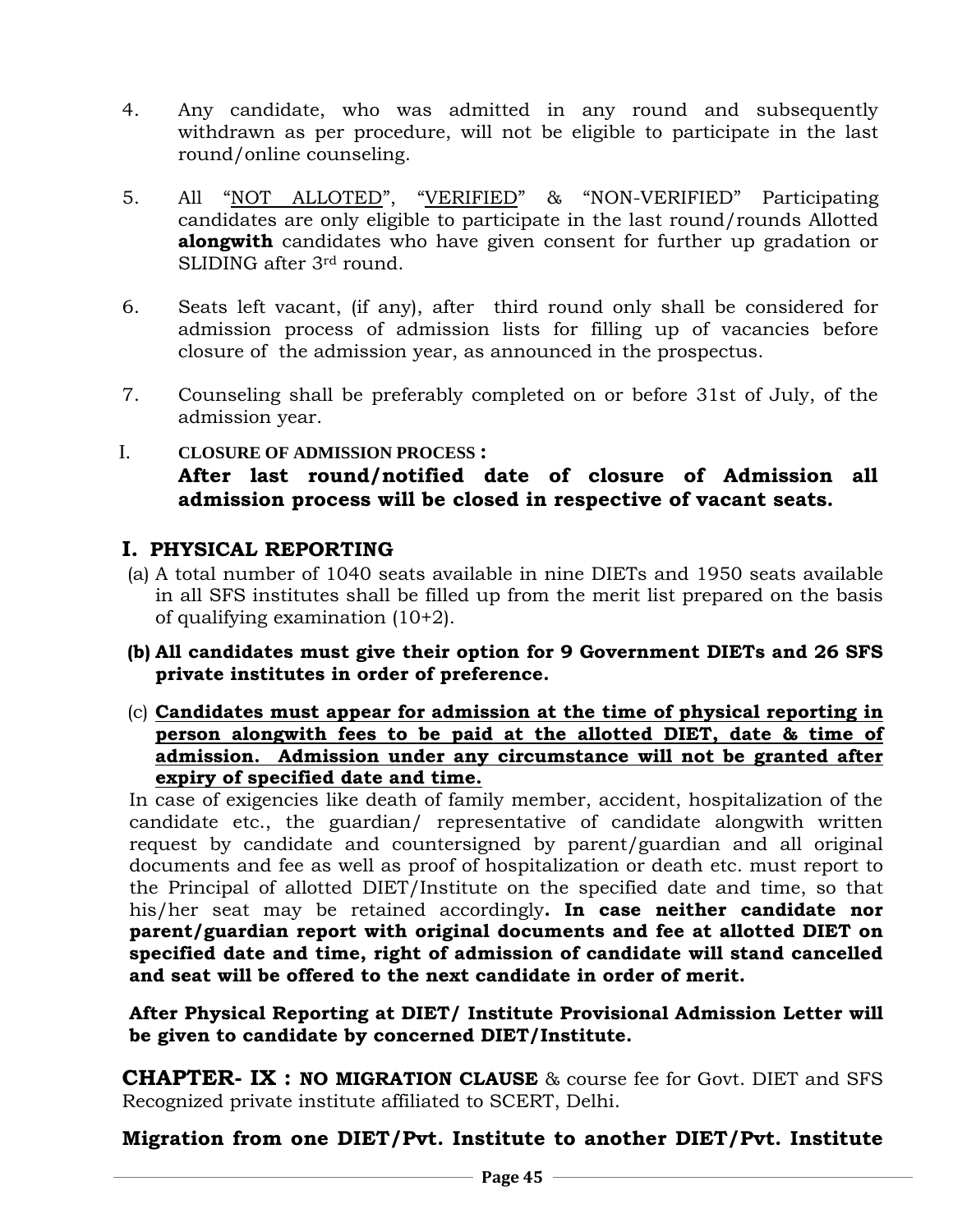## **will not be allowed.**

# **CHAPTER-X Course Fee (FOR GOVERNMENT DIETS ONLY)**

COURSE FEE TO BE PAID BY CANDIDATE QUARTERLY AS PER DETAILS GIVEN BELOW:- **(A)**

- (i) Admission fee : Rs. 05.00 (at the time of admission) (ii) Caution Money : Rs. 100.00 (at the time of admission) – Refundable
- (iii) Pupil Fund : Rs. 150.00 Per Month
- (iv) Maintenance and up gradation Fund : Rs. 50.00 Per Month
- (v) Development Fund : Rs. 500.00 Per Month
- (vi) Examination Fee : Rs. 1100.00 Per Annum

#### **(B) FOR SELF FINANCING RECOGNIZED PRIVATE INSTITUTE**

Fee is to be paid quarterly and in case of withdrawal of admission, quarterly fee will be forfeited. Private Recognized Institutes are permitted to charge a maximum sum of Rs.37500.00 per year inclusive of all kinds of fees, excluding examination fee of Rs.1100/- per annum. The fee is to be paid quarterly  $(a)$  Rs.9375/- per quarter (i.e Ist Inst at Admission, IInd Inst till 5th Sep, IIIrd Inst till 5th Dec, IVth Inst till 25 Feb ) at the time of admission to the institute in which the candidate is admitted. Candidates are advised to pay prescribed fee only preferably by Cheque/ Online Mode.

| Total course fee | $Rs.37500/-$ only per annum. |
|------------------|------------------------------|
| Examination fee  | $Rs.1100/-$ only per annum.  |

# **CHAPTER- XI : Withdrawal of Seat**

#### **WITHDRAWAL OF CANDIDATURE AFTER 3RD ROUND**

Online withdrawal request will be submitted by candidate in his login ID after which candidate will generate **provisional withdrawal letter**. Candidate will submit provisional withdrawal letter signed by his/her parents and candidate himself/herself.

Candidate report to SCERT(HQ) at Defence Colony, New Delhi-110024 for approval of withdrawal online as well as Provisional Withdrawal Letter.

Finally candidate report to his/her admitted DIET/Institute and take all original documents back and pay or received amount as prescribed in the prospectus

## **After commencement of session or closure of Admission**

- *The candidate seeking withdrawal in mid-session will need to submit written request for withdrawal at allotted institute and will also be required to pay fee till the end of that quarter.*
- *Amount of Rs. 2000/-(as Admission processing fee) will be deducted if the candidate withdraws the admission before the last day of admission of*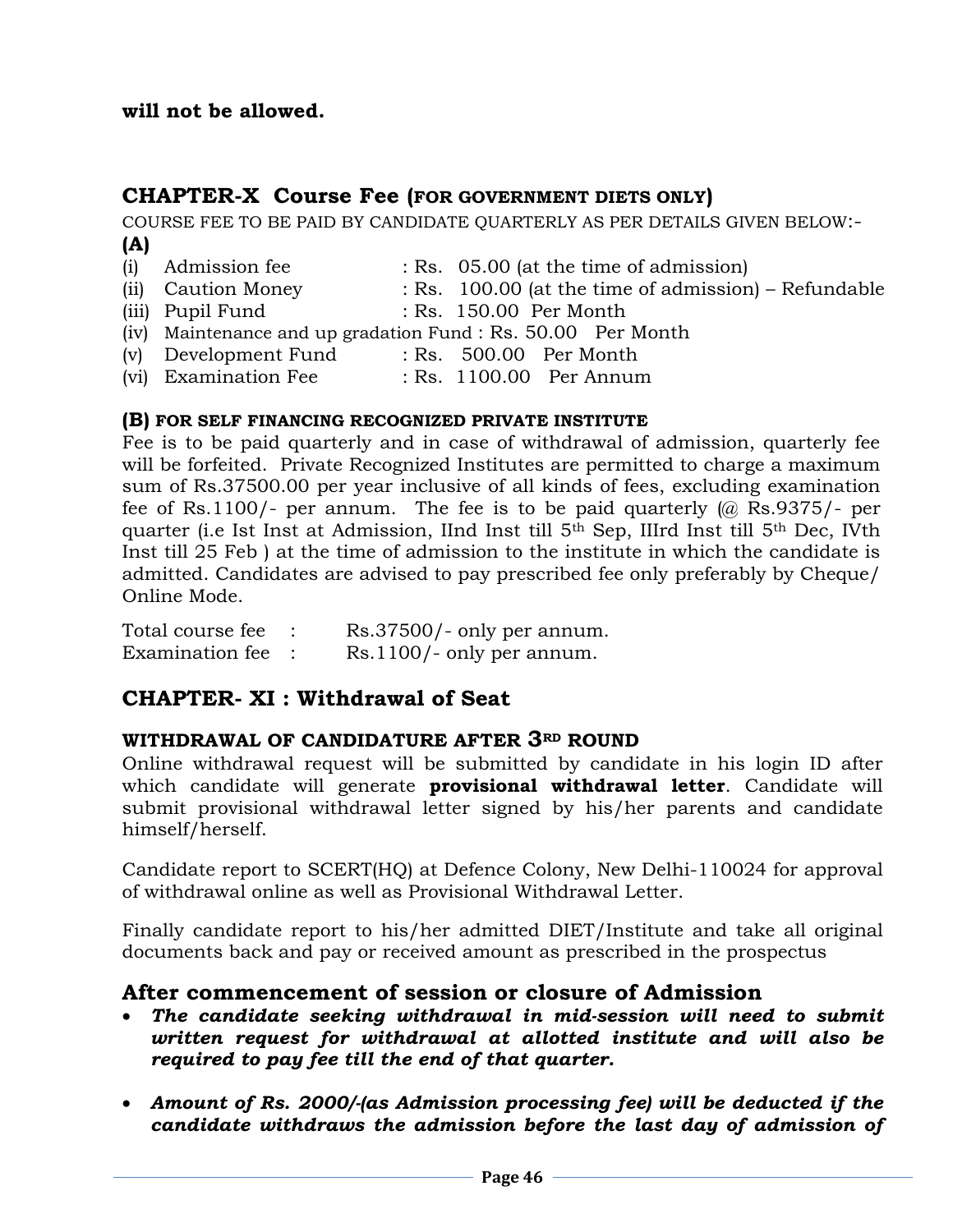*concerned course of the institute.*

- *In case of admission being done in last admission list, the first quarter fee of such candidates shall be deposited at site through Cash which will not be refunded.*
- *After Admission Process is over : For withdrawal of admission, candidate will submit written request to allotted institute and final approval of withdrawal will be given by SCERT, Delhi.*

# **CHAPTER-XII**

# **A. OTHER IMPORTANT INSTRUCTIONS**

- 1. At any stage if it is found that a candidate is not fulfilling the required qualifications and norms, his/ her candidature will stand cancelled. Therefore, the candidates are advised to ensure their eligibility conditions themselves before submitting application form.
- 2. Use of any unfair means such as submitting forged marksheets/ certificates or any false information for getting admission will lead to liable cancellation of admission and may also legal action against parents/ candidate.
- 3. If a candidate has wrongly mentioned the marks or percentage of marks in the application form (even after editing schedule/date) and then claim for admission on the basis of his/her correct marks/percentage at the time of admission, will not be entertained even if his/her correct marks are within cut off score of admission list. However, Admission Committee SCERT is empowered to issue special recommendation to resolve any specific issue if so warranted subject to approval by Director, SCERT.
- 4. The candidate should note that the original certificates of the candidates admitted to D.El.Ed. Course will be retained by the Principal of the DIET/SFS Recognized Private Institute, where the candidate is admitted till six months from the date of admission. Therefore candidates are advised to keep sufficient number of attested photocopies of all their certificates with them.
- 5. The allotment of seats to the candidates (who has opted for online counseling) will be virtual, subject to availability of seats in respective diet/institutes
- 6. In case of any dispute regarding the admission of any candidate, on the recommendation of Admission Committee the decision of the Director, SCERT will be final and binding upon the candidate.
- 7. All the Principals/Incharge of DIETs/Affiliated Self Financing (Pvt.) Institutes are required to take print out of all the admission lists from the website and display the hard copy of the list at the notice board as well facilitation center for convenience of the student.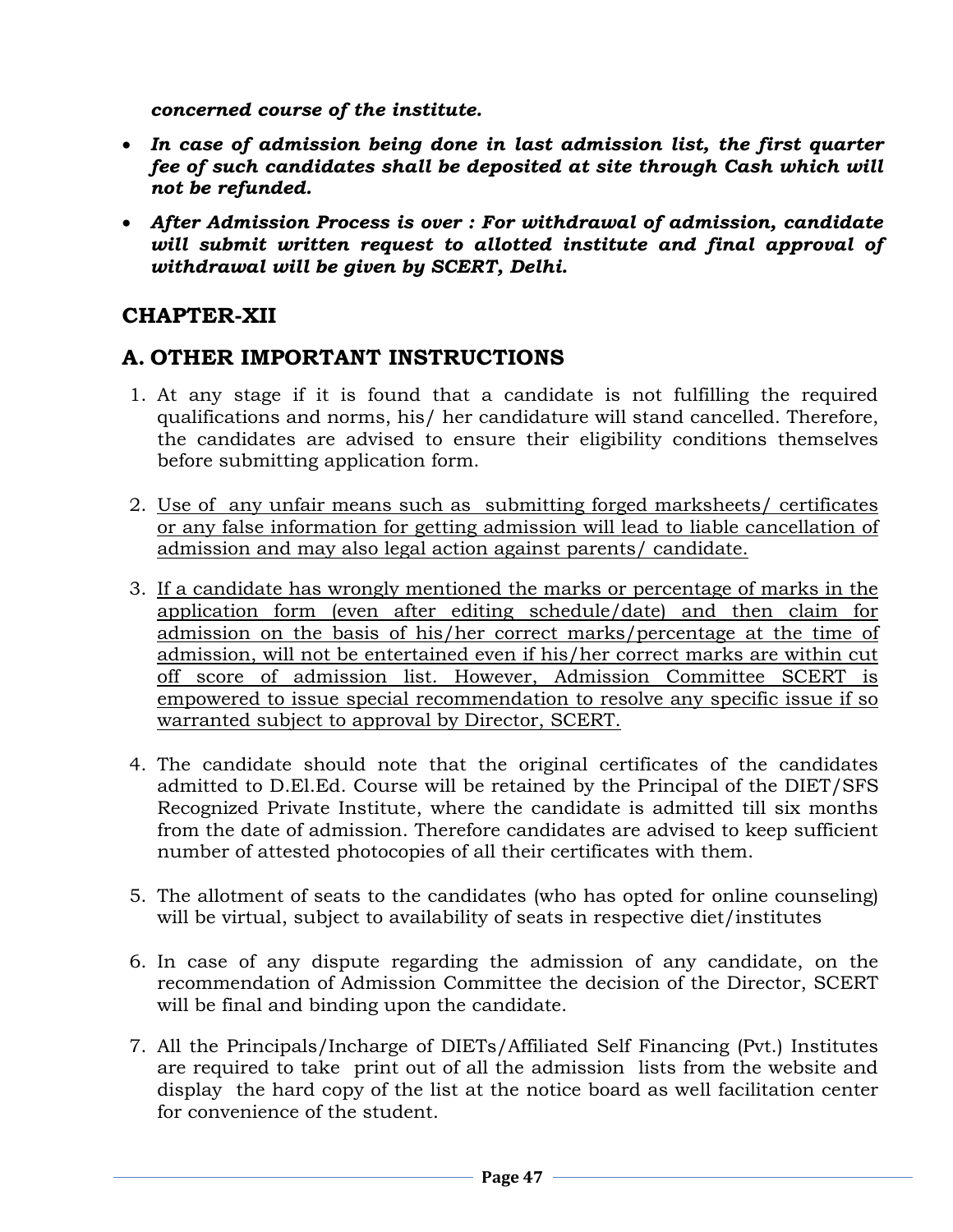- 8. Candidate seeking/applying for admission to D.El.Ed./DPSE course are required to fill the application ON-LINE separately for each respective course.
- 9. The application fee once paid shall not be refunded for each course respectively.
- 10. In case of any dispute the territorial jurisdiction will be the court of GNCT of Delhi

# **B. IMPORTANT INSTRUCTIONS PRECAUTIONS FOR CANDIDATES TO ABIDE AND ENSURE**

It has been observed that some of the candidates belonging the General category and having less then 50% had applied for admission. Candidates are therefore advised to ensure that there must be not less than exact 50% for General Category, even candidate of General Category having 49.99% will not be eligible. Similarly reserve category candidates claiming relaxation of 5% marks will also not be eligible if the percentage is less than 45%, even candidate of reserved category candidate having 44.99% will not be eligible.

- 1.1 No need of submission of Domicile Certificate by any candidate applying under any of categories either 85% or 15% reserved seats.
- 1.2 **Candidate has to judiciously apply in any one of the two categories, either reservation for 85% seats or reservation for 15% seats as per their eligibility condition mentioned in the prospectus. Automatic consideration in any category will not be allowed without applying and no change of categories is allowed later on after prescribed date of edit option mentioned in the prospectus.**
- 1.3 Usually candidate confuse that there is option for medium of instruction for Urdu and Punjabi language, which is not true. There is provision of option of one language teaching i.e teaching of Hindi/Urdu/Punjabi. Candidates are advised to opt one language as a subject as per their eligibility criteria. 20 seats are reserved for teaching of Urdu at DIET-Darya Ganj and 20 seats for teaching of Punjabi at DIET-Karkardooma.
- **1.4** Some of the candidates do not fill-up all the options of preferences of the DIETs/SFS Private Institute concerned in order of their choice. **Therefore, giving less number of preferences will result in to nonacceptation of seats by the computer. Therefore, it is advised that candidate must fill-up maximum option in order of their preferences for all DIETs/SFS private Institute**
- **1.5 Some of the candidates do not keep record of Application form, password, e-mail I.D. etc. which are required in case of any enquiry.**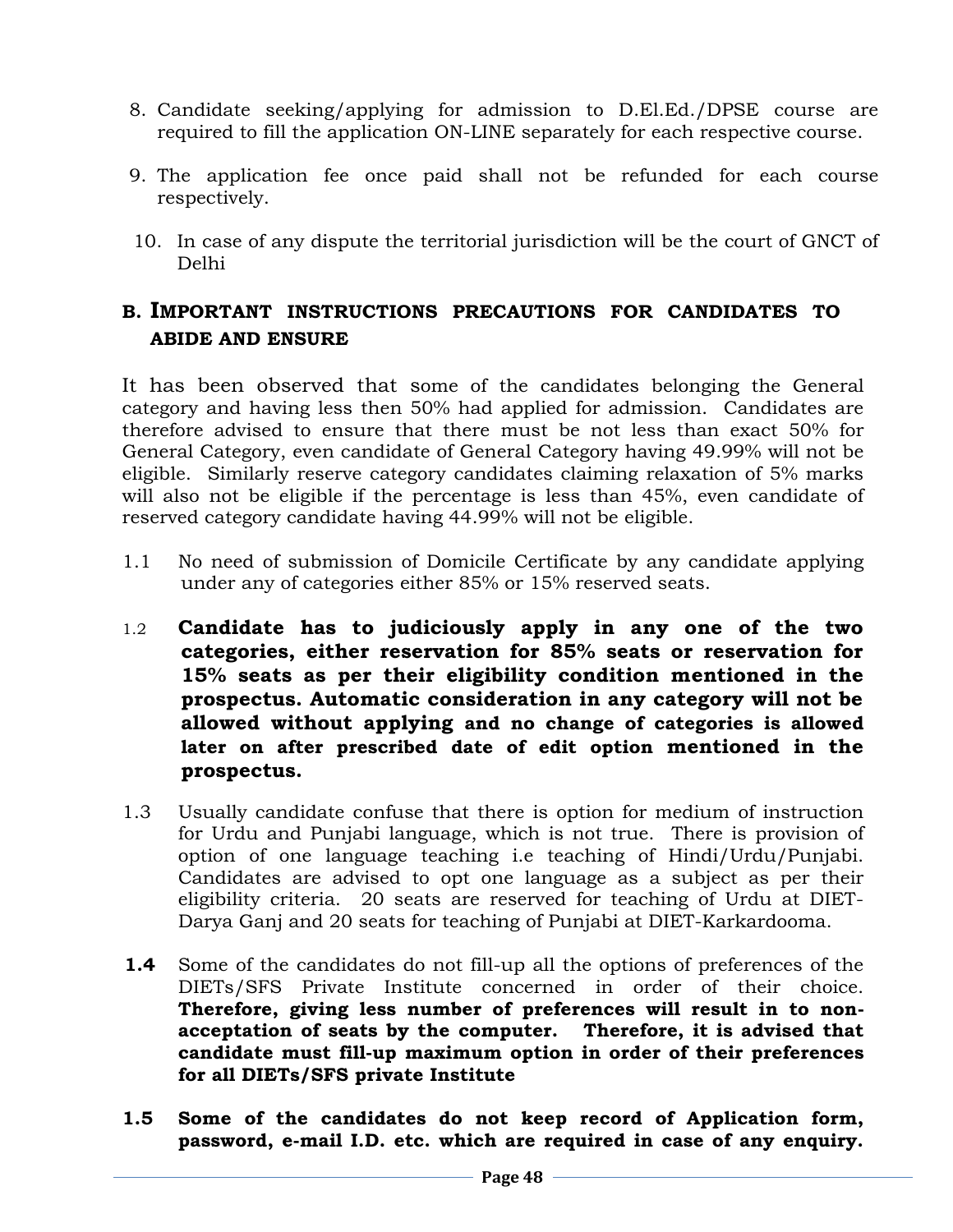#### **It is advised that candidates should keep a record of these informations with them (third party information not allowed).**

- 1.6 In previous year some of the candidates have given the mobile number of their friend/relative and whenever SCERT sent SMS to the candidate, they were not able to see it, therefore all the candidates are hereby advised to give only that mobile number which is being used by accessible to them.
- 1.7 Some of the candidates do not see/read carefully the admission schedule given in the prospectus or shown at the website of SCERT and report for admission after expiry of specified date and time leading to cancellation of right of admission.

Therefore, candidates are advised to see the admission list very carefully as per schedule specified on the website and report on prescribed date and time at allotted DIET for admission promptly.

1.8 All candidates are advised to check admission website regularly. Any change in schedule will be notified on the admission website only. No other individual communication will be made with applicants.

# 1.9 **Economically Weaker Section (EWS)\***

**A candidate belonging to EWS category has to submit his/her category certificate in his/her name ONLY as per Government rules, from Competent Authority of concerned state i.e. District Magistrate, Additional District Magistrate, Deputy Commissioner, Additional Deputy Commissioner and SDM, Chief Presidency Magistrate and Presidency Revenue Officer not below the rank of Tehsildar.** 

**EWS certificate must be issued from the Competent Authority for the latest (last financial year ) i.e. 2019-2020**

**\*1***0% Economically Weaker Section (EWS) reservation in SCERT, Delhi will be followed subject to approval of appropriate Regulatory Body i.e. National Council for Teacher Education (NCTE) regarding enhancement of seats in DIET/Institute.*

**Notification regarding seats in EWS category in respective DIETs/SFS Private Recognized Institutes Affiliated to SCERT, Delhi will be notified on Admission Website subject to approval of NCTE and Executive Committee (EC) of SCERT, Delhi.**

**Detailed information in this regard will be published on the admission website after approval from NCTE. Till that time allocation under EWS category will not be done.**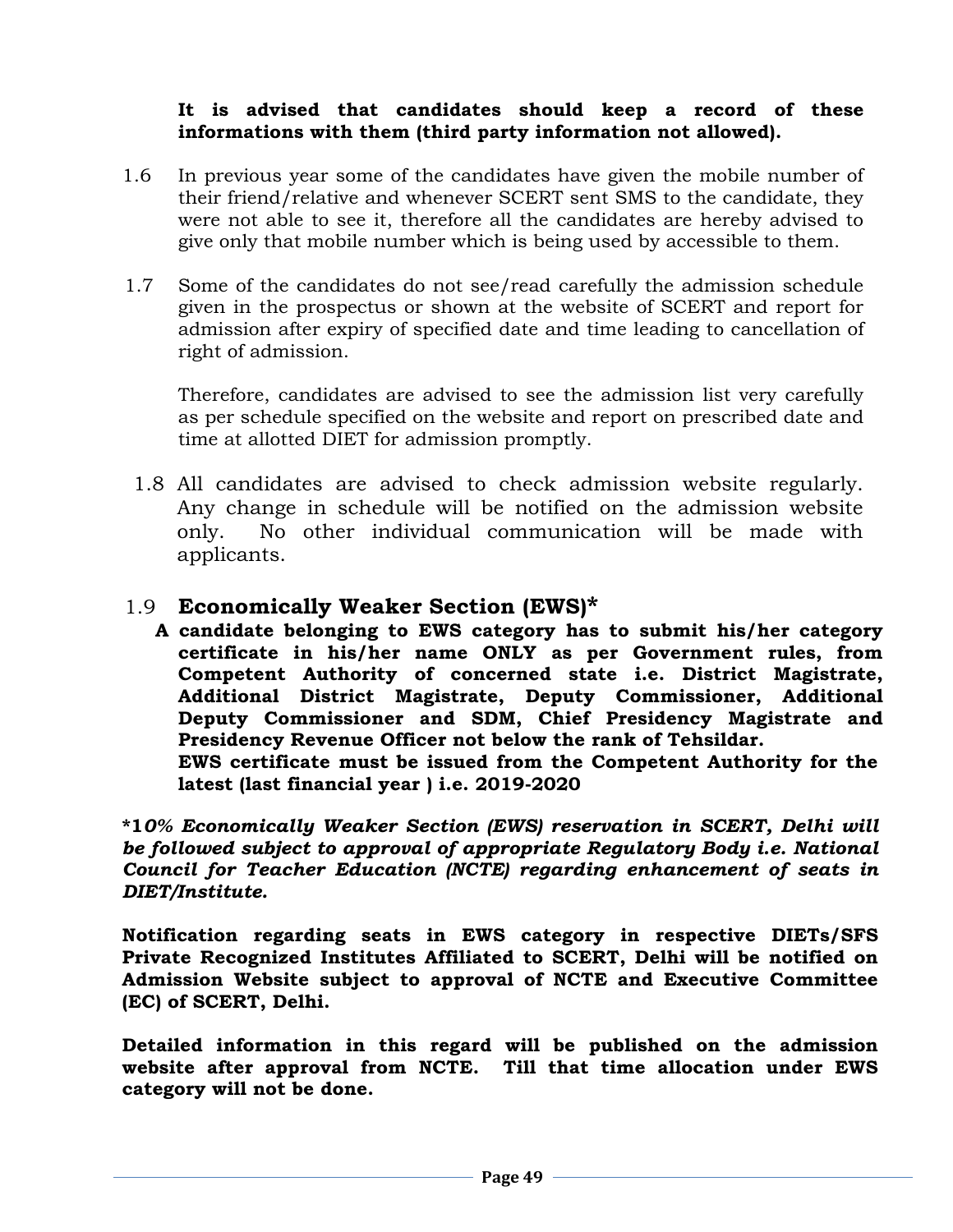#### **IMPORTANT INSTRUCTIONS REGARDING PAYMENTS**

- i. All applicants must note that all payments made as online application fee (Rs.250/-) form editing/deletion/correction/remove discrepancies (Rs.100/- ), (Rs.1000/-) Counseling Participation Fee and Part Admission Fee (Rs.1800/- adjustable) are non refundable.
- ii. During online payments SCERT(HQ) will not responsible for non-payments duplicate payments any technical problem etc.. However, as per bank procedure failed payments, if deducted will be refunded by the bankers themselves, SCERT will not responsible and not communicate in this regard.
- iii. Non payments will lead to cancellation of candidature of applicant with immediate effect.

#### **FAQs related with ON-LINE submission of application (Please adhere to instructions given on website mentioned on front page of Prospectus)**

**1. What is the website for taking admission in D.El.Ed. and DPSE course of SCERT, Delhi?**

**Reply-** Admission website for taking admission in D.El.Ed. and DPSE course of SCERT, Delhi is [www.scertdelhiadmission.nic.in](http://www.scertdelhiadmission.nic.in/)

#### D. **Whether we can use phone and e-Mail ID of family during Login Registration?.**

**Reply**- Phone number/e-Mail ID of yourself and family member is allowed. But Phone number/e-Mail ID of cyber café or any other third party third party may lead to cancellation of your candidature.

#### E. **How do I know the Eligibility criteria?**

**Reply**- In case of any queries regarding eligibility criteria and other course related details please see the prospectus under heading Eligibility Condition mentioned in the respective section of prospectus.

F. **If Name is different in 10th and caste certificate is it permissible? Reply-** If name of candidate or either parent is different in caste certificate, then **it is not permissible**. As provision prescribed in the prospectus, candidate have to submit Valid certificate.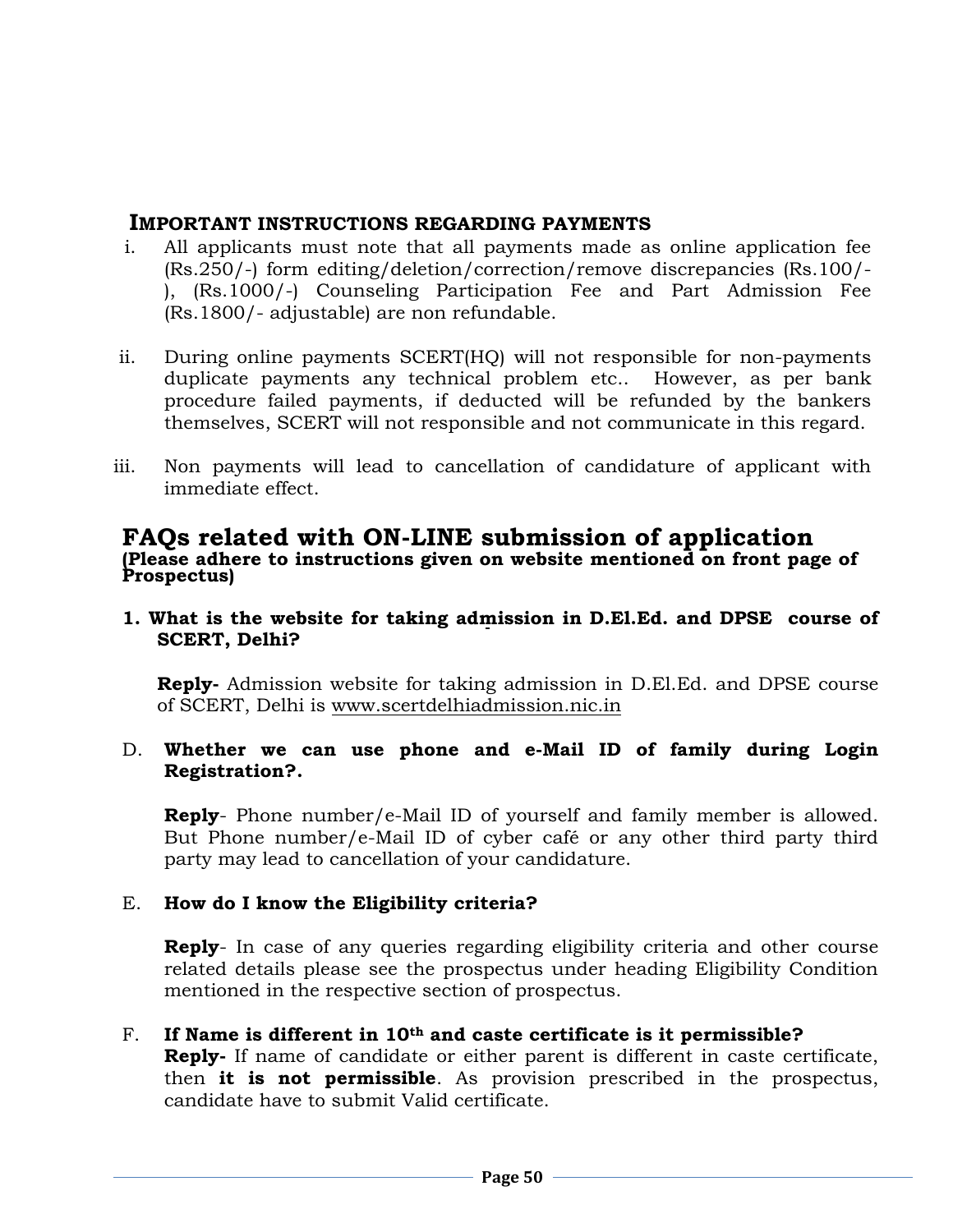# G. **What options can I use for fee payment service?**

**Reply**-You can use Master/ Visa Debit or Credit cards or Internet Banking for online fee payments.

H. **If ONLINE Application Fee is not paid by candidate what will happen? Reply-** ONLINE Payment of **application fee** of Rs 250/-/**part admission fee** of Rs 1800/-/ **editing fee** of Rs 100/-/online counseling fee of Rs.1000/- etc as per prospectus is mandatory NONPAYMENT will lead to cancellation of candidature. See Prospectus for details.

#### I. **If candidate failed to report during Allocation Round whether any chance is available for further consideration.**

**Reply-** Non reporting by candidate during allocation rounds will cancel his/her candidature. **It is mandatory.** Candidate must follow the schedule for this. **Non reporting of candidates in allocation/reporting rounds will also leads to cancellation of his/her candidature. Time line must be ensured as per schedule for reporting. However, he/she can participate in online counseling round after payment of online counseling fee of Rs.1000/-(non refundable)**

#### J. **Is it possible to change / correct the details I entered in the Application?**

**Reply**-Yes, the change/correction in application form data is allowed for candidates as per the schedule and provisions in prospectus.

#### **9. If choices of DIETs/ PVT SFS Institutes are not filled or less choices are given by candidate what Non filling of choices/filling of less choices, what will happen?.**

**Reply**- Candidate is required to fill code number where he/she want admission of Govt. DIETs and Self Financing Recognized Private Institute Affiliated to SCERT, Delhi in order of his/her preferences.

**(CANDIDATE WILL BE CONSIDERED AS PER HIS/HER CHOICES/PREFERENCES ACCORDING TO THEIR MERIT, AUTOMATIC CONSIDERATION IS NOT ALLOWED). SEAT WILL NOT BE ALLOTTED IF CHOICES ARE NOT FILLED. IN CASE OF LESS CHOICES CANDIDATE WILL BE CONSIDERED FOR ONLY THOSE ALLOCATIONS.**

## **10. Whether sliding is allowed after 3rd round?**

**Reply**- If seats are available and candidate filled choices, sliding is allowed as per provisions in prospectus only. It is not automatic, online request has to be submitted by candidate through his/her login ID. Please check prospectus for details.

## 11. **How to freeze my allotted seat?**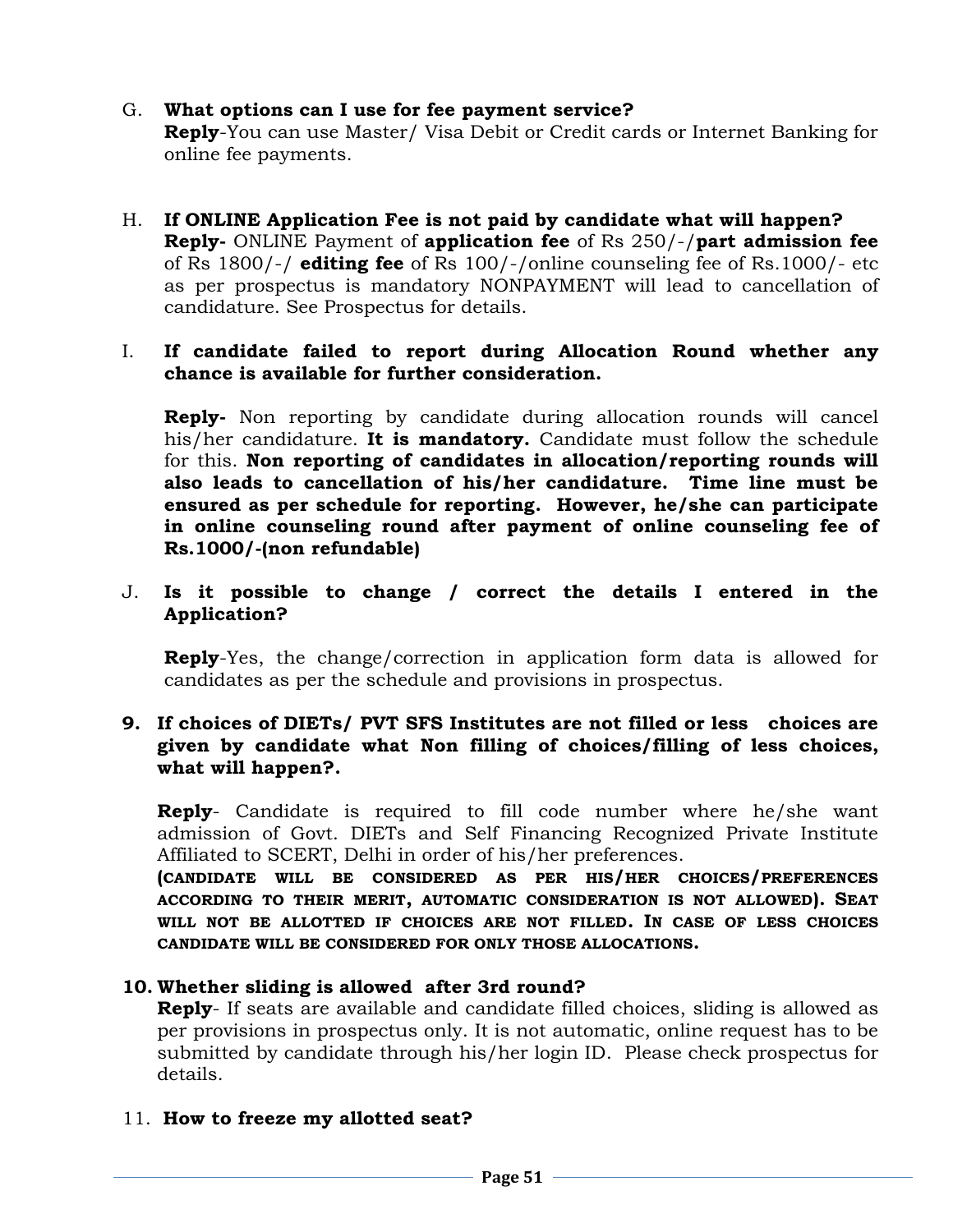**Reply-** OTP based freezing facility is available during first to fifth allocation round, as per schedule mentioned in prospectus.

# 12. **How can I withdraw my candidature after taking admission?**

**Reply**- For withdrawal of candidature ONLINE WITHDRWAL FACILITY is available in your Login. See provisions of Prospectus for more details.

# **ACTIVITY SCHEDULE/GUIDELINE/PROCESS TO BE PERFORMED IN THE ADMISSION PROCESS**

| Sr.<br>No      | Activities to be executed/performed by<br><b>SCERT(HQ)</b>                      | <b>Activities</b><br>be<br>to<br>executed/performed<br>by<br><b>Candidates</b><br>REPORTS TO BE GENERATED |  |  |  |
|----------------|---------------------------------------------------------------------------------|-----------------------------------------------------------------------------------------------------------|--|--|--|
|                | <b>STAGE-1</b>                                                                  |                                                                                                           |  |  |  |
|                | Online Application Form opening                                                 | 1. Apply online only                                                                                      |  |  |  |
| $\overline{2}$ | Editing of form opening (till prescribed dates only)                            | 2. Pay $Rs.250/$ -(non refundable)                                                                        |  |  |  |
| $\overline{3}$ | Acceptance of filling of Choices/preferences<br>οf                              | slip                                                                                                      |  |  |  |
|                | DIETs/Institutes                                                                | 3. Take Print out of Application<br>Form                                                                  |  |  |  |
|                | <b>STAGE-2</b>                                                                  |                                                                                                           |  |  |  |
|                | <b>Rank Declaration</b>                                                         |                                                                                                           |  |  |  |
|                | <b>STAGE-3</b>                                                                  |                                                                                                           |  |  |  |
| $\mathbf{1}$   | Allocation list 1 <sup>st</sup> to 3 <sup>rd</sup>                              | <b>Take Printout of</b>                                                                                   |  |  |  |
| $\overline{2}$ | Acceptance of Payment (online only) of Rs.1800/-                                | 1. Provisional Allotment Letter                                                                           |  |  |  |
|                | (not refundable) as Part Admission Fee (adjustable)                             | 2. RECEIPT OF payment<br>of                                                                               |  |  |  |
| $\overline{3}$ | Verification<br>original documents including<br>of                              | Part Admission Fee<br><b>RS</b>                                                                           |  |  |  |
|                | medical certificate at allotted DIETs/institute only                            | 1800/- paid by candidate                                                                                  |  |  |  |
| $\overline{4}$ | Submitted/deposited all verified<br>documents                                   | 3. Provisional Admission Offer                                                                            |  |  |  |
|                | photocopy with verification letter at<br>allotted                               | Letter                                                                                                    |  |  |  |
|                | DIET/Institute                                                                  |                                                                                                           |  |  |  |
| $\overline{5}$ | Sliding of seats till 3 <sup>rd</sup> round as per provision Report at allotted | DIETs/                                                                                                    |  |  |  |
|                | prescribed in the prospectus during online Institutes                           | alongwith<br>original                                                                                     |  |  |  |
|                | counseling                                                                      | documents as well as 2 set of                                                                             |  |  |  |
|                |                                                                                 | Xerox copies                                                                                              |  |  |  |
| 6              | Freezing of allotted seat, if candidate is satisfied Freezing only by candidate |                                                                                                           |  |  |  |
|                | with allocation else give online option for further                             |                                                                                                           |  |  |  |
|                | sliding/upgradation                                                             |                                                                                                           |  |  |  |
|                | <b>STAGE-5</b>                                                                  |                                                                                                           |  |  |  |
| $\mathbf{1}$   | Physical<br>Finally<br>reporting<br>at                                          | allocated <sup>1</sup> . Candidate<br>the<br>to<br>ensure                                                 |  |  |  |
|                | DIET/Institute after 3rd round or DIET/Institute                                | payment of Rs.1800 /-if not                                                                               |  |  |  |
|                | that candidate have freezed                                                     | paid already and take print                                                                               |  |  |  |
| $\overline{2}$ | Submission of fee as prescribed in the prospectus                               | <sub>of</sub><br>the<br>after<br>out<br>same                                                              |  |  |  |
| 3              | Submission of all original documents                                            | allotment of seats.                                                                                       |  |  |  |
|                |                                                                                 | 2. Provisional Admission letter                                                                           |  |  |  |